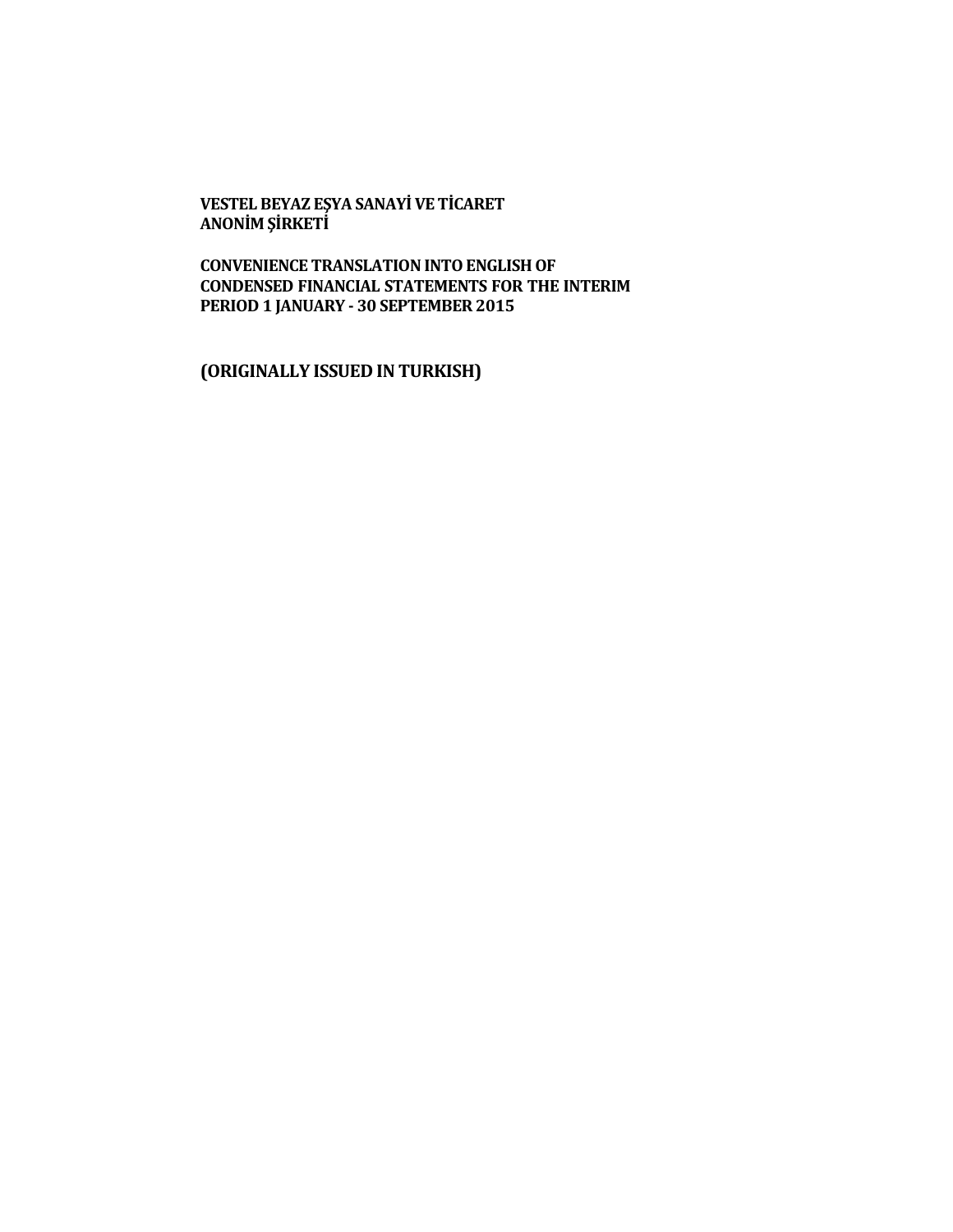### **PAGE**

| $1 - 3$ |
|---------|
| $4 - 5$ |
| -6      |
| 7-8     |

## NOTES TO THE CONDENSED FINANCIAL STATEMENTS FOR THE INTERIM PERIOD 1 JANUARY - 30 SEPTEMBER 2015

| NOTE <sub>1</sub>  |                                                                        |     |
|--------------------|------------------------------------------------------------------------|-----|
| NOTE <sub>2</sub>  |                                                                        |     |
| NOTE <sub>3</sub>  |                                                                        | 22  |
| NOTE <sub>4</sub>  |                                                                        | 23  |
| NOTE <sub>5</sub>  |                                                                        |     |
| NOTE 6             |                                                                        |     |
| NOTE <sub>7</sub>  |                                                                        | 28  |
| NOTE 8             |                                                                        |     |
| NOTE <sub>9</sub>  |                                                                        |     |
| NOTE <sub>10</sub> |                                                                        | 30  |
| NOTE <sub>11</sub> |                                                                        |     |
| NOTE <sub>12</sub> |                                                                        |     |
| NOTE <sub>13</sub> |                                                                        |     |
| <b>NOTE 14</b>     |                                                                        | -37 |
| NOTE <sub>15</sub> |                                                                        |     |
| NOTE <sub>16</sub> |                                                                        | 39  |
| NOTE <sub>17</sub> |                                                                        |     |
| NOTE <sub>18</sub> |                                                                        | 43  |
| NOTE <sub>19</sub> |                                                                        |     |
| NOTE <sub>20</sub> |                                                                        | 44  |
| <b>NOTE 21</b>     | TAXES ON INCOME (INCLUDING DEFERRED TAX ASSETS AND LIABILITIES)  45-47 |     |
| NOTE <sub>22</sub> |                                                                        | 48  |
| NOTE <sub>23</sub> |                                                                        | 48  |
| NOTE <sub>24</sub> |                                                                        |     |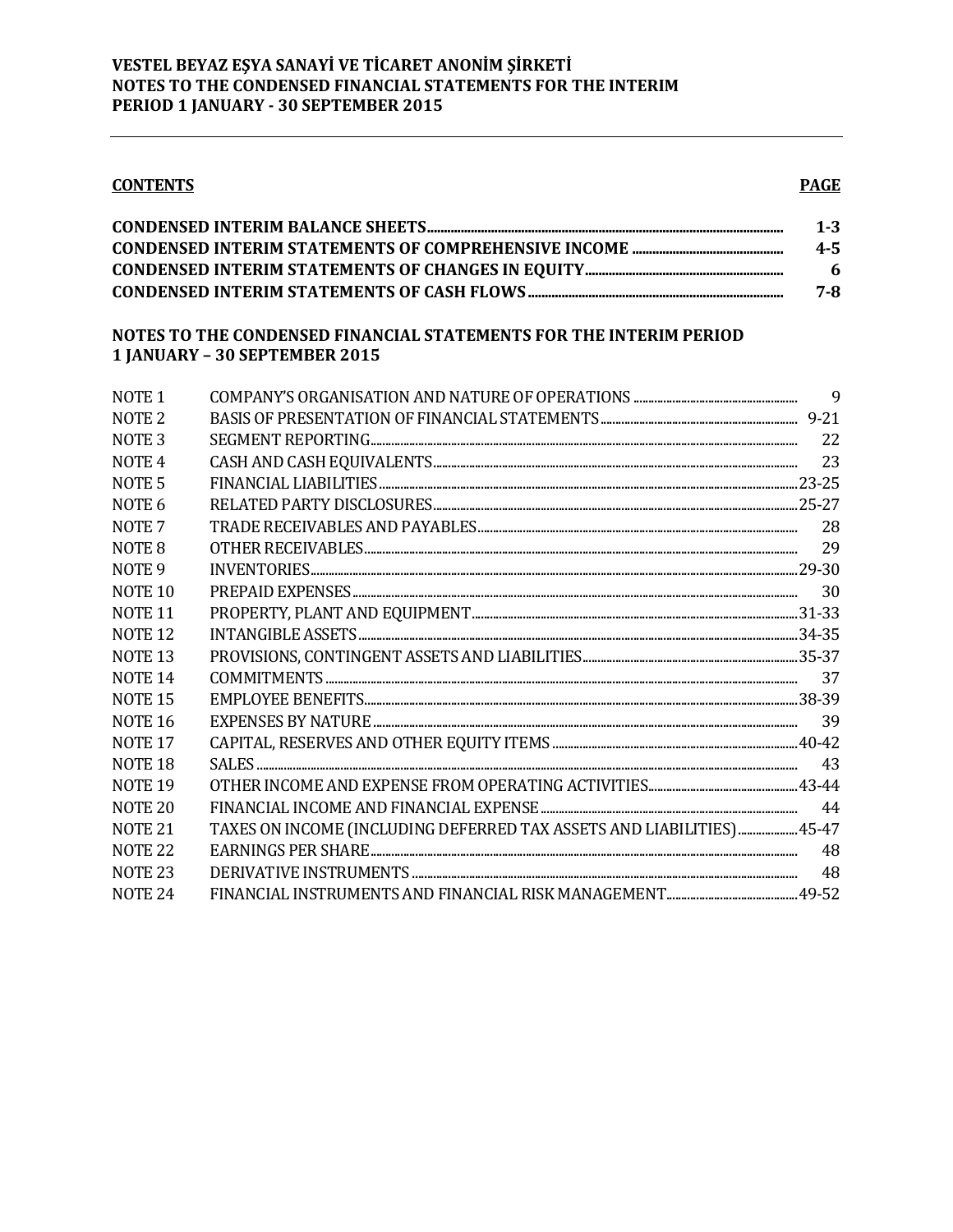## **VESTEL BEYAZ EŞYA SANAYİ VE TİCARET ANONİM ŞİRKETİ CONDENSED INTERIM BALANCE SHEETS AS OF 30 SEPTEMBER 2015 AND 31 DECEMBER 2014**

(Amounts expressed in thousands of Turkish Lira ("TL") unless otherwise indicated.)

|                                  | <b>Notes</b> | 30 September 2015 | <b>Audited</b><br><b>31 December 2014</b> |
|----------------------------------|--------------|-------------------|-------------------------------------------|
| <b>ASSETS</b>                    |              |                   |                                           |
| <b>Current assets</b>            |              |                   |                                           |
| Cash and cash equivalents        | 4            | 94.544            | 163.711                                   |
| Derivative financial instruments | 23           | 8.632             | 30.312                                    |
| Trade receivables                |              | 879.187           | 657.750                                   |
| Related parties                  | 6            | 874.373           | 646.554                                   |
| Other parties                    | 7            | 4.814             | 11.196                                    |
| Other receivables                |              | 217.668           | 50.557                                    |
| Related parties                  | 6            | 133.618           |                                           |
| Other parties                    | 8            | 84.050            | 50.557                                    |
| Inventories                      | 9            | 309.469           | 229.782                                   |
| Prepaid expenses                 | 10           | 10.392            | 13.325                                    |
| Other current assets             |              | 163               | 100                                       |
| <b>Total current assets</b>      |              | 1.520.055         | 1.145.537                                 |
| <b>Non-current assets</b>        |              |                   |                                           |
| Prepaid expenses                 | 10           | 2.927             | 5.694                                     |
| Property, plant and equipment    | 11           | 315.160           | 330.230                                   |
| Intangible assets                |              | 78.238            | 67.976                                    |
| Other intagible assets           | 12           | 78.238            | 67.976                                    |
| Deferred tax asset               | 21           | 16.539            |                                           |
| <b>Total non-current assets</b>  |              | 412.864           | 403.900                                   |
| <b>TOTAL ASSETS</b>              |              | 1.932.919         | 1.549.437                                 |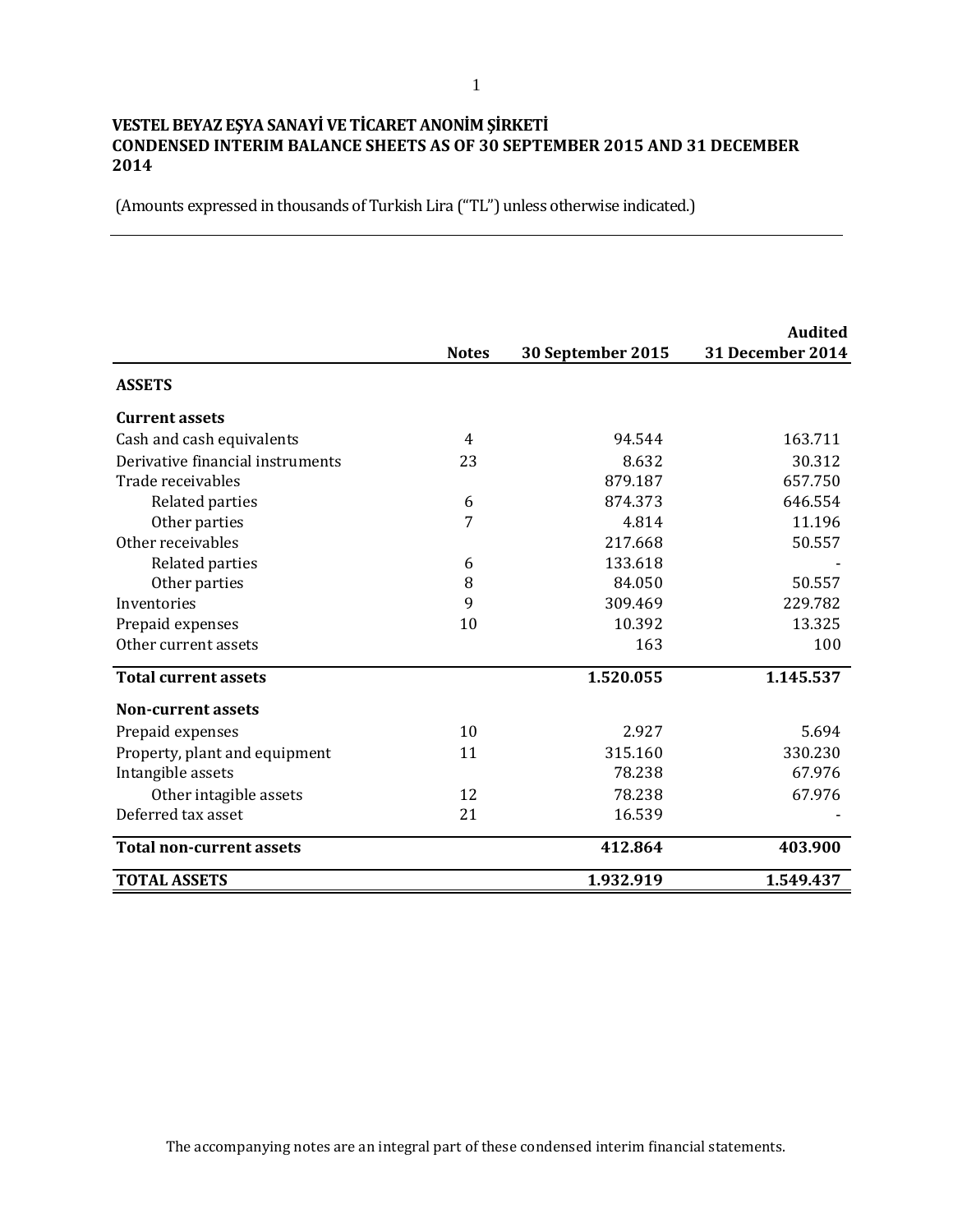# **VESTEL BEYAZ EŞYA SANAYİ VE TİCARET ANONİM ŞİRKETİ CONDENSED INTERIM BALANCE SHEETS AS OF 30 SEPTEMBER 2015 AND 31 DECEMBER 2014**

(Amounts expressed in thousands of Turkish Lira ("TL") unless otherwise indicated.)

|                                      |              |                   | <b>Audited</b>          |
|--------------------------------------|--------------|-------------------|-------------------------|
|                                      | <b>Notes</b> | 30 September 2015 | <b>31 December 2014</b> |
| <b>LIABILITIES</b>                   |              |                   |                         |
| <b>Current liabilities</b>           |              |                   |                         |
| Short term financial liabilities     | 5            | 165.627           | 60.744                  |
| Trade payables                       |              | 806.324           | 555.571                 |
| Related parties                      | 6            | 29.746            | 8.758                   |
| Other parties                        | 7            | 776.578           | 546.813                 |
| Liabilities for employee benefits    | 15           | 16.753            | 17.660                  |
| Derivative financial instruments     | 23           | 87.894            | 5.946                   |
| Current income tax liabilities       | 21           | 13.401            | 2.601                   |
| Short term provisions                |              | 1.100             | 1.100                   |
| Other provisions                     |              | 1.100             | 1.100                   |
| Other current liabilities            |              | 6.601             | 5.580                   |
| <b>Total current liabilities</b>     |              | 1.097.700         | 649.202                 |
| <b>Non-current liabilities</b>       |              |                   |                         |
| Long term financial liabilities      | 5            | 5.487             | 58.220                  |
| Other payables                       |              | 171.322           | 142.372                 |
| Related parties                      | 6            | 171.322           | 142.372                 |
| Long term provisions                 |              | 30.653            | 25.382                  |
| Provision for employee benefits      | 15           | 30.653            | 25.382                  |
| Derivative financial instruments     | 23           |                   | 5.800                   |
| Deferred tax liability               | 21           |                   | 5.898                   |
| <b>Total non-current liabilities</b> |              | 207.462           | 237.672                 |
| <b>TOTAL LIABILITIES</b>             |              | 1.305.162         | 886.874                 |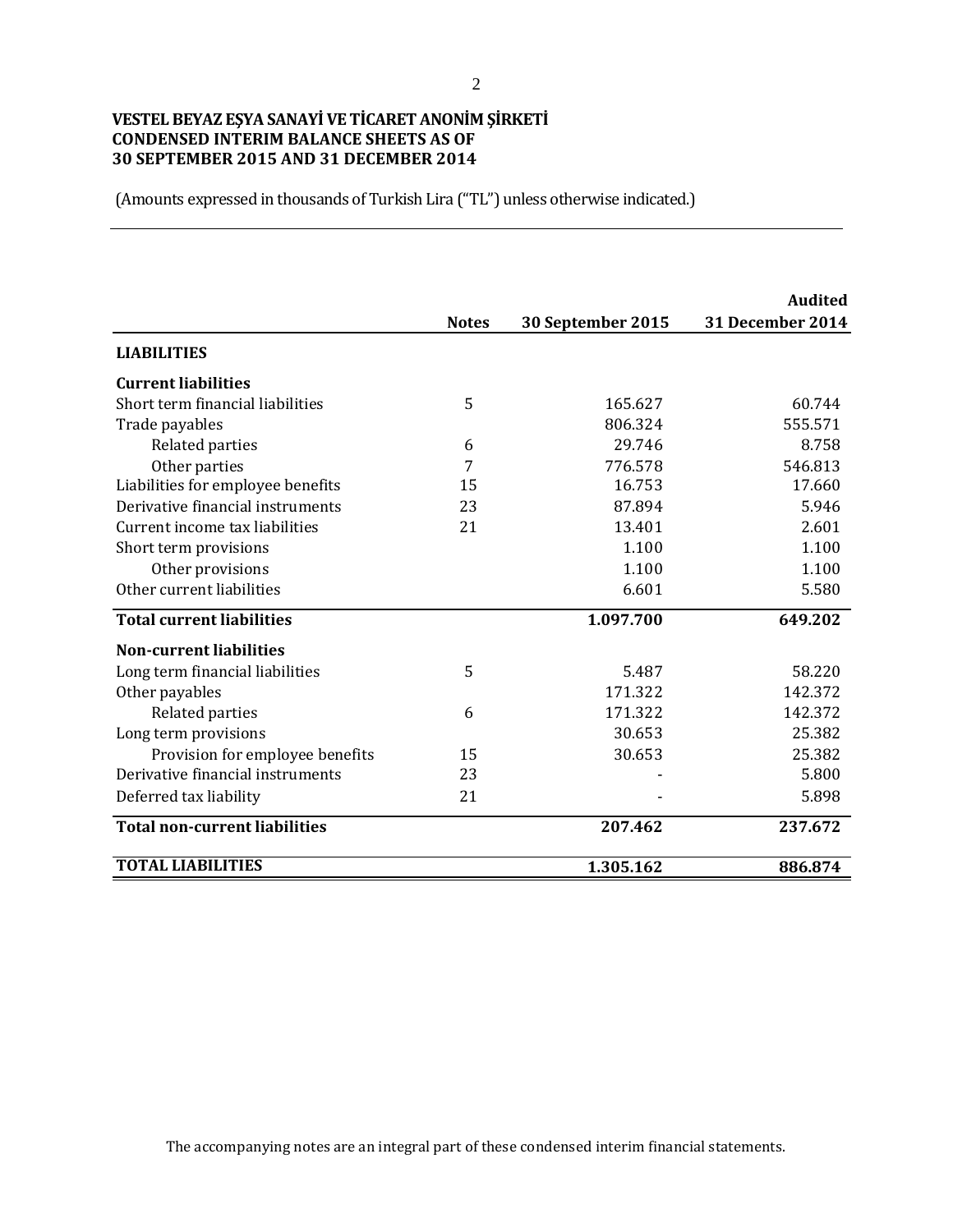# **VESTEL BEYAZ EŞYA SANAYİ VE TİCARET ANONİM ŞİRKETİ CONDENSED INTERIM BALANCE SHEETS AS OF 30 SEPTEMBER 2015 AND 31 DECEMBER 2014**

(Amounts expressed in thousands of Turkish Lira ("TL") unless otherwise indicated.)

|                                                                     | <b>Notes</b> | 30 September 2015 | Audited<br><b>31 December 2014</b> |
|---------------------------------------------------------------------|--------------|-------------------|------------------------------------|
| <b>EQUITY</b>                                                       |              |                   |                                    |
| Paid in capital                                                     | 17           | 190.000           | 190.000                            |
| Adjustments to share capital                                        | 17           | 9.734             | 9.734                              |
| Share premium                                                       | 17           | 109.031           | 109.031                            |
| Other comprehensive income/expense not                              |              |                   |                                    |
| to be reclassified to profit or loss                                |              | (9.878)           | (9.209)                            |
| Revaluation gain/loss                                               |              | (9.878)           | (9.209)                            |
| - Actuarial gain/loss arising                                       |              |                   |                                    |
| from defined benefit plans<br>Other comprehensive income/expense to |              | (9.878)           | (9.209)                            |
| be reclassified to profit or loss                                   |              | 1.663             | 20.512                             |
| Cash flow hedges                                                    |              | 1.663             | 20.512                             |
| Restricted reserves                                                 | 17           | 57.354            | 41.803                             |
| Accumulated deficit                                                 | 17           | 180.316           | 169.515                            |
| Net income for the period                                           |              | 89.537            | 131.177                            |
| <b>Total equity</b>                                                 |              | 627.757           | 662.563                            |
| <b>TOTAL LIABILITIES AND EQUITY</b>                                 |              | 1.932.919         | 1.549.437                          |

Condensed financial statements for the interim period 1 January – 30 September 2015 were approved by the Board of Directors of Vestel Beyaz Eşya Sanayi ve Ticaret A.Ş. on 21 October 2015.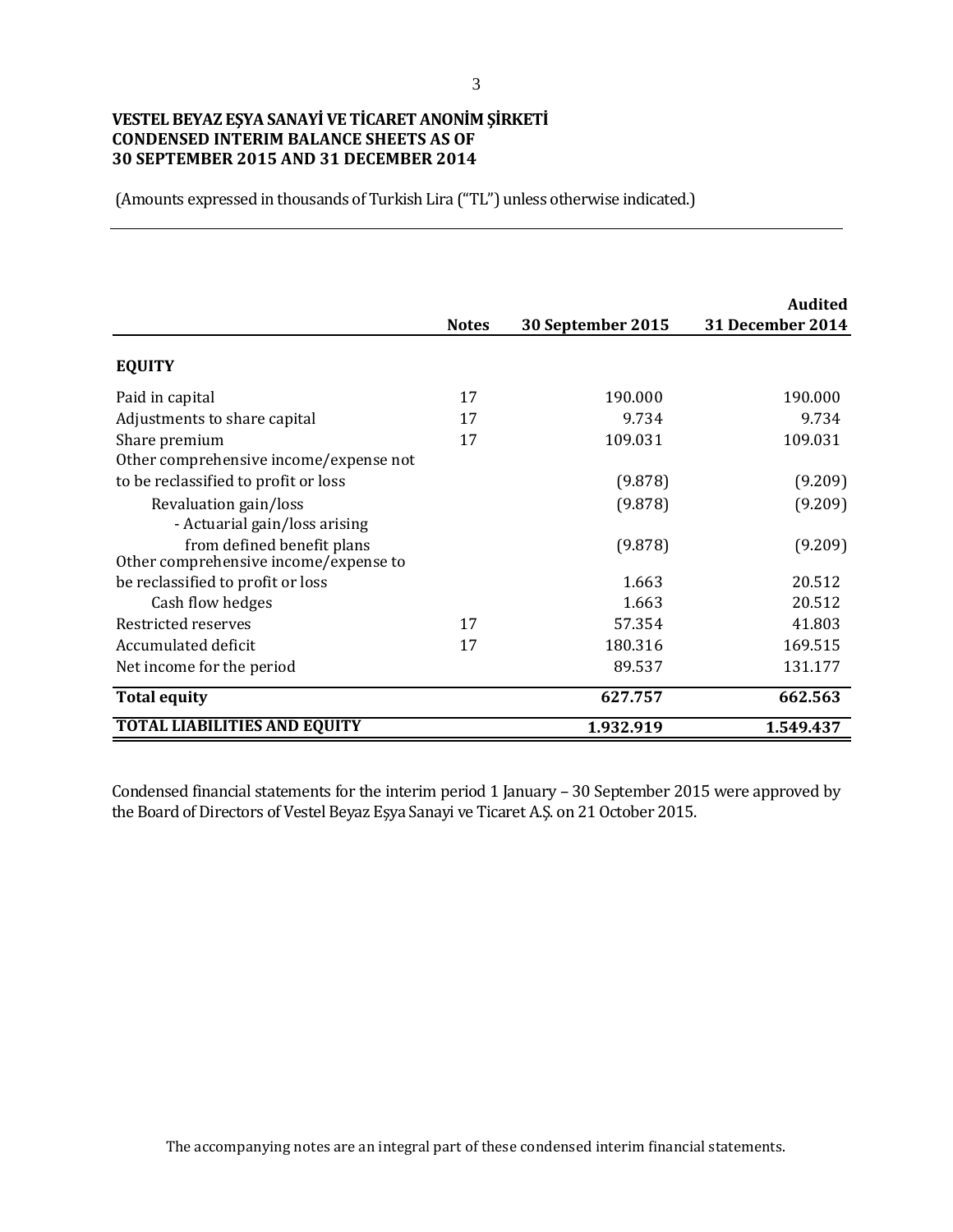## **VESTEL BEYAZ EŞYA SANAYİ VE TİCARET ANONİM ŞİRKETİ CONDENSED INTERIM STATMENTS OF COMPREHENSIVE INCOME FOR THE PERIODS 1 JANUARY - 30 SEPTEMBER 2015 AND 2014**

(Amounts expressed in thousands of Turkish Lira ("TL") unless otherwise indicated.)

|                                     | <b>Notes</b> | 1 January -<br>2015 | 1 January -<br>30 September 30 September 30 September 30 September<br>2014 | 1 July-<br>2015 | 1 July-<br>2014 |
|-------------------------------------|--------------|---------------------|----------------------------------------------------------------------------|-----------------|-----------------|
|                                     |              |                     |                                                                            |                 |                 |
| Revenue<br>Cost of sales            | 18           | 1.798.314           | 1.735.065                                                                  | 699.961         | 615.713         |
|                                     |              | (1.532.540)         | (1.501.038)                                                                | (600.964)       | (534.024)       |
| <b>Gross profit</b>                 |              | 265.774             | 234.027                                                                    | 98.997          | 81.689          |
| Marketing, selling and distribution |              |                     |                                                                            |                 |                 |
| expenses                            |              | (29.251)            | (29.806)                                                                   | (10.739)        | (10.102)        |
| General administrative expenses     |              | (29.125)            | (25.452)                                                                   | (8.107)         | (8.088)         |
| Research and development expenses   |              | (21.184)            | (20.773)                                                                   | (7.671)         | (6.900)         |
| Other operating income              | 19           | 158.522             | 60.342                                                                     | 89.169          | 8.991           |
| Other operating expense             | 19           | (139.711)           | (84.931)                                                                   | (67.781)        | (24.297)        |
| <b>Operating profit</b>             |              | 205.025             | 133.407                                                                    | 93.868          | 41.293          |
| Financial income                    | 20           | 172.916             | 36.525                                                                     | 42.396          | 14.426          |
| Financial expense                   | 20           | (280.061)           | (48.619)                                                                   | (99.960)        | (31.014)        |
| Profit before tax                   |              | 97.880              | 121.313                                                                    | 36.304          | 24.705          |
| Tax (expense) / benefit             |              |                     |                                                                            |                 |                 |
| Current tax expense                 | 21           | (25.900)            | (18.148)                                                                   | (13.372)        | (3.633)         |
| Deferred tax benefit                | 21           | 17.557              | 1.076                                                                      | 11.365          | 691             |
| Net income for the period           |              | 89.537              | 104.241                                                                    | 34.297          | 21.763          |
| Earnings per 100 shares with a TL 1 |              |                     |                                                                            |                 |                 |
| of face value (TL)                  | 22           | 0,47                | 0,55                                                                       | 0,18            | 0,11            |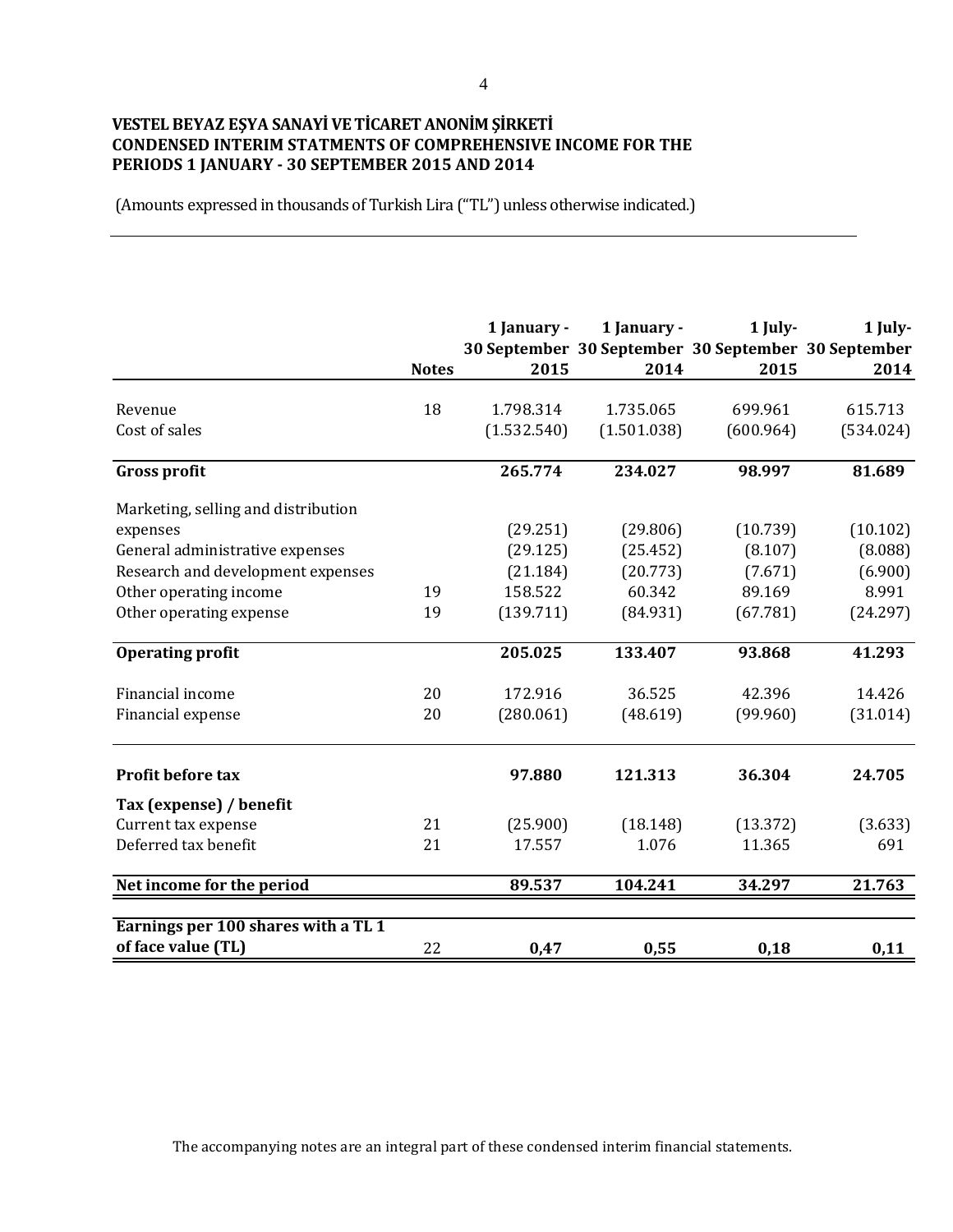## **VESTEL BEYAZ EŞYA SANAYİ VE TİCARET ANONİM ŞİRKETİ CONDENSED INTERIM STATMENTS OF COMPREHENSIVE INCOME FOR THE PERIODS 1 JANUARY - 30 SEPTEMBER 2015 AND 2014**

(Amounts expressed in thousands of Turkish Lira ("TL") unless otherwise indicated.)

|                                            | 1 January - | 1 January - | 1 July-<br>30 September 30 September 30 September 30 September | 1 July- |
|--------------------------------------------|-------------|-------------|----------------------------------------------------------------|---------|
|                                            | 2015        | 2014        | 2015                                                           | 2014    |
|                                            |             |             |                                                                |         |
| Other comprehensive income / (loss)        |             |             |                                                                |         |
| Items not to be reclassified to            |             |             |                                                                |         |
| profit or loss                             | (669)       | (564)       | (533)                                                          |         |
| Actuarial loss arising from defined        |             |             |                                                                |         |
| benefit plans                              | (836)       | (705)       | (666)                                                          |         |
| Tax effect of other comprehensive          |             |             |                                                                |         |
| income not to be reclassified to profit or |             |             |                                                                |         |
| loss                                       | 167         | 141         | 133                                                            |         |
| Deferred tax income / loss                 | 167         | 141         | 133                                                            |         |
| Items to be reclassified to profit or      |             |             |                                                                |         |
| loss                                       | (18.849)    | 28.387      | 2.525                                                          | 25.631  |
| Cash flow hedges                           | (23.562)    | 35.484      | 3.156                                                          | 32.040  |
| Tax effect of other comprehensive          |             |             |                                                                |         |
| income/ expense to be reclassified to      |             |             |                                                                |         |
| profit or loss                             | 4.713       | (7.097)     | (631)                                                          | (6.409) |
| Deferred tax income / loss                 | 4.713       | (7.097)     | (631)                                                          | (6.409) |
| Other comprehensive loss / (income)        | (19.518)    | 27.823      | 1.992                                                          | 25.631  |
| <b>Total comprehensive income</b>          | 70.019      | 132.064     | 36.289                                                         | 47.394  |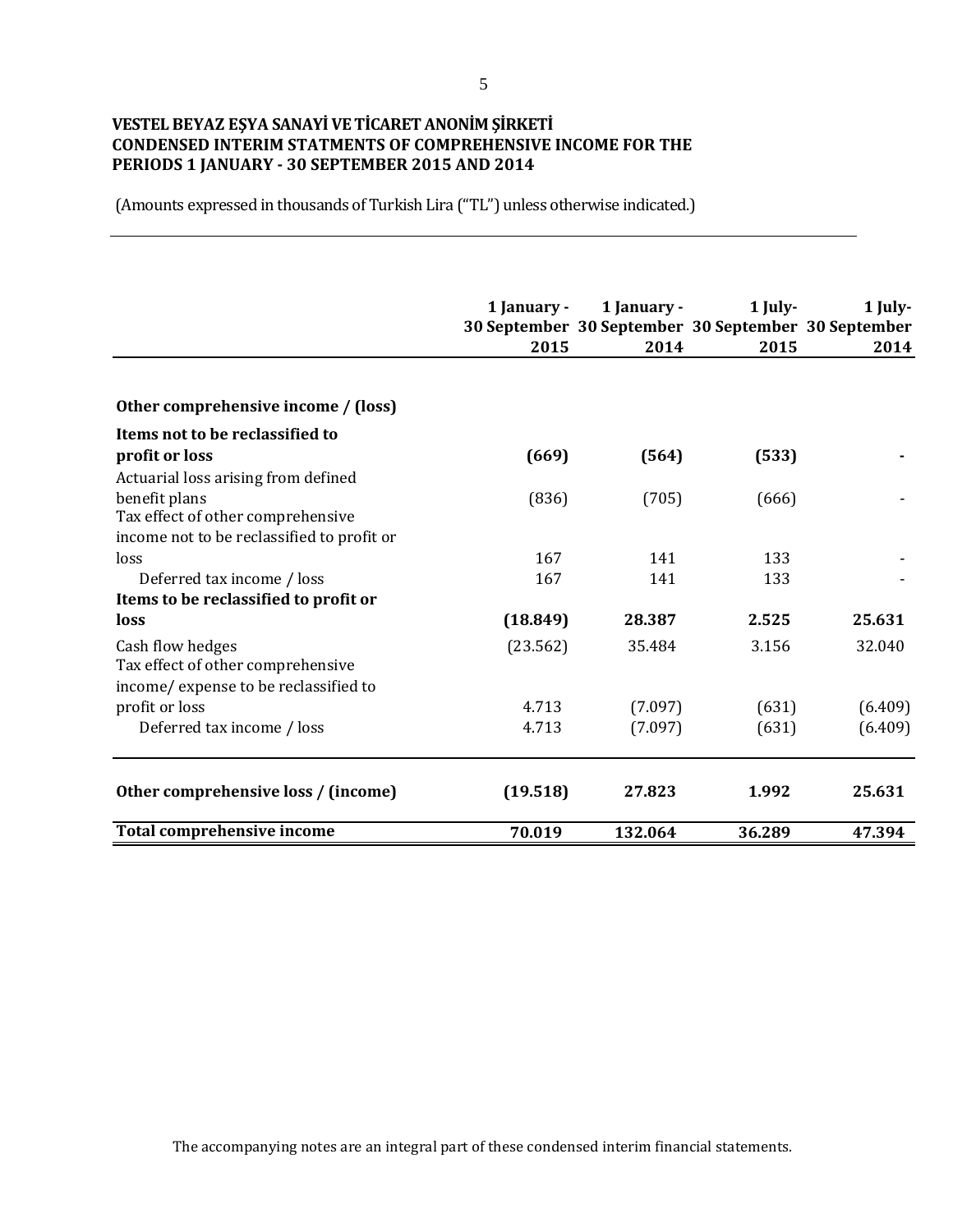## **VESTEL BEYAZ EŞYA SANAYİ VE TİCARET ANONİM ŞİRKETİ CONDENSED INTERIM STATEMENTS OF CHANGES IN SHAREHOLDERS' EQUITY FOR THE PERIODS 1 JANUARY – 30 SEPTEMBER 2015 AND 2014**

(Amounts expressed in thousands of Turkish Lira ("TL") unless otherwise indicated.)

|                                      |                    |                                    |                         | <b>Other Comprehensive</b><br>income /(loss) not to<br>be reclassified to<br>profit or loss | <b>Other</b><br>Comprehensive<br>income /(loss) to<br>be reclassified to<br>profit or loss |                               | Accumulated deficit /<br><b>Retained Earnings</b> |                                 |                        |
|--------------------------------------|--------------------|------------------------------------|-------------------------|---------------------------------------------------------------------------------------------|--------------------------------------------------------------------------------------------|-------------------------------|---------------------------------------------------|---------------------------------|------------------------|
|                                      | Paid in<br>capital | Adjustments<br>to share<br>capital | <b>Share</b><br>premium | <b>Actuarial loss on</b><br>employee benefits                                               | <b>Cash flow hedge</b><br>fund                                                             | <b>Restricted</b><br>reserves | Accumulated<br>deficit                            | Net profit<br>for the<br>period | <b>Total</b><br>equity |
| <b>Balances at 1 January 2014</b>    | 190.000            | 9.734                              | 109.031                 | (192)                                                                                       | (3.896)                                                                                    | 38.886                        | 144.552                                           | 52.689                          | 540.804                |
| Transfer to accumulated deficit      | $\blacksquare$     |                                    |                         |                                                                                             |                                                                                            |                               | 52.689                                            | (52.689)                        |                        |
| Transfer to restricted reserves      |                    |                                    |                         |                                                                                             | $\overline{\phantom{a}}$                                                                   | 2.917                         | (2.917)                                           |                                 |                        |
| Dividends                            |                    |                                    |                         |                                                                                             |                                                                                            |                               | (24.809)                                          | $\overline{\phantom{a}}$        | (24.809)               |
| Total comprehensive income           |                    |                                    |                         | (564)                                                                                       | 28.387                                                                                     |                               |                                                   | 104.241                         | 132.064                |
| <b>Balances at 30 September 2014</b> | 190.000            | 9.734                              | 109.031                 | (756)                                                                                       | 24.491                                                                                     | 41.803                        | 169.515                                           | 104.241                         | 648.059                |
| <b>Balances at 1 January 2015</b>    | 190.000            | 9.734                              | 109.031                 | (9.209)                                                                                     | 20.512                                                                                     | 41.803                        | 169.515                                           | 131.177                         | 662.563                |
| Transfer to accumulated deficit      |                    |                                    |                         |                                                                                             |                                                                                            |                               | 131.177                                           | (131.177)                       |                        |
| Transfer to restricted reserves      |                    |                                    |                         |                                                                                             | $\overline{\phantom{a}}$                                                                   | 15.551                        | (15.551)                                          | $\overline{\phantom{a}}$        |                        |
| Temettüler                           |                    |                                    |                         |                                                                                             |                                                                                            | $\overline{\phantom{a}}$      | (104.825)                                         | $\blacksquare$                  | (104.825)              |
| Total comprehensive income           |                    |                                    |                         | (669)                                                                                       | (18.849)                                                                                   |                               |                                                   | 89.537                          | 70.019                 |
| <b>Balances at 30 September 2015</b> | 190.000            | 9.734                              | 109.031                 | (9.878)                                                                                     | 1.663                                                                                      | 57.354                        | 180.316                                           | 89.537                          | 627.757                |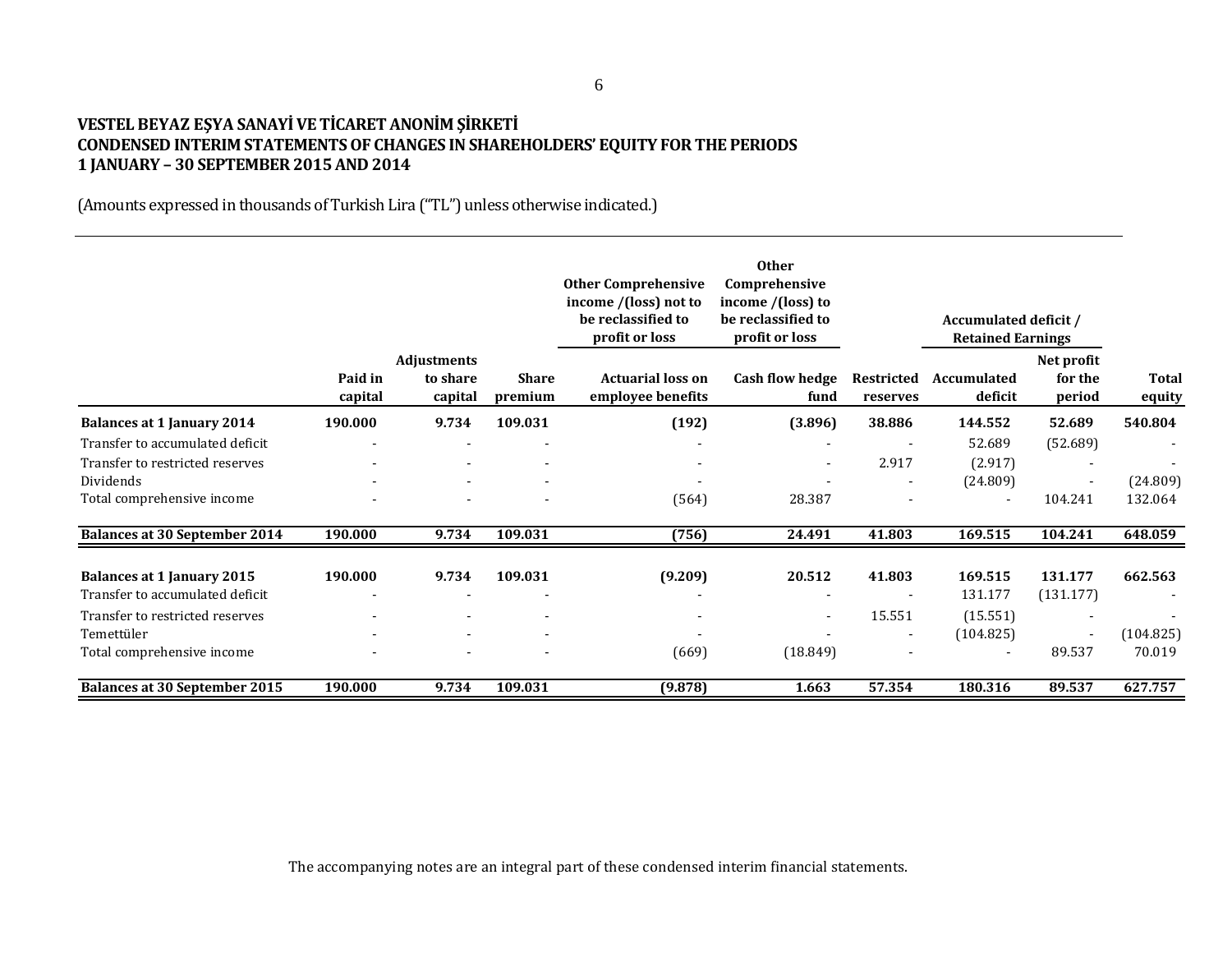# **VESTEL BEYAZ EŞYA SANAYİ VE TİCARET ANONİM ŞİRKETİ CONDENSED INTERIM STATEMENTS OF CASH FLOWS FOR THE PERIODS 1 JANUARY – 30 SEPTEMBER 2015 AND 2014**

(Amounts expressed in thousands of Turkish Lira ("TL") unless otherwise indicated.)

|                                                                                                                               | <b>Notes</b>   | 1 January - | 1 January -<br>30 September 2015 30 September 2014 |
|-------------------------------------------------------------------------------------------------------------------------------|----------------|-------------|----------------------------------------------------|
| <b>Operating activities:</b>                                                                                                  |                |             |                                                    |
| Income before tax<br>Adjustments to reconcile net cash provided from<br>operating activities to (loss) / income before taxes: |                | 97.880      | 121.313                                            |
| - Depreciation and amortization of fixed assets                                                                               | 11             | 65.817      | 62.331                                             |
| - Provision for employment termination benefits                                                                               | 15             | 8.104       | 3.600                                              |
| - Provision for impairment on inventories                                                                                     | 9              | (426)       | (409)                                              |
| - Interest expense                                                                                                            | 20             | 13.870      | 13.356                                             |
| - Interest income<br>- (Gain) / loss from sales of tangible                                                                   | 20             | (1.025)     | (51)                                               |
| and intangible assets<br>- Derivative financial instruments (income) /                                                        |                | (155)       | (191)                                              |
| expense accrual                                                                                                               |                | 74.266      | (851)                                              |
| - Unrealized foreign exchage gains / losses                                                                                   |                | 1.459       | (533)                                              |
| Change in blocked cash and cash equivalents                                                                                   | $\overline{4}$ | 600         | (101)                                              |
| Changes in working capital:                                                                                                   |                |             |                                                    |
| (Increase) / decrease in trade receivables                                                                                    | 6,7            | (221.437)   | (112.426)                                          |
| (Increase) / decrease in inventories<br>(Increase) / decerase in other receivables and other                                  | 9              | (79.261)    | 36.915                                             |
| current assets                                                                                                                |                | (27.856)    | 13.260                                             |
| Increase / (decrease) in trade payables<br>Increase / (decrease) in other payables and other                                  | 6,7            | 250.753     | 82.907                                             |
| liabilities                                                                                                                   |                | 114         | 5.462                                              |
| Cash flows from operating activities                                                                                          |                |             |                                                    |
| Employment termination benefits paid                                                                                          | 15             | (3.669)     | (2.349)                                            |
| Current income tax paid                                                                                                       | 21             | (15.100)    | (13.999)                                           |
| Net cash provided by operating activities                                                                                     |                | 163.934     | 208.234                                            |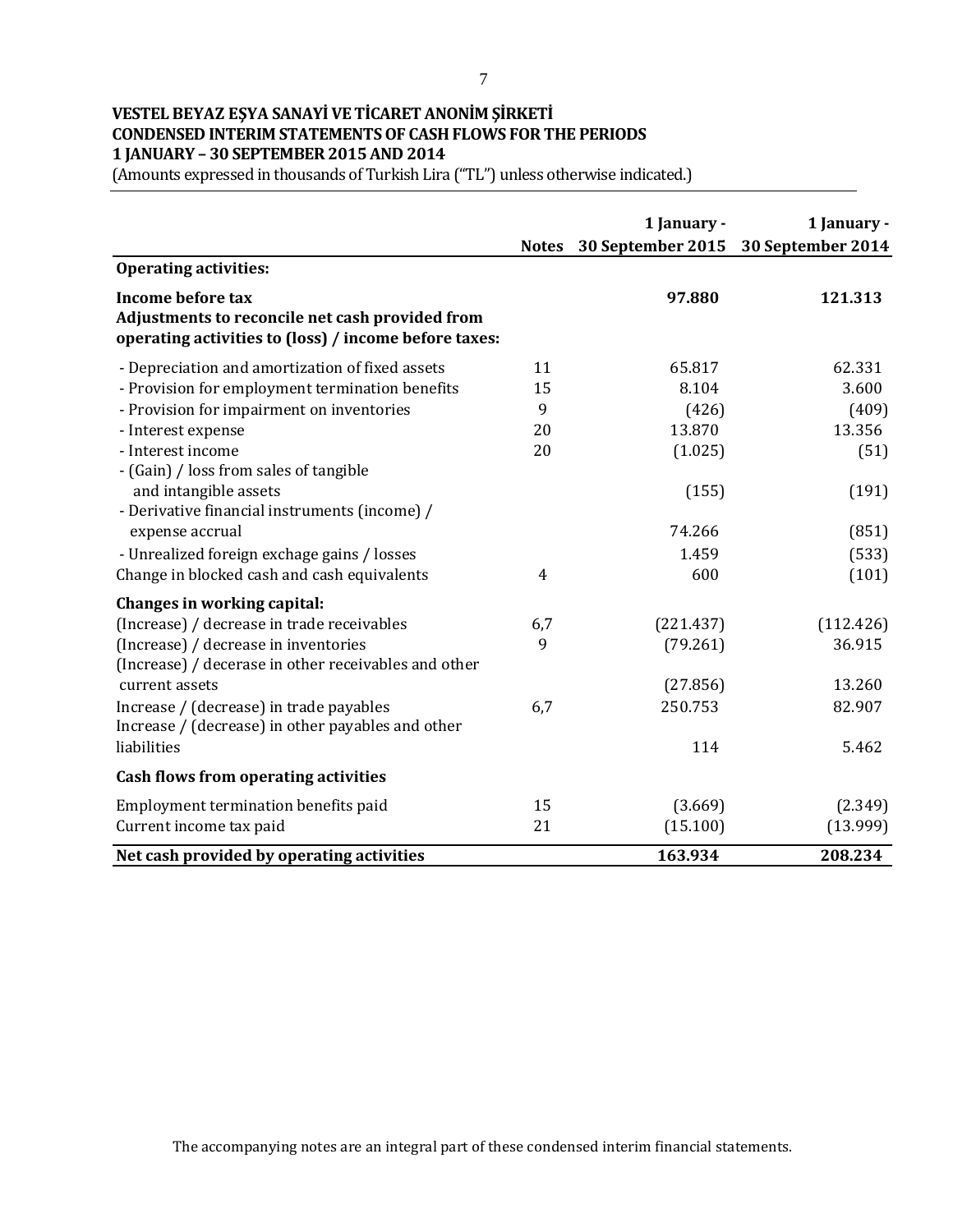## **VESTEL BEYAZ EŞYA SANAYİ VE TİCARET ANONİM ŞİRKETİ CONDENSED INTERIM STATEMENTS OF CASH FLOWS FOR THE PERIODS 1 JANUARY – 30 SEPTEMBER 2015 AND 2014**

(Amounts expressed in thousands of Turkish Lira ("TL") unless otherwise indicated.)

| <b>Investing activities:</b>                                               | <b>Notes</b> | 1 January - | 1 January -<br>30 September 2015 30 September 2014 |
|----------------------------------------------------------------------------|--------------|-------------|----------------------------------------------------|
| Acquisition of tangible assets<br>Cash provided from sales of tangible and | 11           | (41.795)    | (44.326)                                           |
| intangible assets                                                          |              | 861         | 1.963                                              |
| Acquisition of intangible assets                                           | 12           | (19.920)    | (15.707)                                           |
| Net cash used in investing activities                                      |              | (60.854)    | (58.070)                                           |
| <b>Financing activities:</b>                                               |              |             |                                                    |
| Proceeds from bank borrowings                                              |              | 128.172     | 29.570                                             |
| Repayment of bank borrowings                                               |              | (79.521)    | (180.274)                                          |
| Increase in other payables to related parties                              | 6            | 28.950      | 190.394                                            |
| Increase in other receivables from related parties                         | 6            | (133.618)   |                                                    |
| Dividends paid                                                             | 6            | (104.825)   | (24.809)                                           |
| Interest paid                                                              |              | (11.830)    | (8.571)                                            |
| Interest received                                                          |              | 1.025       | 51                                                 |
| Net cash (used in) / provided by financing activities                      |              | (171.647)   | 6.361                                              |
| Net (decrease) / increase in cash and cash<br>equivalents                  |              | (68.567)    | 156.525                                            |
| Cash and cash equivalents at the beginning of the<br>period                | 4            | 163.089     | 18.040                                             |
| Cash and cash equivalents at the end of the period                         | 4            | 94.522      | 174.565                                            |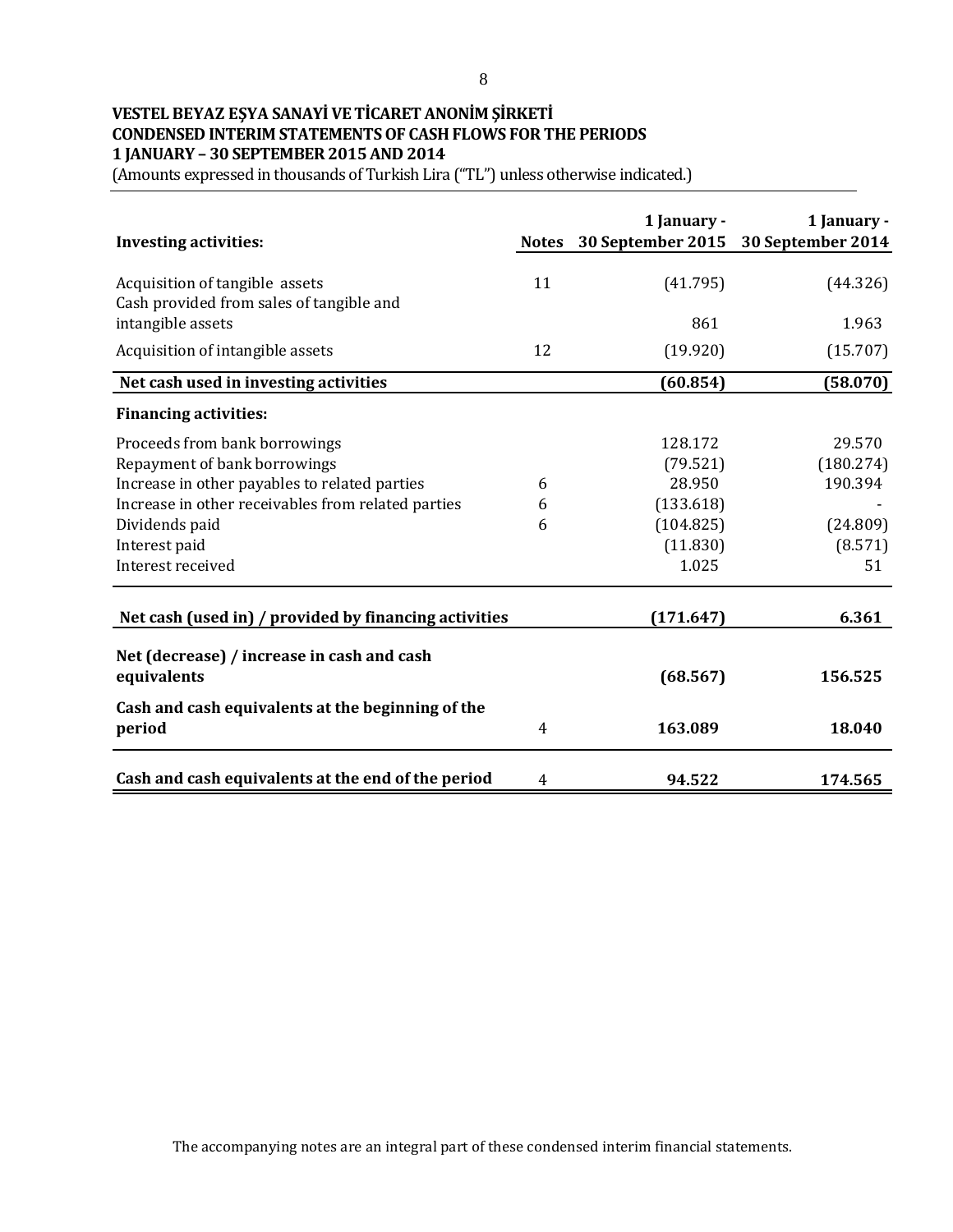(Amounts expressed in thousands of Turkish Lira ("TL") unless otherwise indicated.)

### **NOTE 1 – COMPANY'S ORGANISATION AND NATURE OF OPERATIONS**

Vestel Beyaz Eşya Sanayi ve Ticaret A.Ş. (the "Company" or "Vestel Beyaz Eşya") was incorporated in 1997 under the Turkish Commercial Code and its head office is located at Levent 199, Büyükdere Caddesi No: 199, 34394 Şişli / İstanbul.

The Company started its operations in 1999 and produces refrigerators, room air conditioning units, washing machines, cookers, dishwashers and water heaters. The Company's production facilities occupy 346.000 square meters of enclosed area located in Manisa Organized Industrial Zone on total area of 395.000 square meters.

The Company is a member of Vestel Group of Companies which are under the control of the Zorlu Family. The Company performs its foreign sales and domestic sales via Vestel Ticaret A.Ş. which is also a member of Vestel Group of Companies.

The Company is registered to Capital Market Board and its shares have been quoted to Borsa Istanbul ("BİST") since 21 April 2006.

As of 30 September 2015, the number of personnel employed was 5.915 (31 December 2014: 5.566).

As of balance sheet dates, the shareholders of the Company and their percentage shareholdings were as follows:

|                                          | Share % |
|------------------------------------------|---------|
|                                          |         |
| Vestel Elektronik Sanayi ve Ticaret A.Ş. | 94,62   |
| Other shareholders                       | 5,38    |

**100,00**

As of 30 September 2015, 59.800.000 shares of the Company have been quoted at the Borsa Istanbul ("BİST") (31,5 % of its share capital; 31 December 2014: 31,5 %).

### **NOTE 2 – BASIS OF PRESENTATION OF FINANCIAL STATEMENTS**

### **2.1 Basis of presentation**

### **2.1.1 Statement of compliance**

The accompanying financial statements are prepared in accordance with the Communiqué Serial II, No: 14.1, "Principals of Financial Reporting in Capital Markets" published in the Official Gazette numbered 28676 on 13 June 2013. According to the article 5 of the Communiqué, interim financial statements are prepared in accordance with Turkish Accounting Standards / Turkish Financial Reporting Standards ("TAS" / "TFRS") and its addendum and interpretations ("IFRIC") issued by the Public Oversight Accounting and Auditing Standards Authority ("POAASA") Turkish Accounting Standards Board.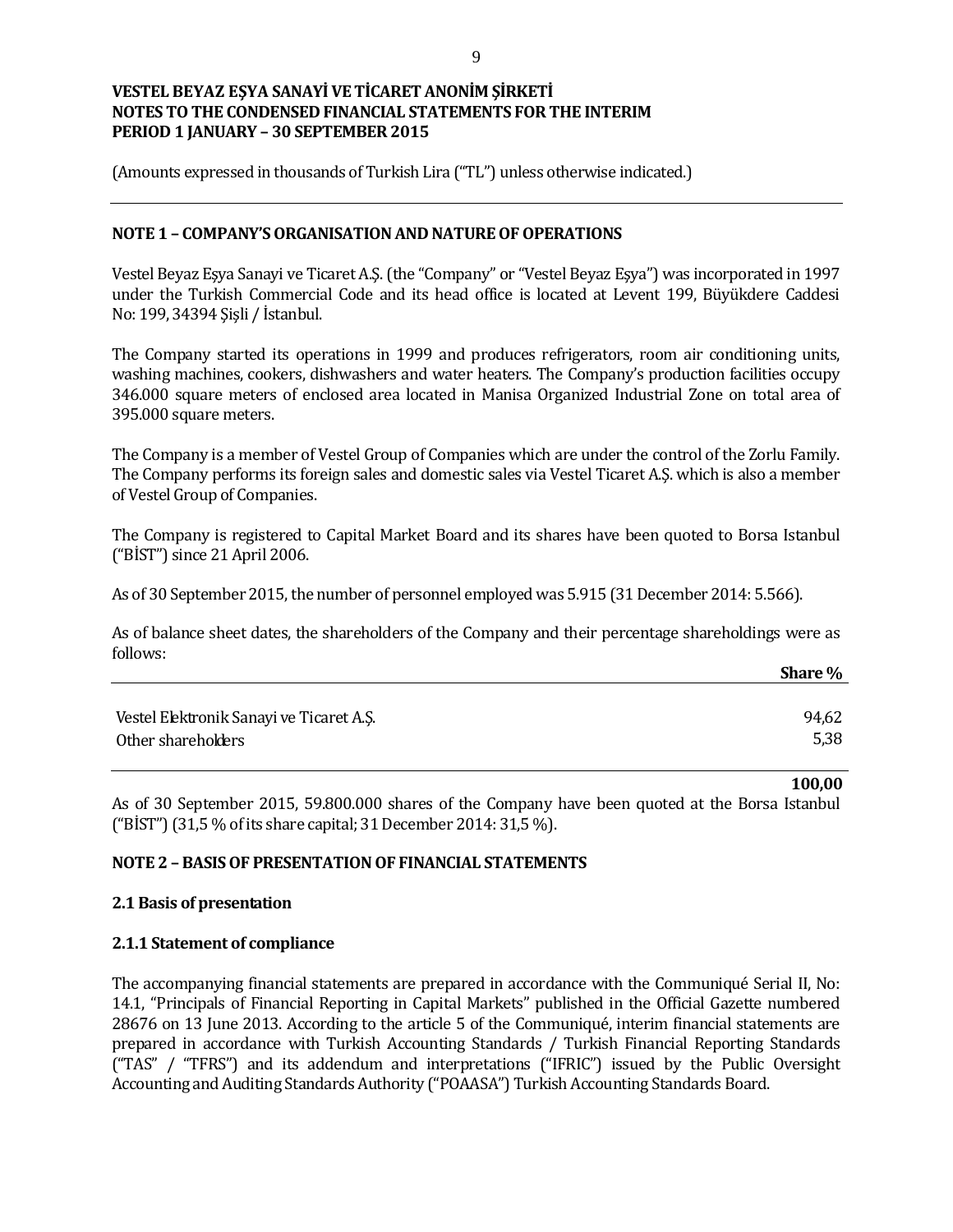(Amounts expressed in thousands of Turkish Lira ("TL") unless otherwise indicated.)

### **NOTE 2 – BASIS OF PRESENTATION OF FINANCIAL STATEMENTS (Cont'd)**

The Company prepared its condensed interim financial statements for the period ended 30 September 2015 in accordance with the TAS 34 "Interim Financial Reporting" in the framework of the Communiqué Serial II, No: 14.1 and its related announcements. The condensed interim financial statements and its accompanying notes are presented in compliance with the format recommended by CMB including its mandatory information.

In compliance with the TAS 34, entities have preference in presenting their interim financial statements whether full set or condensed. In this framework, the Company preferred to present its interim financial statements in condensed.

The Company's condensed interim financial statements do not include all disclosure and notes that should be included at year end financial statements. Therefore the condensed interim financial statements should be examined together with the year end financial statements.

The Company maintains its accounting records and prepares its statutory financial statements in accordance with the Turkish Commercial Code ("TCC"), tax legislation and the uniform chart of accounts issued by the Ministry of Finance. The financial statements, except for the financial assets and liabilities presented with their fair values, are maintained under historical cost conversion in TL. These financial statements are based on the statutory records which are maintained under historical cost conversion, with the required adjustments and reclassifications reflected for the purpose of fair presentation in accordance with the TAS/TFRS.

With the decision 11/367 taken on 17 March 2005, the CMB announced that, effective from 1 January 2005, the application of inflation accounting is no longer required for the companies operating in Turkey and preparing their financial statements in accordance with CMB Financial Reporting Standards. Accordingly, TAS 29, "Financial Reporting in Hyperinflationary Economies" issued by the IASB, has not been applied in the financial statements for the accounting year commencing from 1 January 2005.

### **2.2 Comparative information and restatement of prior period financial statements**

Financial statements of the Company have been prepared comparatively with the preceding financial period, in order to enable determination of trends in financial position and performance. Comparative figures are reclassified, where necessary, to conform to changes in presentation in the financial statements.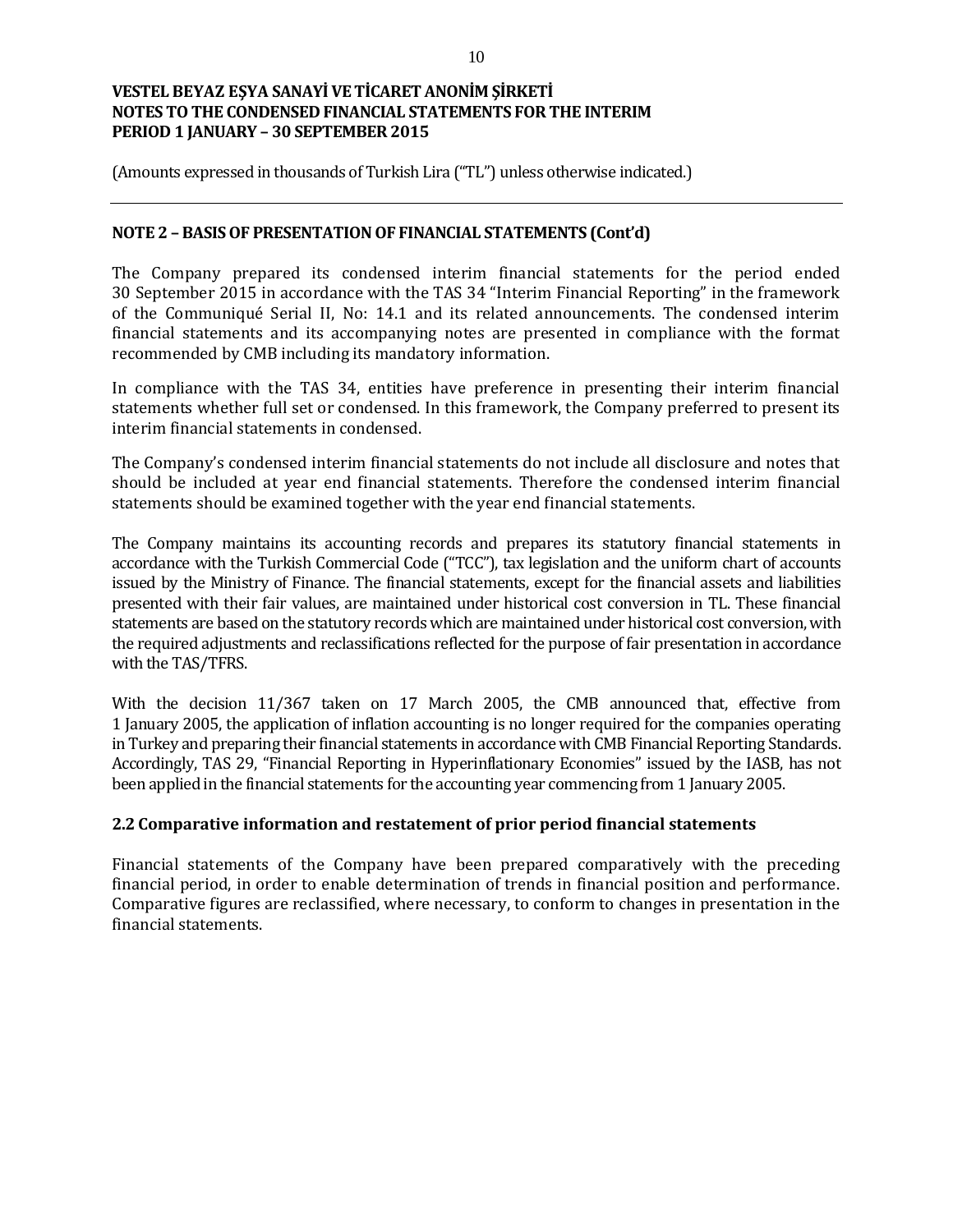(Amounts expressed in thousands of Turkish Lira ("TL") unless otherwise indicated.)

### **NOTE 2 – BASIS OF PRESENTATION OF FINANCIAL STATEMENTS (Cont'd)**

### **2.3. Amendments in Turkey Financial Reporting Standards**

- **a) Standards and amendments to existing standards that are not yet effective and have not been early adopted by the Company:**
	- **TFRS 9 "Financial instruments",** Effective for annual periods beginning on or after 1 January 2018. This standard on classification and measurement of financial assets and financial liabilities will replace TAS 39. The amendments include changes in the classification and measurement of financial assets and liabilities and introduces an "expected credit-loss" model for the measurement of the impairment of financial assets.
	- **TFRS 11 (amendments), "Joint Arrangements",** is effective for annual periods beginning on or after 1 January 2016. This amendment adds new guidance on how to account for the acquisition of an interest in a joint operation that constitutes a business. The amendments specify the appropriate accounting treatment for such acquisitions.
	- **TAS 16 and TAS 38 (amendments), "Tangible Assets", "Intangible Assets",** is effective for annual periods beginning on or after 1 January 2016. In this amendment the IASB has clarified that the use of revenue based methods to calculate the depreciation of an asset is not appropriate because revenue generated by an activity that includes the use of an asset generally reflects factors other than the consumption of the economic benefits embodied in the asset.
	- **TFRS 14, "Regulatory deferral accounts",** is effective for annual periods beginning on or after 1 January 2016. 'Regulatory deferral accounts' permits first–time adopters to continue to recognise amounts related to rate regulation in accordance with their previous GAAP requirements when they adopt TFRS.
	- **TFRS 15, "Revenue from contracts with customers",** is effective for annual periods beginning on or after 1 January 2017. The International Accounting Standards Board (IASB) and the US national standard-setter, the Financial Accounting Standards Board (FASB), initiated a joint project to clarify the principles for recognising revenue and to develop a common revenue standard for IFRS and US GAAP. The objective of this Standard is to establish the principles that an entity shall apply to report useful information to users of financial statements about the nature, amount, timing and uncertainty of revenue and cash flows arising from a contract with a customer. The new model employs an asset and liability approach, rather than current revenue guidance focuses on an earnings process.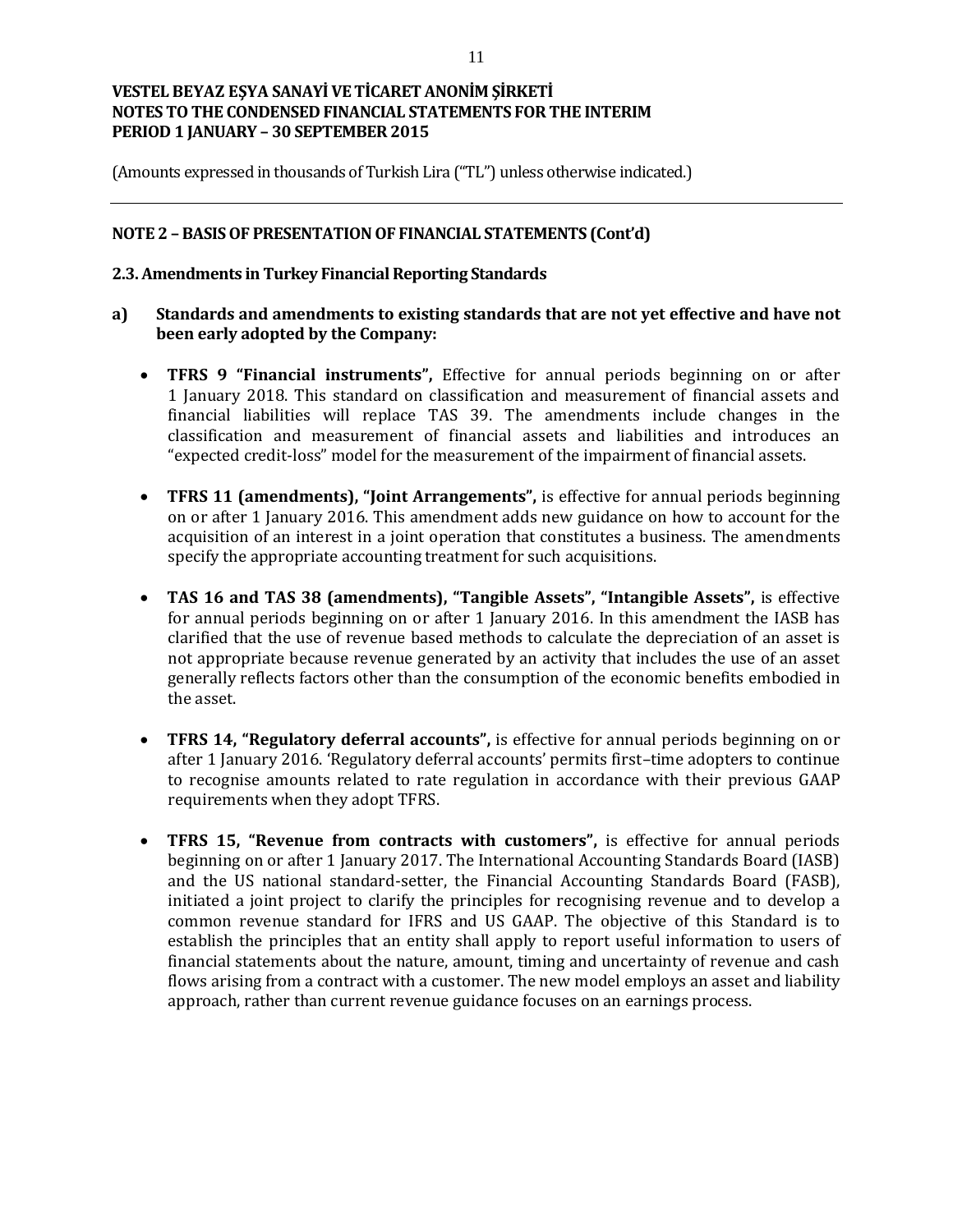(Amounts expressed in thousands of Turkish Lira ("TL") unless otherwise indicated.)

### **NOTE 2 – BASIS OF PRESENTATION OF FINANCIAL STATEMENTS (Cont'd)**

- **Annual improvements 2014:** Effective for annual periods beginning on or after 1 January 2016. Annual Improvements amend the following 4 standards
	- TFRS 5, 'Non-current assets held for sale and discontinued operations', changes in sales method
	- TFRS 7, 'Financial Instruments: Disclosures', with respect to TFRS 1, changes in labor contracts
	- TAS 19, 'Employee benefits', changes in discount rates
	- TAS 34, 'Interim financial reporting', changes in explanation of information
- **TAS 1, "Presentation of financial statements",** is effective for annual periods beginning on or after 1 January 2016, adress perceived impediments to preparers exercising their judgements in presenting their financial reports.

The Company will evaluate the effect of the aforementioned changes within its operations and apply changes starting from effective date. It is expected that the application of the standards and interpretations will not have a significant effect on the financial statements of the Company.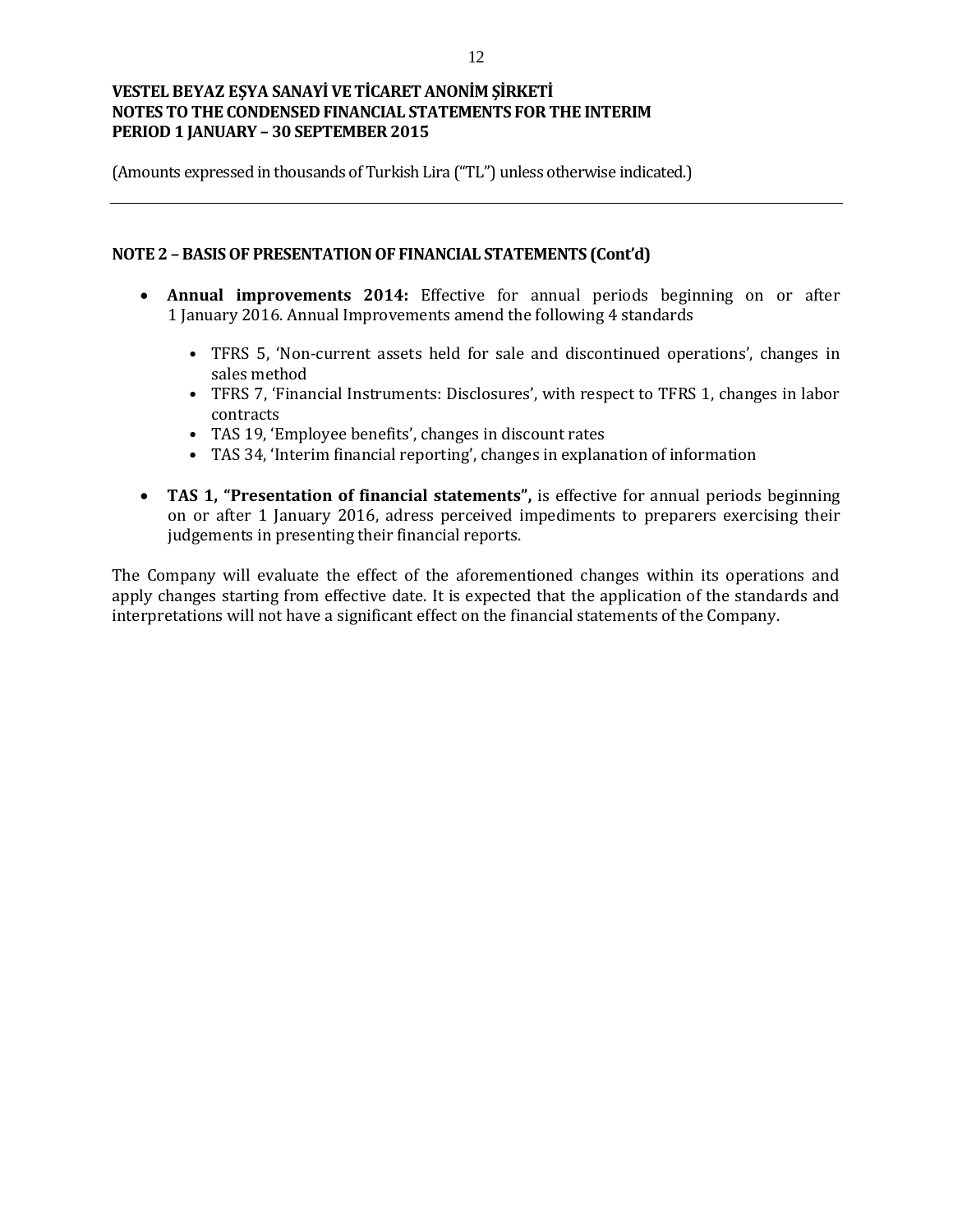(Amounts expressed in thousands of Turkish Lira ("TL") unless otherwise indicated.)

### **NOTE 2 – BASIS OF PRESENTATION OF FINANCIAL STATEMENTS (Cont'd)**

### **2.4. Summary of significant accounting policies**

### **2.4.1 Revenue**

Revenue is measured at the fair value of the consideration received or receivable taking into account the amount of any trade discounts and volume rebates allowed by the entity.

Revenue from the sale of goods shall be recognised when all the following conditions have been satisfied:

- The Company has transferred to the buyer significant risks and reward of ownership of the goods,
- The Company retains neither continuing managerial involvement to the degree usually associated with ownership nor effective control over the goods sold,
- The amount of revenue can be measured reliably,
- It is probable that the economic benefits associated with the transaction will flow to the Company; and
- The costs incurred or to be incurred in respect of the transaction can be measured reliably.

### **2.4.2 Inventories**

Inventories are stated at the lower of cost and net realizable value. Costs, including an appropriate portion of fixed and variable overhead expenses, are assigned to inventories held by the method most appropriate to the particular class of inventory. Company uses moving weighted average method for costing.

Net realizable value represents the estimated selling price less all estimated costs of completion and costs necessary to make a sale. When the net realizable value of inventory is less than cost, the inventory is written down to the net realizable value and the expense is included in statement of income in the period the write-down or loss occurred. When the circumstances that previously caused inventories to be written down below cost no longer exist or when there is clear evidence of an increase in net realizable value because of changed economic circumstances, the amount of the write-down is reversed. The reversal amount is limited to the amount of the original write-down.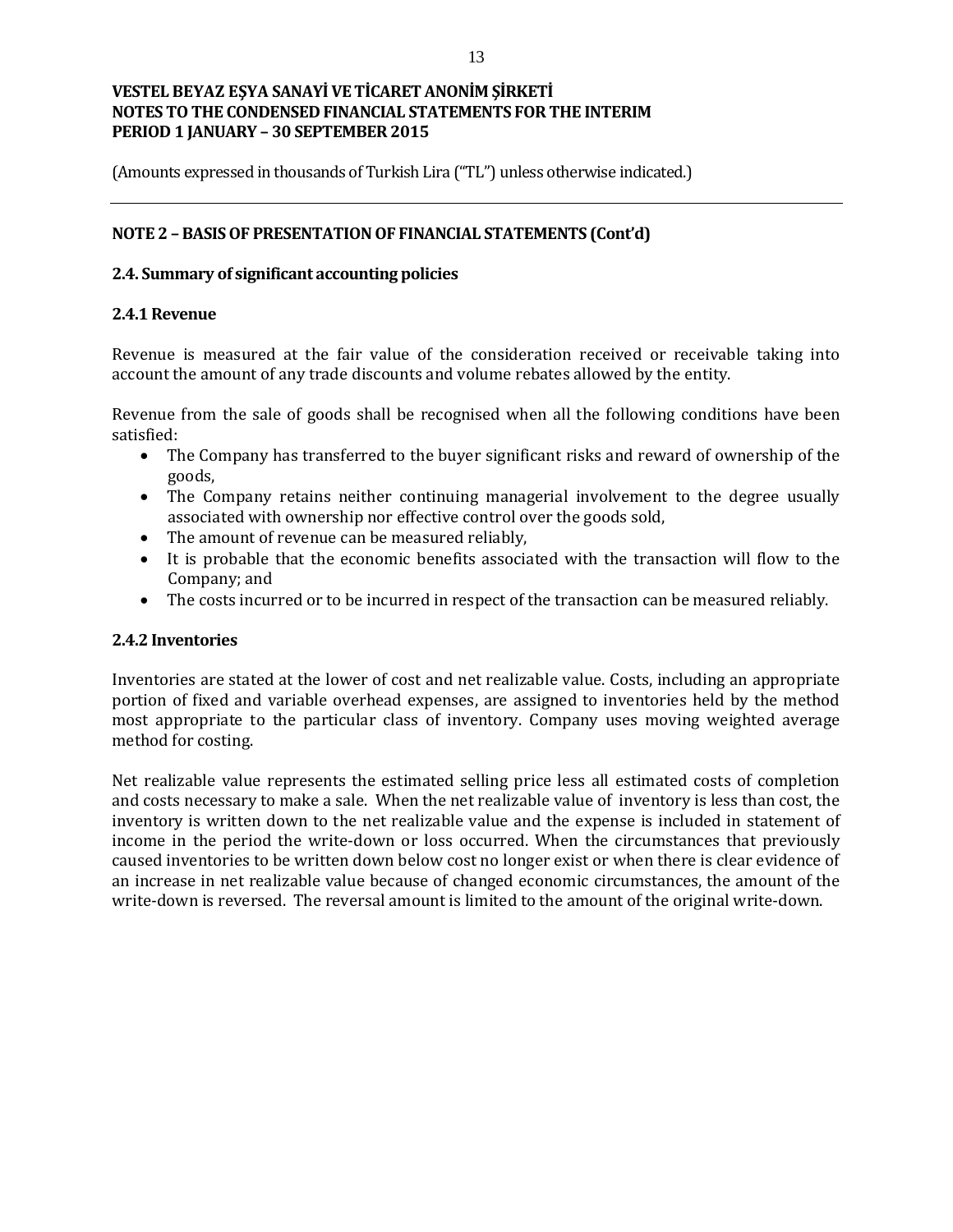(Amounts expressed in thousands of Turkish Lira ("TL") unless otherwise indicated.)

### **NOTE 2 – BASIS OF PRESENTATION OF FINANCIAL STATEMENTS (Cont'd)**

## **2.4.3 Property, plant and equipment**

Property, plant and equipment are carried at cost less accumulated depreciation. Depreciation is provided on restated amounts of property, plant and equipments using the straight-line method based on the estimated useful lives of the assets, except for land due to their indefinite useful life.

Property, plant and equipment are reviewed for impairment whenever events or changes in circumstances indicate that the carrying amount may not be recoverable. An impairment loss is recognized for the amount by which the asset's carrying amount exceeds its recoverable amount. The recoverable amount is the higher of an asset's fair value less costs to sell and value in use.

Gains or losses on disposals of property, plant and equipment are included in other operating income and other operating expense.

Costs, such as repairs and maintenance or part replacement of tangible assets, are included in the asset's carrying amount or recognised as a seperate asset, as appropriate, only when it is probable that future economic benefits with the item will flow to the Company. All other costs are charged to statements of profit or loss during the financial year in which they are incurred.

### **2.4.4 Intangible assets**

### **a) Research and development costs**

Research costs are recognized as expense in the period in which they are incurred. An intangible asset arising from development (or from the development phase of an internal project) if and only if an entity can demonstrate all of the following:

- The technical feasibility of completing the intangible asset so that it will be available for use or sale;
- Its intention to complete the intangible asset and use or sell it;
- Its ability to use or sell the intangible asset;
- How the intangible asset will generate probable future economic benefits;
- The availability of adequate technical, financial and other resources to complete the development and to use or sell the intangible asset, and
- Its ability to measure reliably the expenditure attributable to the intangible asset during its development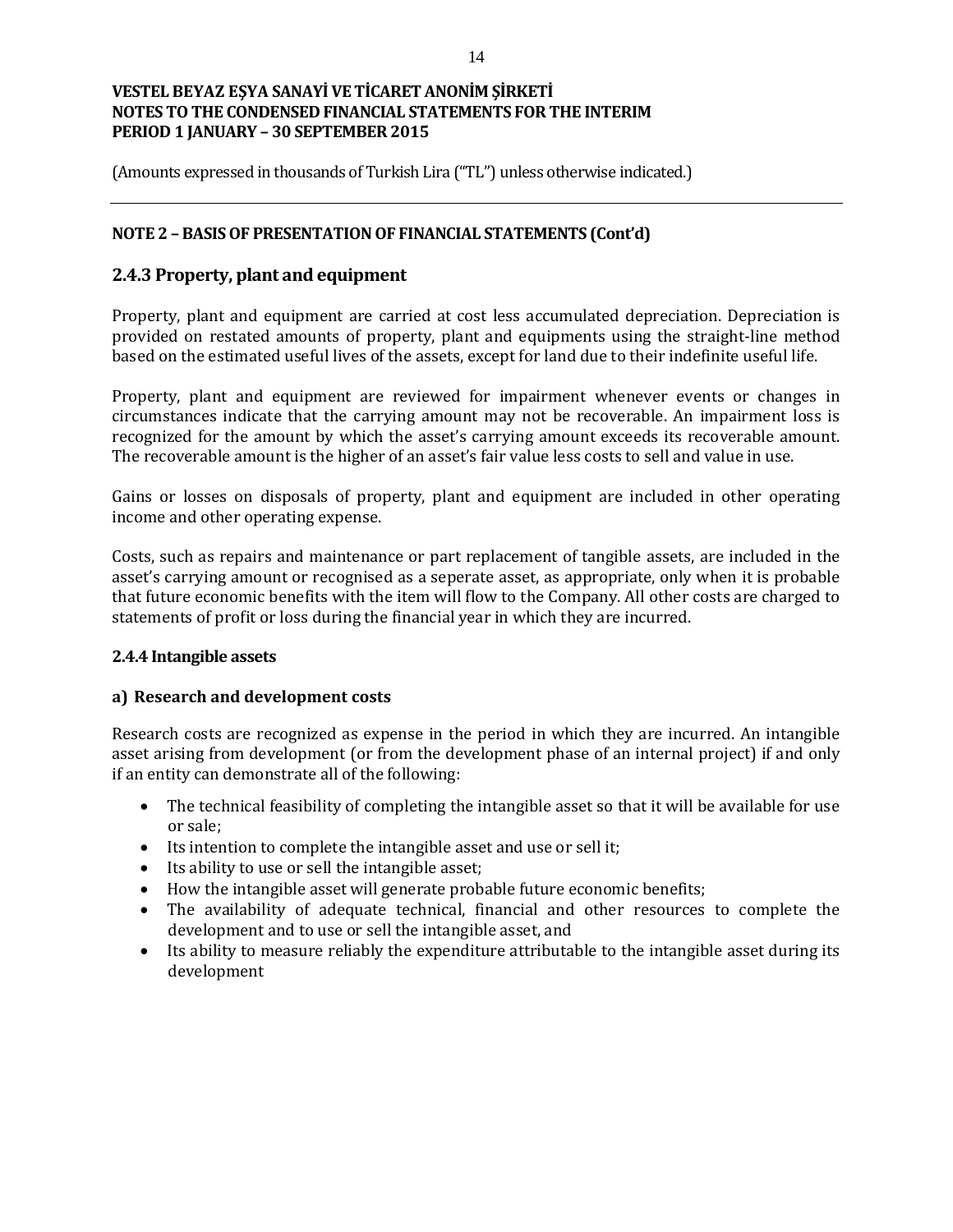(Amounts expressed in thousands of Turkish Lira ("TL") unless otherwise indicated.)

### **NOTE 2 – BASIS OF PRESENTATION OF FINANCIAL STATEMENTS (Cont'd)**

Other development costs are recognized as expense as incurred. If it is not possible to distinguish the research phase from the development phase of an internal project, the entity treats the expenditure on that project as if it were incurred in the research phase only.

### **b) Rights and other intangible fixed assets**

Rights and other intangible assets consist acquired computer software, computer software development costs and other identifiable rights. Rights and other intangible assets are recognized at their acquisition costs and are amortized on a straight line basis over their expected useful lives which are less than five years.

### **2.4.5 Financial instruments**

### **a) Financial assets**

The Company classifies its financial assets in the following categories: Financial assets at fair value through profit or loss, loans and receivables. The classification depends on the purpose for which the financial assets were acquired.

### Financial assets at fair value through profit or loss

Financial assets at fair value through profit or loss are financial assets held for trading. A financial asset is classified in this category if acquired principally for the purpose of selling in the short-term. Derivatives are also categorized as held for trading unless they are designated as hedges.

### Loans and receivables

Trade receivables, loans, and other receivables that have fixed or determinable payments that are not quoted in an active market are classified in this category. Loans and receivables (trade and other receivables, bank deposits, cash and others) are measured at amortized cost using the effective interest method less any impairment. Interest income is recognized by applying the effective interest rate, except for cases when the recognition of interest would be immaterial.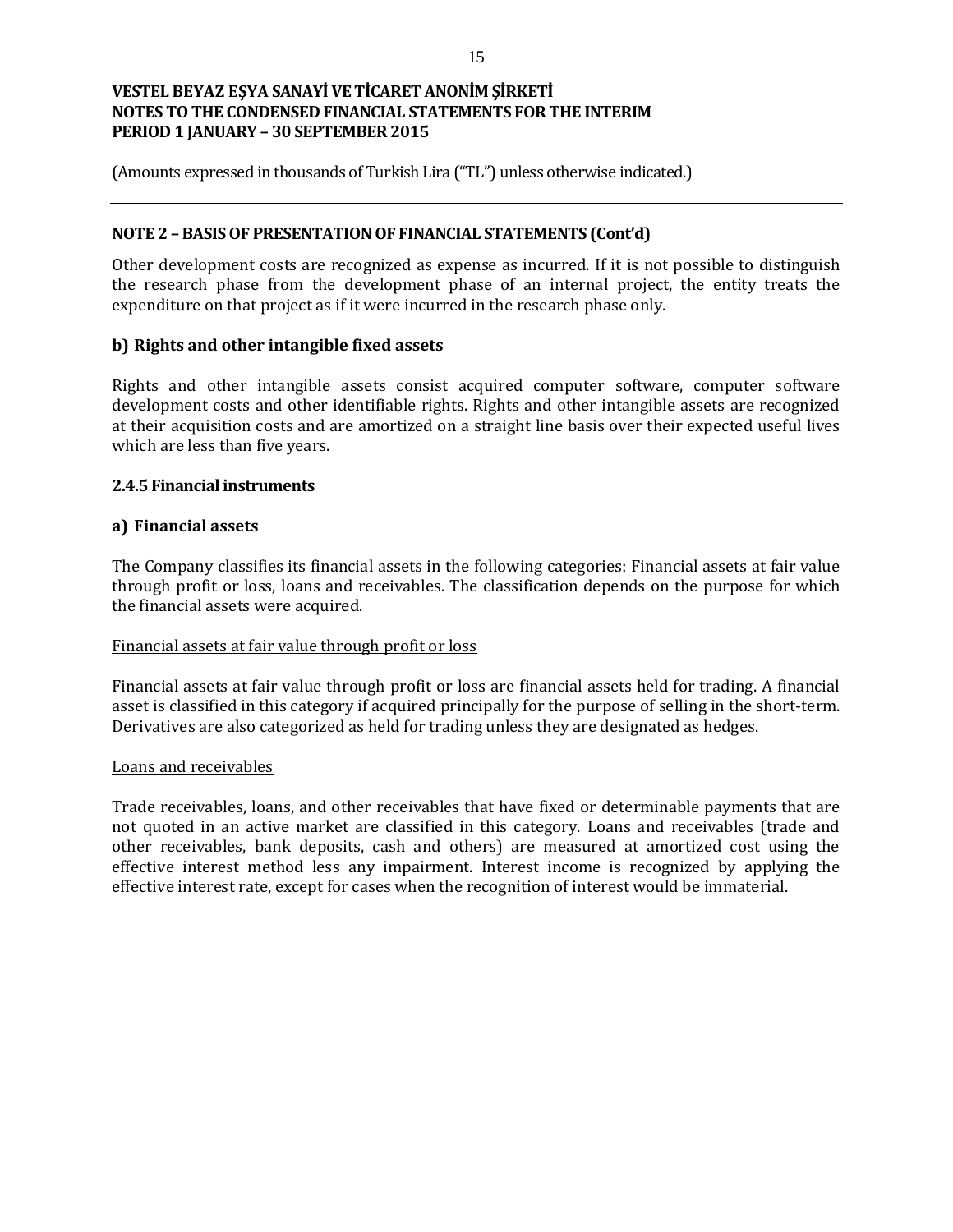(Amounts expressed in thousands of Turkish Lira ("TL") unless otherwise indicated.)

### **NOTE 2 – BASIS OF PRESENTATION OF FINANCIAL STATEMENTS (Cont'd)**

#### Impairment of financial assets

Financial assets, other than those at fair value through profit or loss, are assessed for indicators of impairment at each reporting period. Financial assets are impaired where there is objective evidence that, as a result of one or more events that occurred after the initial recognition of the financial asset, the estimated future cash flows of the investment have been impacted.

For financial assets carried at amortized cost, the amount of the impairment is the difference between the asset's carrying amount and the present value of estimated future cash flows, discounted at the original effective interest rate.

For financial assets carried at amortized cost, if the amount of a past impairment loss decreases and the decrease can be related objectively to an event occurring after the impairment was recognized, then the impairment is reversed through profit or loss. However, the carrying amount should not be increased to an amount that exceeds what the amortized cost would have been at the date of the reversal had the impairment not been recognized.

For financial assets carried at cost, if there is objective evidence of impairment, the amount of the impairment loss is measured as the difference between carrying amount and the present value of estimated future cash flows discounted at the current rate of return for a similar financial asset. Once an impairment loss has been recognized on a financial asset recognized at cost, it is not permitted to recognize a reversal.

### **b) Financial liabilities**

Financial liabilities are classified as either financial liabilities at fair value through profit or loss or other financial liabilities.

### Financial liabilities at fair value through profit or loss

Financial liabilities at fair value through profit or loss are stated at fair value, with any resultant gain or loss recognized in profit or loss. The net gain or loss recognized in profit or loss incorporates any interest paid on the financial liability.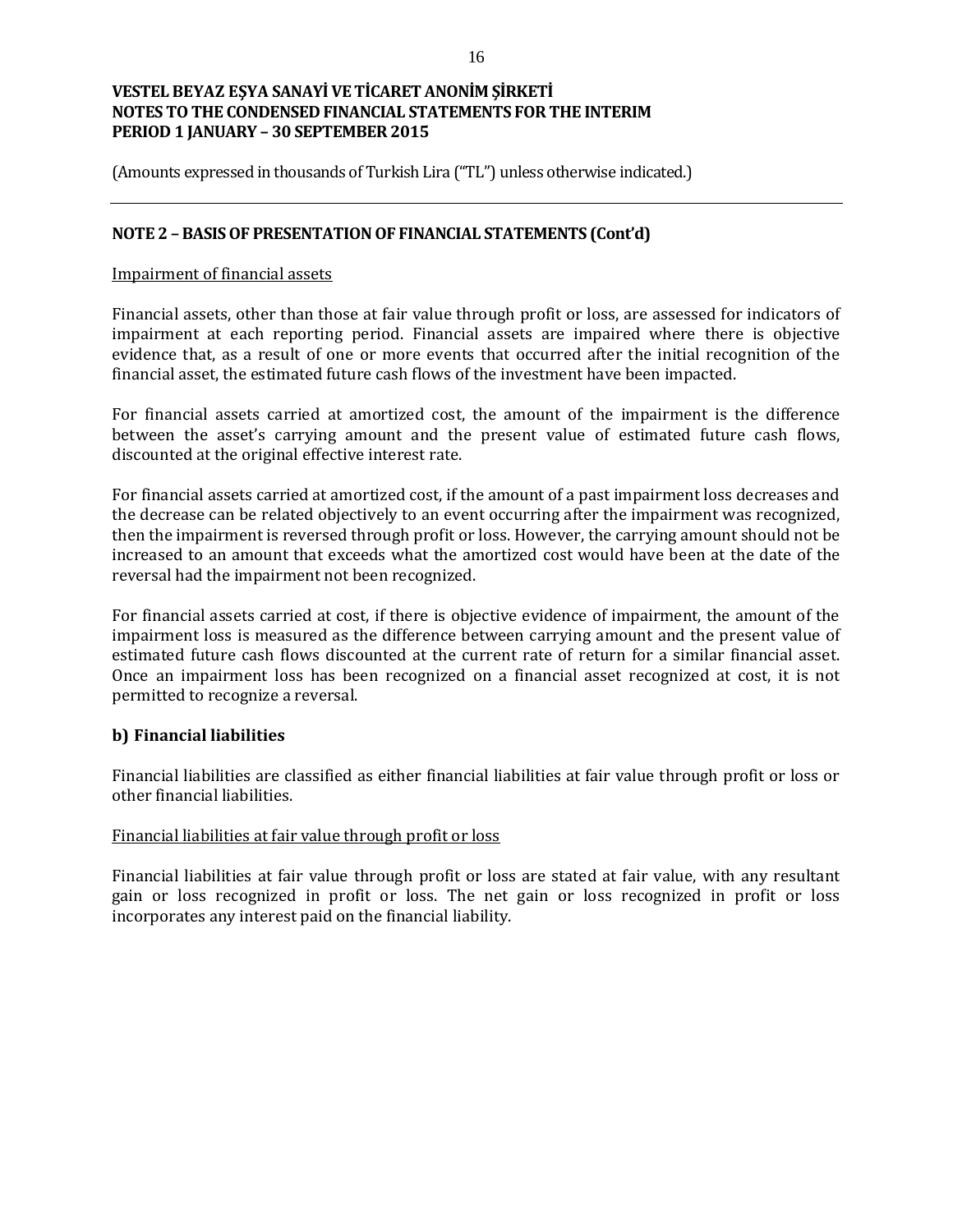(Amounts expressed in thousands of Turkish Lira ("TL") unless otherwise indicated.)

### **NOTE 2 – BASIS OF PRESENTATION OF FINANCIAL STATEMENTS (Cont'd)**

### Other financial liabilities

Other financial liabilities, including borrowings, are initially measured at fair value, net of transaction costs.

Other financial liabilities are subsequently measured at amortized cost using the effective interest method plus the interest expense recognized on an effective yield basis.

The effective interest method is calculating the amortized cost of a financial liability and of allocating interest expense over the relevant period. The effective interest rate discounts the estimated future cash payments through the expected life of the financial liability, or, where appropriate, a shorter period.

### **c) Derivative financial instruments and hedge accounting:**

Derivatives are initially recognized at fair value on the date a derivative contract is entered into and are subsequently remeasured at their fair value. Fair values of derivatives are carried as assets when positive and as liabilities when negative. The method of recognizing the resulting gain or loss depends on whether the derivative is designated as a hedging instrument, and if so the nature of the item being hedged.

The Company documents at the inception of the transaction the relationship between hedging instruments and hedged items, as well as its risk management objectives and strategy for undertaking various hedging transactions. The Company also documents its assessment, both at hedge inception and on an ongoing basis, of whether the derivatives that are used in hedging transactions are highly effective in offsetting changes in fair values of hedged items.

### Derivative financial instruments held for trading

The Company's held for trading derivative financial instruments consist of forward foreign currency purchase and sale contracts. Such derivative financial instruments providing effective protection against the risk for the Company economically and due to meeting the conditions for hedge accounting usually, they are accounted as derivative financial instruments held for trading in financial statements. The fair value changes of these derivative instruments are recognized in income statement as financial income / expense.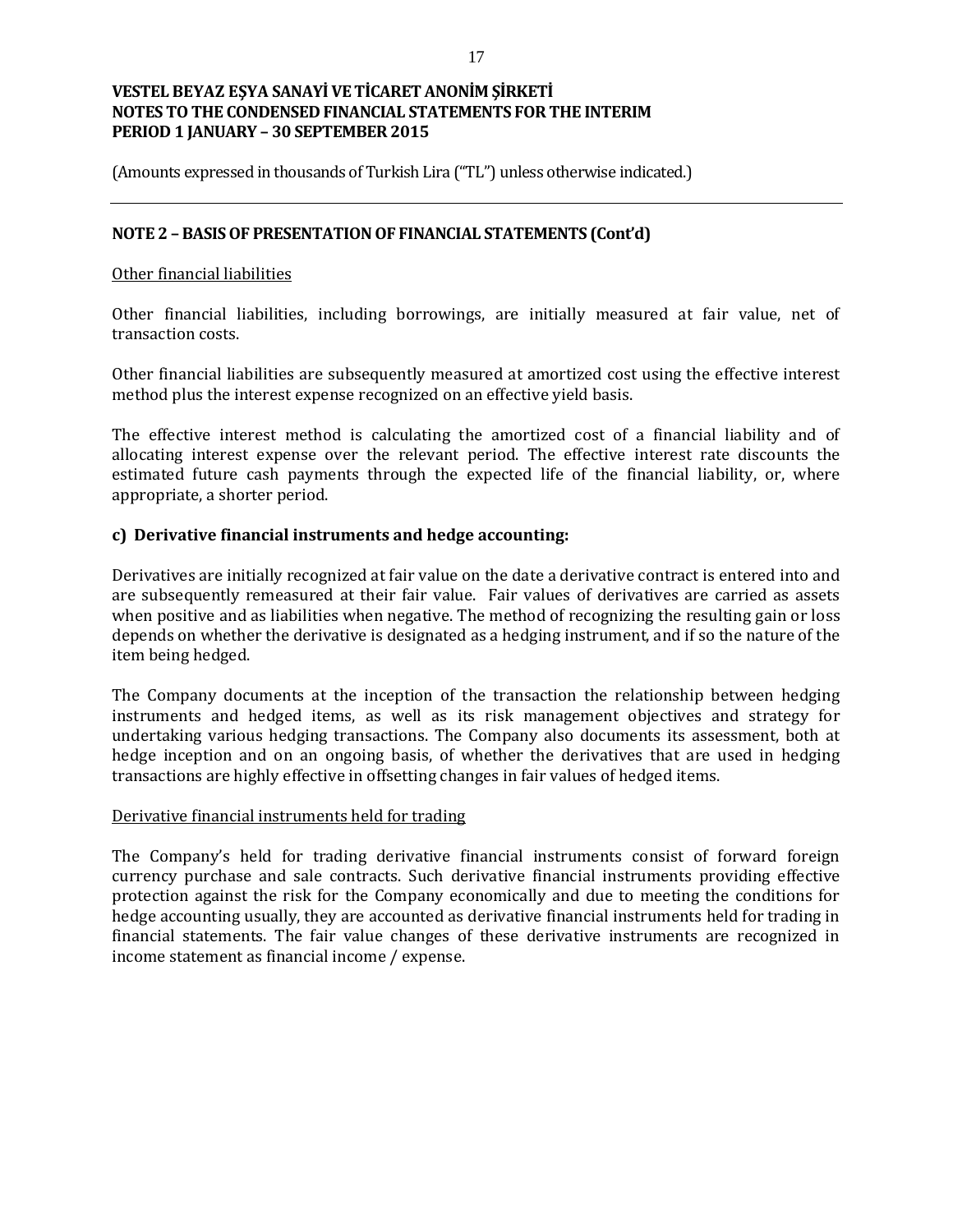(Amounts expressed in thousands of Turkish Lira ("TL") unless otherwise indicated.)

### **NOTE 2 – BASIS OF PRESENTATION OF FINANCIAL STATEMENTS (Cont'd)**

### Cash flow hedges:

The effective portion of changes in the fair value of derivatives that are designated and qualify as cash flow hedges is recognized in equity within cash flow hedge reserves. The gain or loss relating to the ineffective portion is recognized immediately in the statement of comprehensive income within finance income/ expense. Amounts accumulated in equity are reclassified to profit or loss in the periods when the hedged item affects profit or loss (for example, when the forecast sale that is hedged takes place or portion related to the accrued interest). When a hedging instrument expires or is sold, or when a hedge no longer meets the criteria for hedge accounting, any cumulative gain or loss existing in equity at that time remains in equity and is recognized when the forecast transaction is ultimately recognized, in the statement of comprehensive income within finance income/ expense. The Company has evaluated its forward contracts and recognized certain contracts as hedging derivative instruments since they have been carrying necessary hedging conditions regarding to TAS 39.

### **2.4.6 Foreign currency transactions**

Transactions in foreign currencies during the period are recorded at the rates of exchange prevailing on the dates of the transactions. Monetary items denominated in foreign currencies are translated to TL at the rates prevailing on the balance sheet date. Exchange differences on foreign currency denominated monetary assets and liabilities are recognized in profit or loss in the period in which they arise except for the effective portion of the foreign currency hedge of net investments in foreign operations. on-monetary items which are denominated in foreign currency and measured with historical costs are translated using the exchange rates at the dates of initial transactions.

### **2.4.7 Provisions, contingent assets and liabilities**

Provisions are recognized when the Company has a present obligation as a result of a past event, and it is probable that the Company will be required to settle that obligation, and a reliable estimate can be made of the amount of the obligation.

Possible assets or obligations that arise from past events and whose existence will be confirmed only by the occurrence or non-occurrence of one or more uncertain events not wholly within the control of the company are not included in the financial statements and treated as contingent assets or liabilities.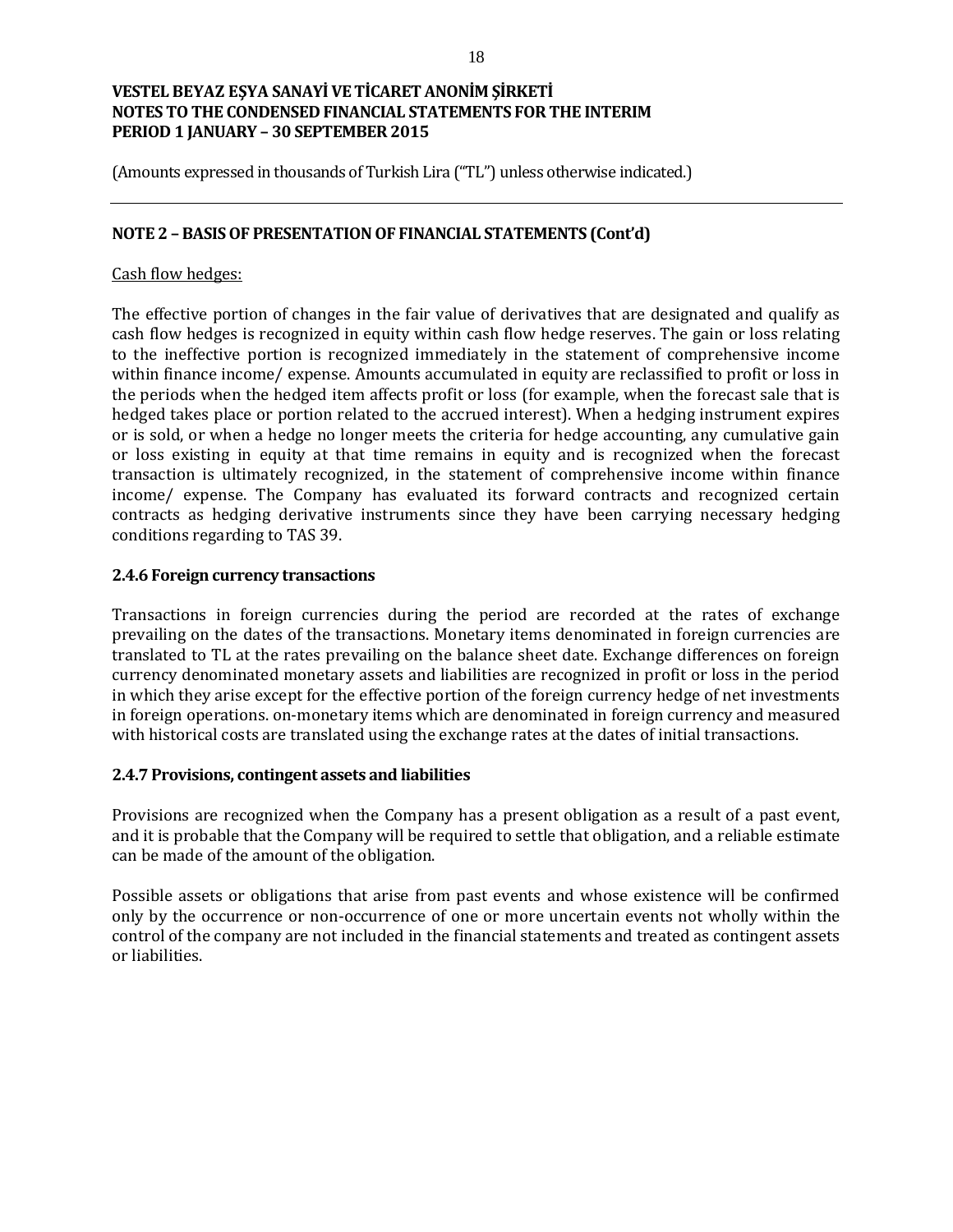(Amounts expressed in thousands of Turkish Lira ("TL") unless otherwise indicated.)

### **NOTE 2 – BASIS OF PRESENTATION OF FINANCIAL STATEMENTS (Cont'd)**

### **2.4.8 Related parties**

Shareholders, key management personnel and board members, their close family members and companies controlled, jointly controlled or significantly influenced by them and Zorlu Holding Group companies are considered and referred to as related parties.

### **2.4.9 Taxation on income**

Tax expense for the period comprises current and deferred tax. Tax is recognized in the income statement, except to the extent that it relates to items directly recognized in equity. In that case, tax is recognized in shareholders' equity.

The tax currently payable is based on taxable profit for the year. Taxable profit differs from profit as reported in the income statement because it excludes items of income or expense that are taxable or deductible in other years and it further excludes items that are never taxable or deductible. The Company's liability for current tax is calculated using tax rates that have been enacted or substantively enacted by the balance sheet date.

Deferred tax is recognized on temporary differences between the carrying amounts of assets and liabilities in the financial statements and the corresponding tax bases which is used in the computation of taxable profit. Deferred tax liabilities are generally recognized for all taxable temporary differences and deferred tax assets are recognized for all deductible temporary differences to the extent that it is probable that taxable profits will be available against which those deductible temporary differences can be utilized.

Deferred tax liabilities are recognized for taxable temporary differences associated with investments in subsidiaries and associates, and interests in joint ventures, except where the Company is able to control the reversal of the temporary difference and it is probable that the temporary difference will not reverse in the foreseeable future. Deferred tax assets arising from deductible temporary differences associated with such investments and interests are only recognized to the extent that it is probable that there will be sufficient taxable profits against which to utilize the benefits of the temporary differences and they are expected to reverse in the foreseeable future.

Deferred tax assets and liabilities are offset when there is a legally enforceable right to set off current tax assets against current tax liabilities and when they relate to income taxes levied by the same taxation authority and the Company intends to settle its current tax assets and liabilities on a net basis.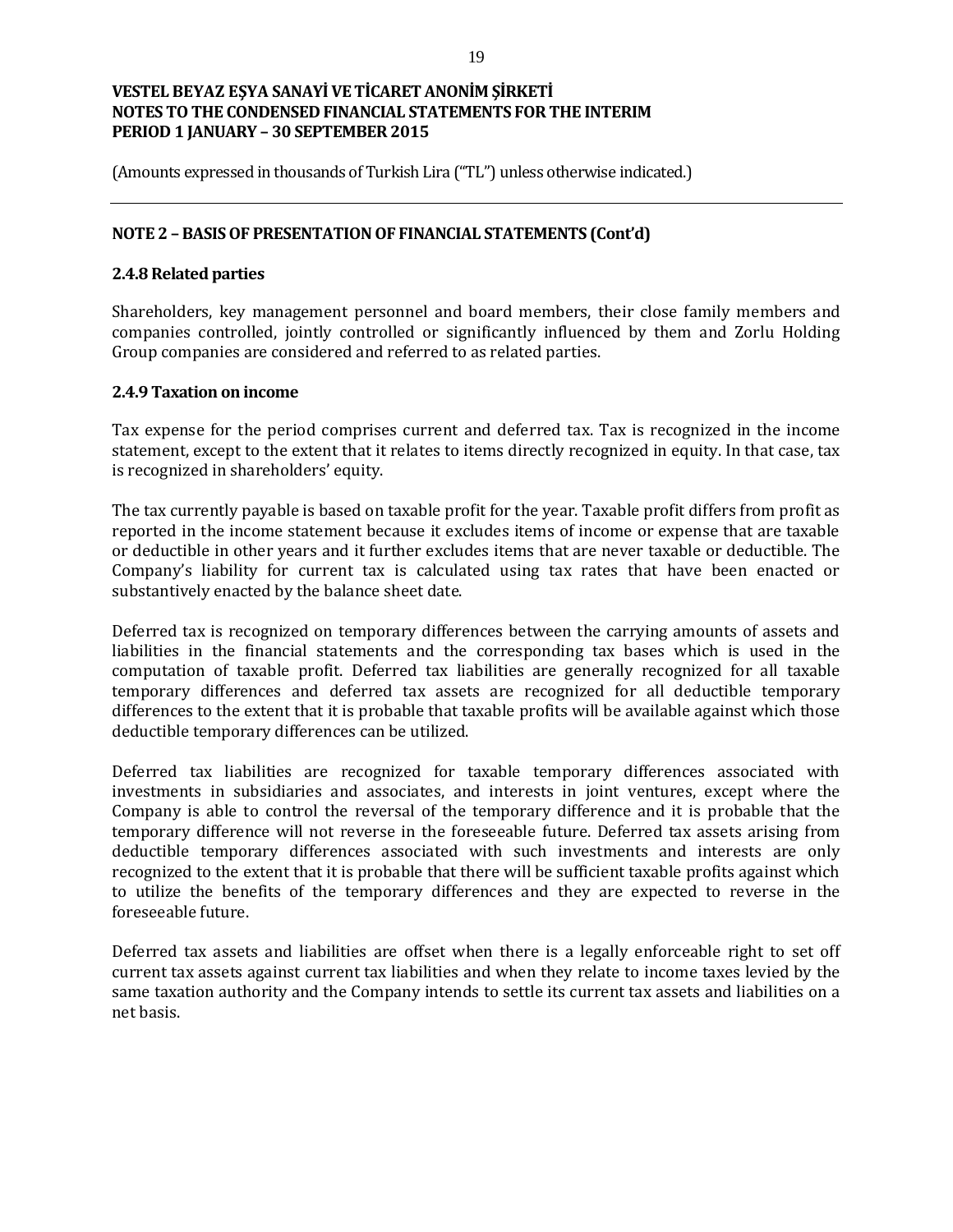(Amounts expressed in thousands of Turkish Lira ("TL") unless otherwise indicated.)

### **NOTE 2 – BASIS OF PRESENTATION OF FINANCIAL STATEMENTS (Cont'd)**

### **2.4.10 Employee termination benefits**

Employment termination benefits, as required by the Turkish Labor Law and the laws applicable in the countries where the subsidiaries operate, represent the estimated present value of the total reserve of the future probable obligation of the Company arising in case of the retirement of the employees. According to Turkish Labor Law and other laws applicable in Turkey, the Company is obliged to pay employment termination benefits to all personnel in cases of termination of employment without due cause, call for military service, be retired or death upon the completion of a minimum one year service. Employment termination benefits are considered as being part of defined retirement benefit plan as per TAS 19. All actuarial gains and losses are recognized in statements of income.

### **2.4.11 Government grants**

Government grants, including non-monetary grants at fair value, are recognized in financial statements when there is reasonable assurance that the entity will comply with the conditions attaching to them, and the grants will be received.

Incentives for research and development activities are recognized in financial statements when they are authorized by the related institutions.

### **2.4.12 Earnings per share**

Earnings per share disclosed in the statement of income is determined by dividing net income attributable to equity holder of the parent by the weighted average number of such shares outstanding during the year concerned.

### **2.4.13 Statement of cash flows**

In the statement of cash flows, cash flows are classified into three categories as operating, investment and financing activities. Cash flows from operating activities are those resulting from the Company's production and sales activities. Cash flows from investment activities indicate cash inflows and outflows resulting from property, plant and equipments and financial investments. Cash flows from financing activities indicate the resources used in financing activities and the repayment of these resources. Cash and cash equivalents comprise of cash in hand accounts, bank deposits and shortterm, highly liquid investments that are readily convertible to known amounts of cash with maturities equal or less than three months.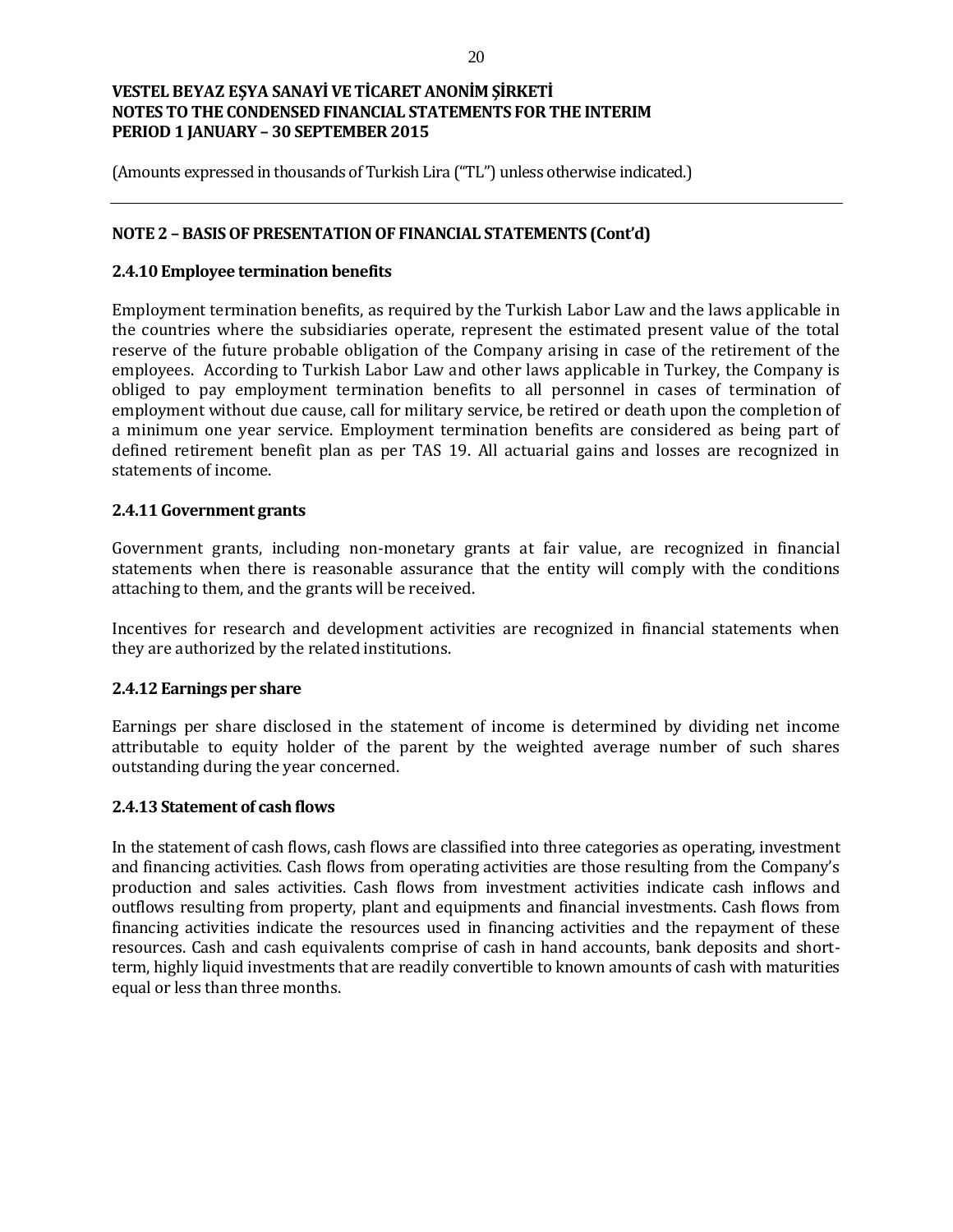(Amounts expressed in thousands of Turkish Lira ("TL") unless otherwise indicated.)

### **NOTE 2 – BASIS OF PRESENTATION OF FINANCIAL STATEMENTS (Cont'd)**

### **2.4.14 Offsetting**

All items with significant amounts and nature, even with similar characteristics, are presented separately in the financial statements. Insignificant amounts are grouped and presented by means of items having similar substance and function. When the nature of transactions and events necessitate offsetting, presentation of these transactions and events over their net amounts or recognition of the assets after deducting the related impairment are not considered as a violation of the rule of non-offsetting. As a result of the transactions in the normal course of business, revenue other than sales are presented as net if the nature of the transaction or the event qualify for offsetting.

### **2.4.15 Events after the balance sheet date**

Events after the balance sheet date, announcements related to net profit or even declared after other selective financial information has been publicly announced, include all events that take place between the balance sheet date and the date when balance sheet was authorized for issue.

In the case that events require a correction to be made on the balance sheet date, the Company makes the necessary corrections to the financial statements. Moreover, the events that occur subsequent to the balance sheet date and that do not require a correction to be made are disclosed in accompanying notes, where the decisions of the users of financial statements are affected.

### **2.5. Critical accounting estimates and judgments**

Preparation of financial statements requires the use of estimates and assumptions that may affect the amount of assets and liabilities recognized as of the balance sheet date, disclosures of contingent assets and liabilities and the amount of revenue and expenses reported. Although these estimates and assumptions rely on the Company management's best knowledge about current events and transactions, actual outcomes may differ from those estimates and assumptions. Significant estimates of the Company management are as follows:

### i. Income taxes:

There are many transactions and calculations for which the ultimate tax determination is uncertain during the ordinary course of business and significant judgment is required in determining the provision for income taxes. The Company recognizes tax liabilities for anticipated tax issues based on estimates of whether additional taxes will be due. Where the final tax outcome of these matters is different from the amounts that were initially recorded, such differences will impact the income tax and deferred income tax provisions in the period in which such determination is made (Note 21).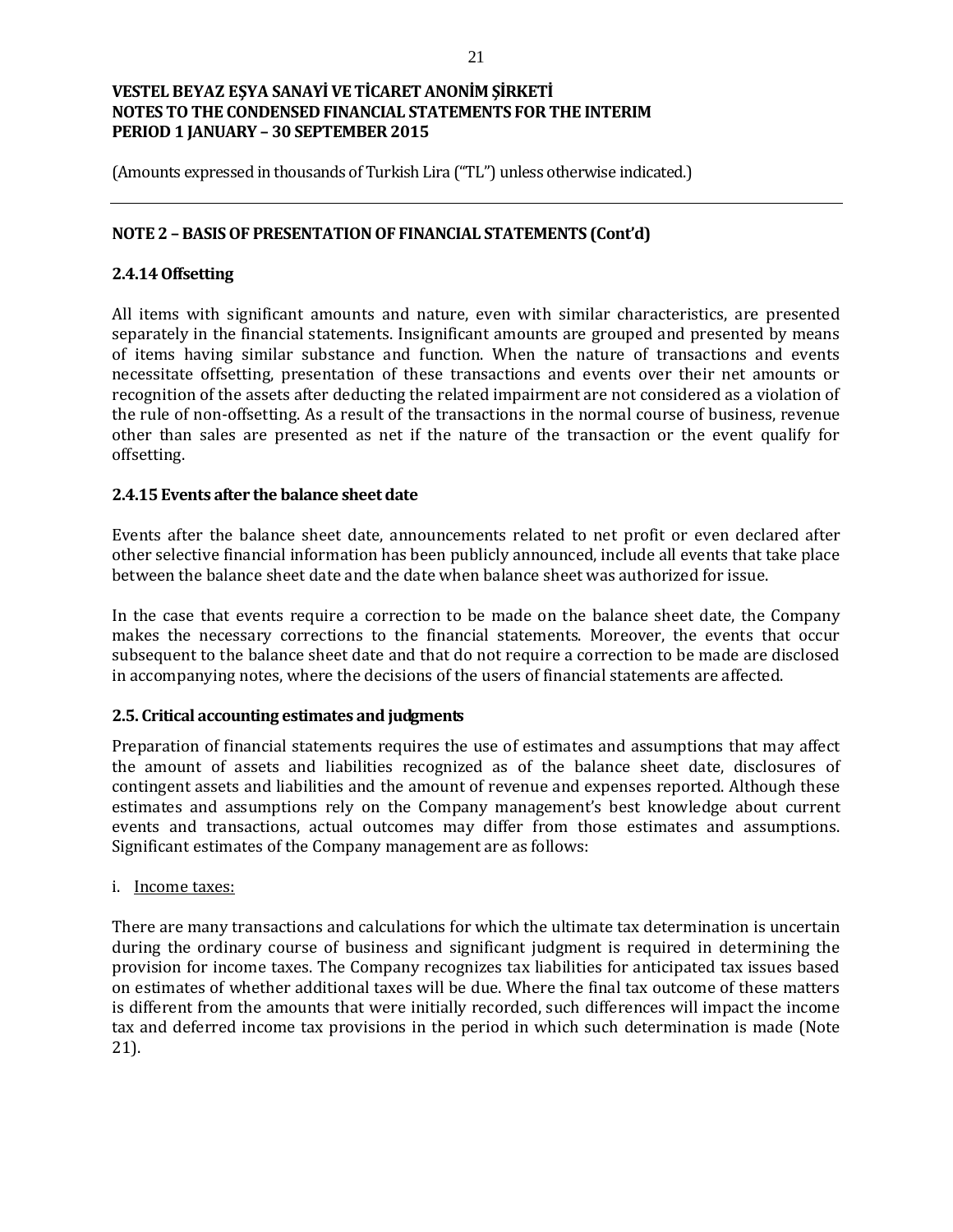(Amounts expressed in thousands of Turkish Lira ("TL") unless otherwise indicated.)

### **NOTE 3 - SEGMENT REPORTING**

Operating segments are identified on the same basis as financial information is reported internally to the Company's chief operating decision maker. The Company Board of Directors has been identified as the Company's chief operating decision maker who is responsible for allocating resources between segments and assessing their performances. The Company management determines operating segments by reference to the reports reviewed by the Board of Directors to make strategic decisions.

The Management believes that the Company operates in a single industry sector as the risks and returns for the activities do not show any material difference because the scope of activity covers only the production of white goods and the production processes and classes of customers are similar. As a result all information related to the industrial segment has been fully presented in the attached financial statements.

The Management has decided to use geographical segments for segment reporting considering the fact that risks and returns are affected by the differences in geographical regions

|                   | 1 January -<br>30 September 30 September 30 September 30 September | 1 January - | 1 July- | 1 July- |
|-------------------|--------------------------------------------------------------------|-------------|---------|---------|
| Segment revenue   | 2015                                                               | 2014        | 2015    | 2014    |
| Turkey            | 430.121                                                            | 451.286     | 167.525 | 157.892 |
| Europe            | 965.739                                                            | 935.218     | 380.821 | 342.516 |
| 0 <sub>ther</sub> | 404.090                                                            | 354.057     | 151.790 | 116.027 |
| Gross sales       | 1.799.950                                                          | 1.740.561   | 700.136 | 616.435 |
| Discounts (-)     | (1.636)                                                            | (5.496)     | (175)   | (722)   |
| <b>Net sales</b>  | 1.798.314                                                          | 1.735.065   | 699.961 | 615.713 |

### **Geographical segments:**

Other segment sales mainly comprise of sales to Asian and African countries.

The amount of export is 1.369.829 thousand TL for the period 1 January - 30 September2015 (1 January-30 September 2014: 1.289.275 thousand TL). Export sales are denominated in EURO and USD as 97,2% and 2,8% of total export respectively. (1 January-30 September 2014: 95,6% EUR, 3,5% USD, 0,9% RUB)

The carrying value of segment assets and costs incurred in order to obtain these assets are not separately disclosed since all assets of the company are located in Turkey.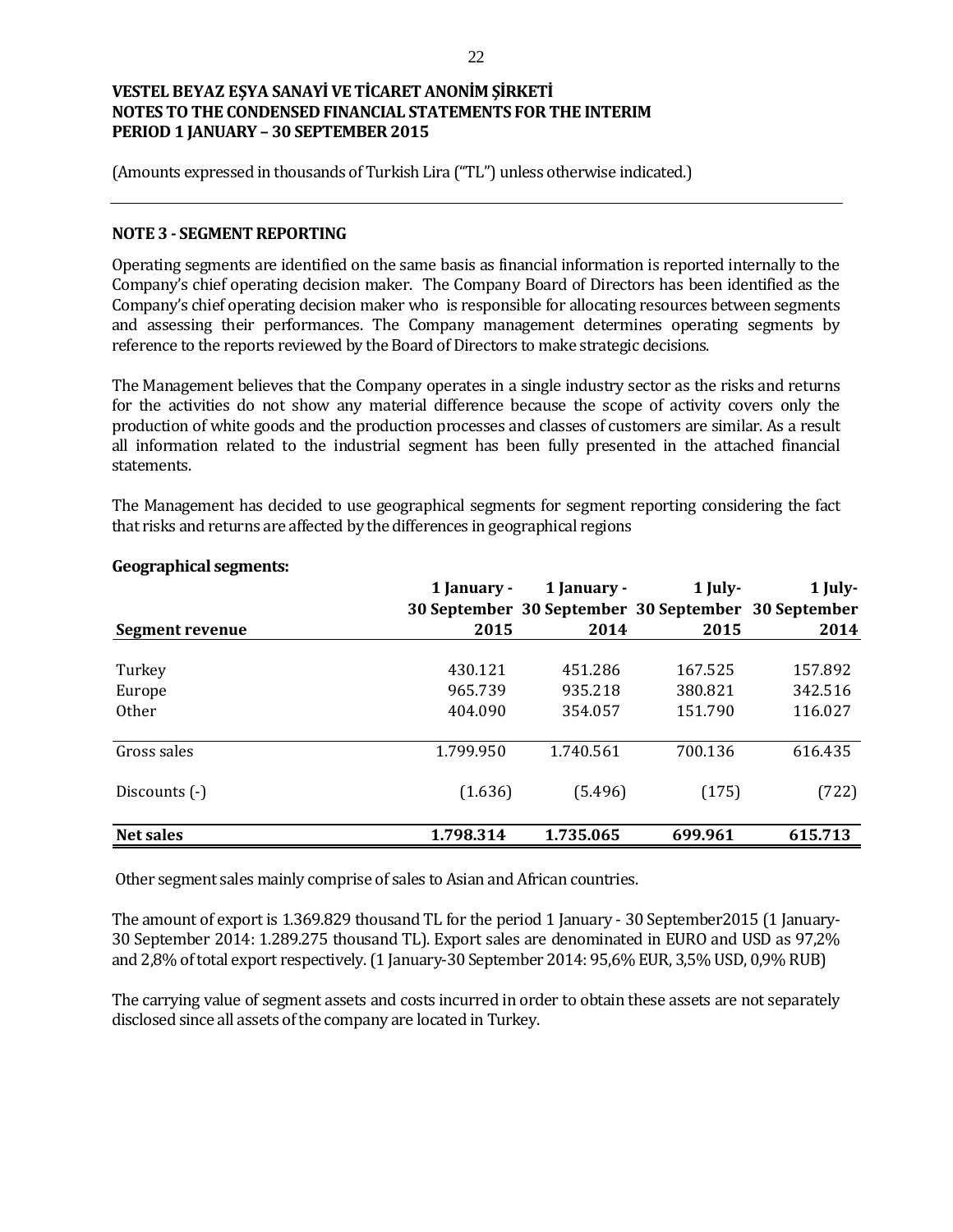(Amounts expressed in thousands of Turkish Lira ("TL") unless otherwise indicated.)

# **NOTE 4 – CASH AND CASH EQUIVALENTS**

|                                            |                   | 30 September 2015 31 December 2014 |
|--------------------------------------------|-------------------|------------------------------------|
| Cash                                       | 211               | 86                                 |
| <b>Bank deposits</b>                       |                   |                                    |
| - Demand deposits                          | 90.056            | 53.828                             |
| - Time deposits                            |                   | 109.175                            |
| Cheques and notes                          | 4.255             |                                    |
| <b>Blocked</b> deposits                    | 22                | 622                                |
| <b>Cash and cash equivalents</b>           | 94.544            | 163.711                            |
|                                            |                   |                                    |
| <b>Effective interest rates</b>            |                   |                                    |
|                                            |                   | 30 September 2015 31 December 2014 |
| <b>EUR</b>                                 |                   | 0,05%                              |
| TL<br><b>USD</b>                           |                   | 9,64%<br>0,71%                     |
|                                            |                   |                                    |
| <b>NOTE 5 - FINANCIAL LIABILITIES</b>      |                   |                                    |
|                                            | 30 September 2015 | 31 December 2014                   |
| <b>Short - term financial liabilities</b>  |                   |                                    |
| Short term bank loans                      | 106.010           | 24.023                             |
| Short term portion of long term bank loans | 59.617            | 36.721                             |
|                                            | 165.627           | 60.744                             |
| Long - term financial liabilities          |                   |                                    |
| Long term bank loans                       | 5.487             | 58.220                             |
|                                            | 5.487             | 58.220                             |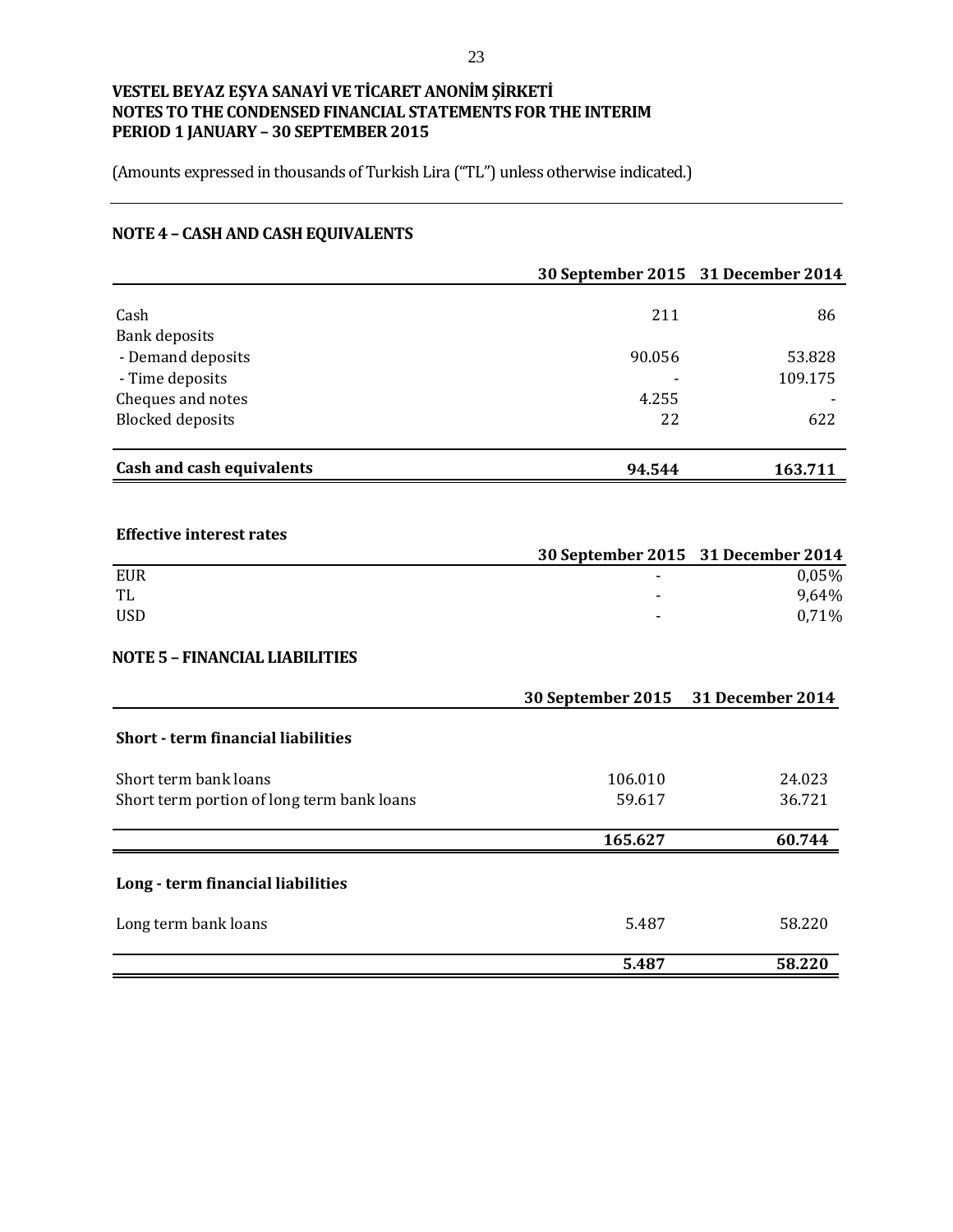(Amounts expressed in thousands of Turkish Lira ("TL") unless otherwise indicated.)

# **NOTE 5 – FINANCIAL LIABILITIES (Cont'd)**

|                |                                              | 30 September 2015 |            |                                                           | 31 December 2014 |              |
|----------------|----------------------------------------------|-------------------|------------|-----------------------------------------------------------|------------------|--------------|
|                | Weighted<br>average of<br>effective interest | Original          |            | Weighted average<br>of effective<br>TL interest rates per | Original         | TL           |
| Currency       | rates per annum                              | currency          | Equivalent | annum                                                     | currency         | Equivalent   |
| - EUR<br>$-TL$ | 16,31%                                       | 106.010           | 106.010    | 1,42%                                                     | 8.495<br>60      | 23.963<br>60 |
|                |                                              |                   |            |                                                           |                  |              |
|                |                                              |                   | 106.010    |                                                           |                  | 24.023       |

Summary of the Company's short term financial liabilities is given below:

Details of the Company's long term financial liabilities are given below:

|                           |                        | 30 September 2015 |            |                                         | <b>31 December 2014</b> |            |
|---------------------------|------------------------|-------------------|------------|-----------------------------------------|-------------------------|------------|
|                           | Weighted<br>average of |                   |            | <b>Weighted average</b><br>of effective |                         |            |
|                           | effective interest     | Original          |            | TL interest rates per                   | Original                | TL         |
| Currency                  | rates per annum        | currency          | Equivalent | annum                                   | currency                | Equivalent |
|                           |                        |                   |            |                                         |                         |            |
| - EUR                     | 3,56%                  | 2.260             | 7.731      | 3,25%                                   | 11.590                  | 32.691     |
| - TL                      | 8,25%                  | 51.886            | 51.886     | 8,26%                                   | 4.030                   | 4.030      |
| <b>Short term portion</b> |                        |                   | 59.617     |                                         |                         | 36.721     |
| - EUR                     | 4,49%                  | 1.604             | 5.487      | 4,63%                                   | 3.320                   | 9.365      |
| - TL                      |                        |                   |            | 8,26%                                   | 48.855                  | 48.855     |
| Long term portion         |                        |                   | 5.487      |                                         |                         | 58.220     |
|                           |                        |                   | 65.104     |                                         |                         | 94.941     |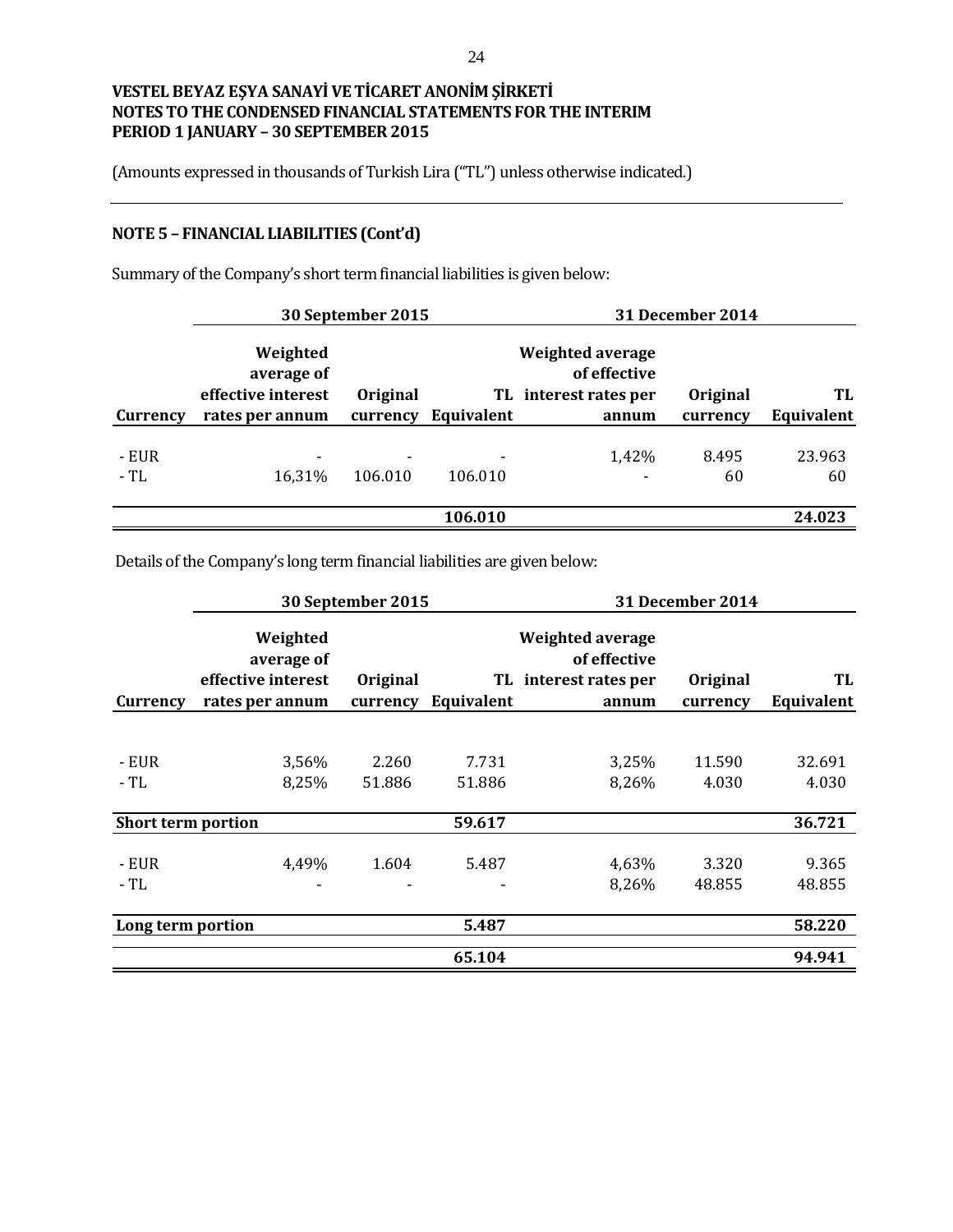(Amounts expressed in thousands of Turkish Lira ("TL") unless otherwise indicated.)

### **NOTE 5 – FINANCIAL LIABILITIES (Cont'd)**

The redemption schedule of the Company's long term financial liabilities are given below:

|                                        | 30 September 2015 31 December 2014 |                 |
|----------------------------------------|------------------------------------|-----------------|
| One to two years<br>Two to three years | 5.487<br>$\overline{\phantom{a}}$  | 53.861<br>4.359 |
|                                        | 5.487                              | 58.220          |

Total amount of Company's floating rate loans is 13.218 thousand TL. (31 December 2014: 19.094 thousand TL).

Guarantees given for the bank loans obtained are presented in note 13.

### **NOTE 6 –RELATED PARTY DISCLOSURES**

#### **a) Short-term trade receivables from related parties**

|                                              | 30 September 2015 31 December 2014 |                |
|----------------------------------------------|------------------------------------|----------------|
| Vestel Ticaret A.Ş.<br>Other related parties | 877.502                            | 647.352<br>162 |
|                                              | 877.502                            | 647.514        |
| Unearned interest on receivables (-)         | (3.129)                            | (960)          |
|                                              | 874.373                            | 646.554        |

The receivables result from the Company's foreign and domestic sales performed via Vestel Ticaret A.Ş. which is also a member of Vestel Group Companies.

### **b) Short-term other receivables from related parties**

|                                          | 30 September 2015 31 December 2014 |  |
|------------------------------------------|------------------------------------|--|
| Vestel Elektronik Sanayi ve Ticaret A.Ş. | 133.618                            |  |

The maturity of other short term receivables is December 2015 and annual interest rate is 12%.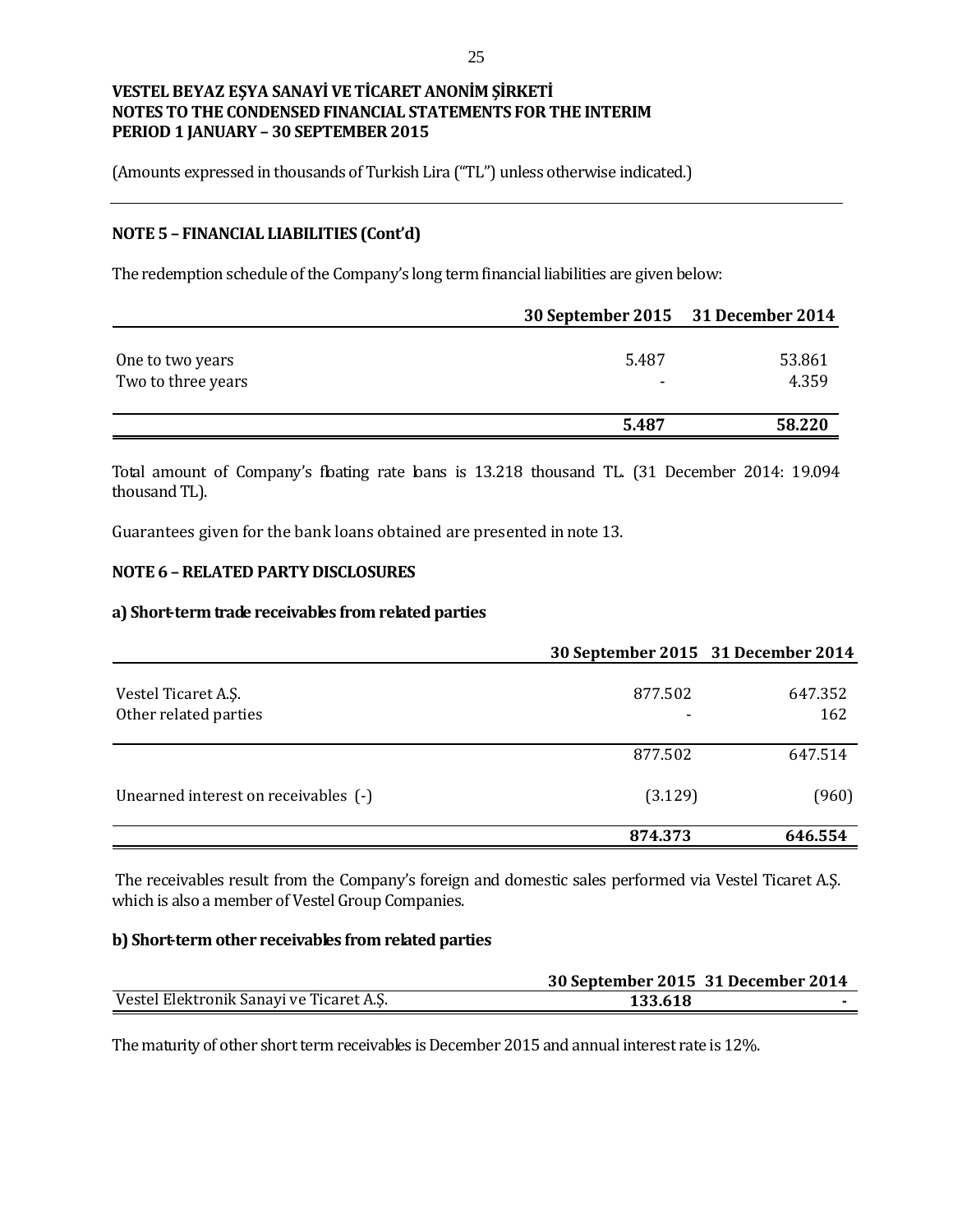(Amounts expressed in thousands of Turkish Lira ("TL") unless otherwise indicated.)

# **NOTE 6 –RELATED PARTY DISCLOSURES (Cont'd)**

### **c) Short-term trade payables to related parties**

|                                          | 30 September 2015 31 December 2014 |       |
|------------------------------------------|------------------------------------|-------|
|                                          |                                    |       |
| Vestel Elektronik Sanayi ve Ticaret A.S. | 13.975                             | 7.450 |
| Vestel Holland B.V.                      | 15.401                             | 876   |
| Other related parties                    | 546                                | 528   |
|                                          | 29.922                             | 8.854 |
| Unearned interest on payables (-)        | (176)                              | (96)  |
|                                          | 29.746                             | 8.758 |

# **d) Long-term other liabilities to related parties**

|                                          | 30 September 2015 31 December 2014 |         |
|------------------------------------------|------------------------------------|---------|
| Vestel Elektronik Sanayi ve Ticaret A.Ş. | 171.322                            | 142.372 |

The maturity of other short term receivables is March 2020 and its annual interest rate is Euribor+3,20

### **e) Transactions with related parties**

|                                          | 1 January - | 1 January -<br>30 September 30 September 30 September 30 September | $1$ July- | 1 July- |
|------------------------------------------|-------------|--------------------------------------------------------------------|-----------|---------|
|                                          | 2015        | 2014                                                               | 2015      | 2014    |
| <b>Sales</b>                             |             |                                                                    |           |         |
| Vestel Ticaret A.S.                      | 1.766.205   | 1.696.574                                                          | 690.094   | 590.159 |
| Vestel Elektronik Sanayi ve Ticaret A.Ş. | 8.458       | 6.582                                                              | 3.274     | 2.387   |
| Other related parties                    | 8           | 112                                                                |           | 52      |
|                                          | 1.774.671   | 1.703.268                                                          | 693.368   | 592.598 |
|                                          |             |                                                                    |           |         |
| <b>Operating expenses</b>                |             |                                                                    |           |         |
| Vestel Holland B.V.                      | 128.966     | 235.939                                                            | 10.251    | 74.227  |
| Vestel Ticaret A.S.                      | 5.328       | 1.810                                                              | 118       |         |
| Vestel Elektronik Sanayi ve Ticaret A.Ş. | 53.563      | 39.153                                                             | 18.408    | 12.743  |
| ABH Turizm Temsilcilik ve Ticaret A.Ş.   | 985         | 395                                                                | 258       |         |
| Other related parties                    | 2.233       | 743                                                                | 697       |         |
|                                          | 191.075     | 278.040                                                            | 29.732    | 86.970  |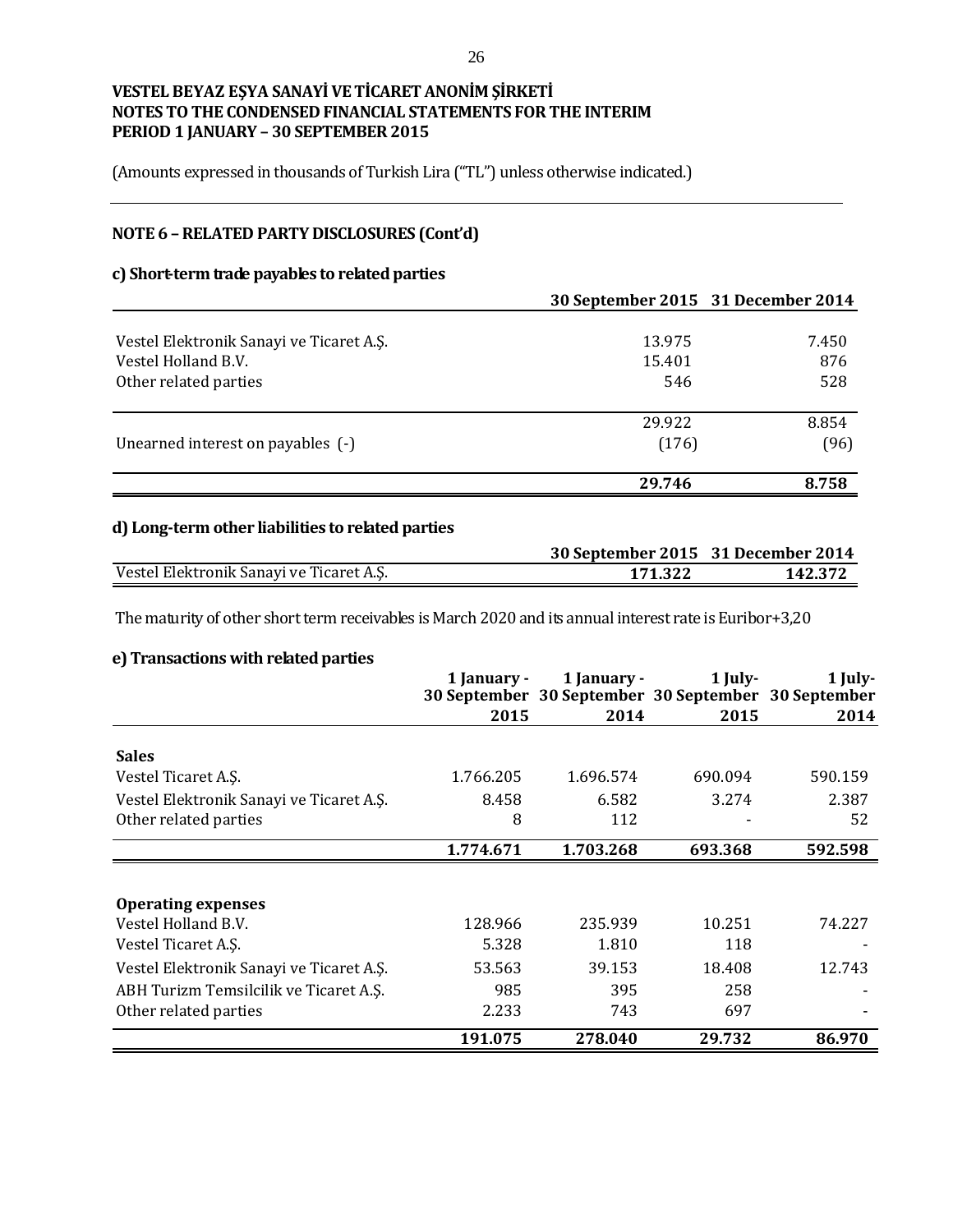(Amounts expressed in thousands of Turkish Lira ("TL") unless otherwise indicated.)

### **NOTE 6 –RELATED PARTY DISCLOSURES (Cont'd)**

#### **e) Transactions with related parties**

|                                                                      | 1 January - | 1 January - | 1 July- | 1 July-                                             |
|----------------------------------------------------------------------|-------------|-------------|---------|-----------------------------------------------------|
|                                                                      |             |             |         | 30 September 30 September 30 September 30 September |
|                                                                      | 2015        | 2014        | 2015    | 2014                                                |
| Other operating income                                               |             |             |         |                                                     |
| Vestel Ticaret A.S.                                                  | 140.815     | 49.399      | 84.293  | 4.221                                               |
| Other related parties                                                | 1.830       | 5.195       | 249     | 3.686                                               |
|                                                                      | 142.645     | 54.594      | 84.542  | 7.907                                               |
| Other operating expense                                              |             |             |         |                                                     |
| Vestel Ticaret A.Ş.                                                  | 11.872      | 49.560      | (1.997) | 1.110                                               |
| Other related parties                                                | 3.929       | 2.534       | 2.824   |                                                     |
|                                                                      | 15.801      | 52.094      | 827     | 1.110                                               |
|                                                                      |             |             |         |                                                     |
| <b>Financial income</b><br>Vestel Elektronik Sanayi ve Ticaret A.Ş.  | 6.658       | 5.656       | 2.697   | (597)                                               |
|                                                                      | 6.658       | 5.656       | 2.697   | (597)                                               |
|                                                                      |             |             |         |                                                     |
| <b>Financial expense</b><br>Vestel Elektronik Sanayi ve Ticaret A.Ş. | 34.795      | 3.536       | 23.706  | 1.624                                               |
|                                                                      | 34.795      | 3.536       | 23.706  | 1.624                                               |
|                                                                      |             |             |         |                                                     |
| Dividends paid                                                       |             |             |         |                                                     |
| Vestel Elektronik Sanayi ve Ticaret A.Ş.                             | 99.189      | 23.215      |         |                                                     |
| Other                                                                | 5.636       | 1.594       |         |                                                     |
|                                                                      | 104.825     | 24.809      | ۰       |                                                     |

The Company performs part of its raw material purchases via Vestel Holland B.V. which is also a member of Vestel Group Companies.

**f)** Guarantees received from and given to related parties are disclosed in note 13.

### **g) Compensation paid to key management including directors, the Chairman of Board of Directors, general managers and assistant general managers.**

Compensation paid to key management for the nine months period ended 30 September 2015 is 4.697 thousand TL (1 January - 30 September 2014: 3.323 thousand TL).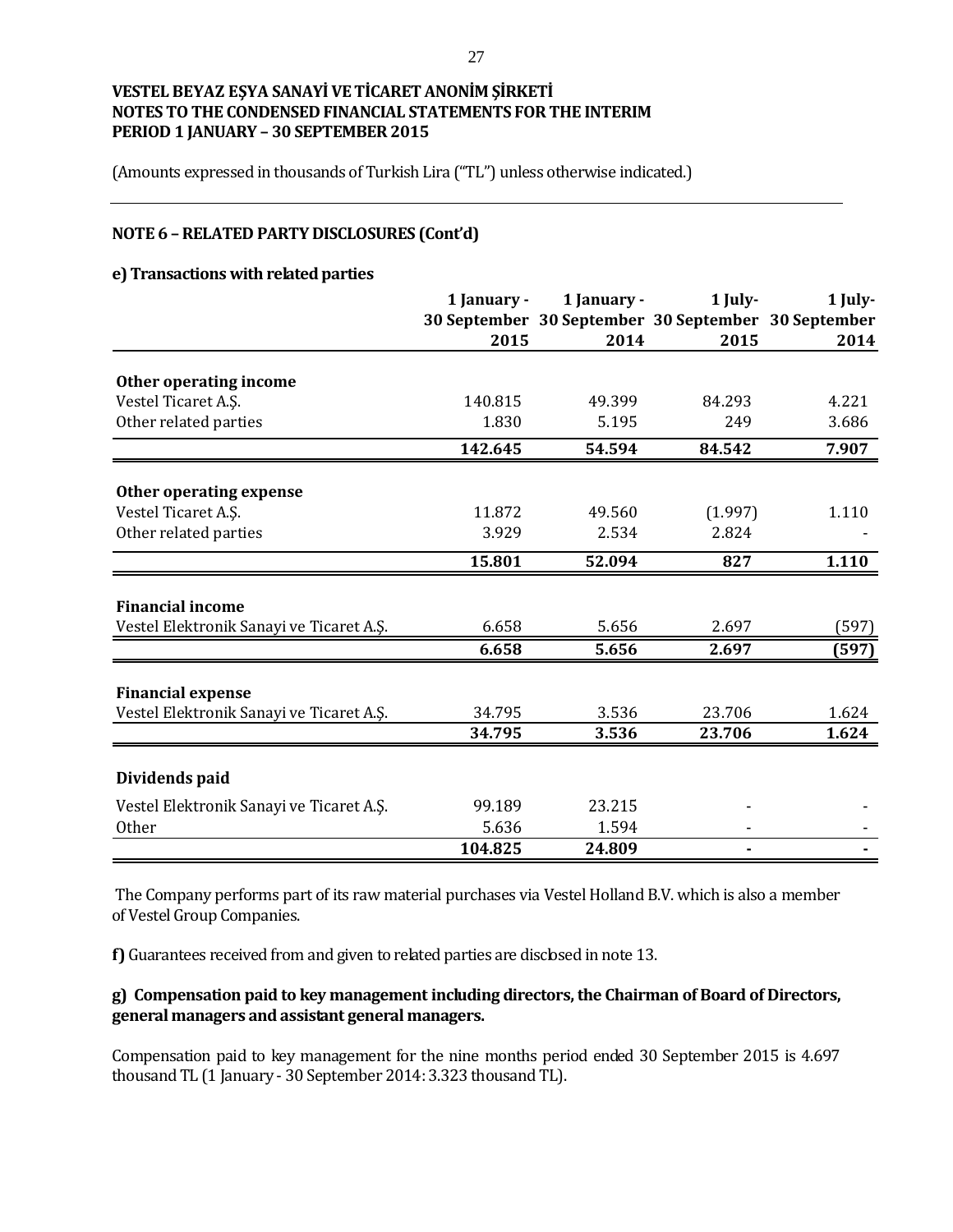(Amounts expressed in thousands of Turkish Lira ("TL") unless otherwise indicated.)

## **NOTE 7 – TRADE RECEIVABLES AND PAYABLES**

|                                        | 30 September 2015 31 December 2014 |         |
|----------------------------------------|------------------------------------|---------|
|                                        |                                    |         |
| Short - term trade receivables         |                                    |         |
| Trade receivables                      |                                    |         |
| - Related parties (note 6)             | 877.502                            | 647.514 |
| - Other parties                        | 5.348                              | 7.960   |
| Cheques and notes receivables          |                                    | 3.661   |
|                                        | 882.850                            | 659.135 |
| Unearned interest expense (-)          |                                    |         |
| - Related parties (note 6)             | (3.129)                            | (960)   |
| - Other parties                        | (321)                              | (230)   |
| Allowance for doubtful receivables (-) | (213)                              | (195)   |
| Total short - term trade receivables   | 879.187                            | 657.750 |

The Company provides allowance for doubtful receivables based on historical experience.

|                                 |         | 30 September 2015 31 December 2014 |
|---------------------------------|---------|------------------------------------|
|                                 |         |                                    |
| Short term trade payables       |         |                                    |
| Trade payables                  |         |                                    |
| - Related parties (note 6)      | 29.922  | 8.854                              |
| - Other parties                 | 778.954 | 548.459                            |
|                                 |         |                                    |
|                                 | 808.876 | 557.313                            |
| Unearned interest expense (-)   |         |                                    |
| - Related parties (note 6)      | (176)   | (96)                               |
| - Other parties                 | (2.376) | (1.646)                            |
| Total short term trade payables | 806.324 | 555.571                            |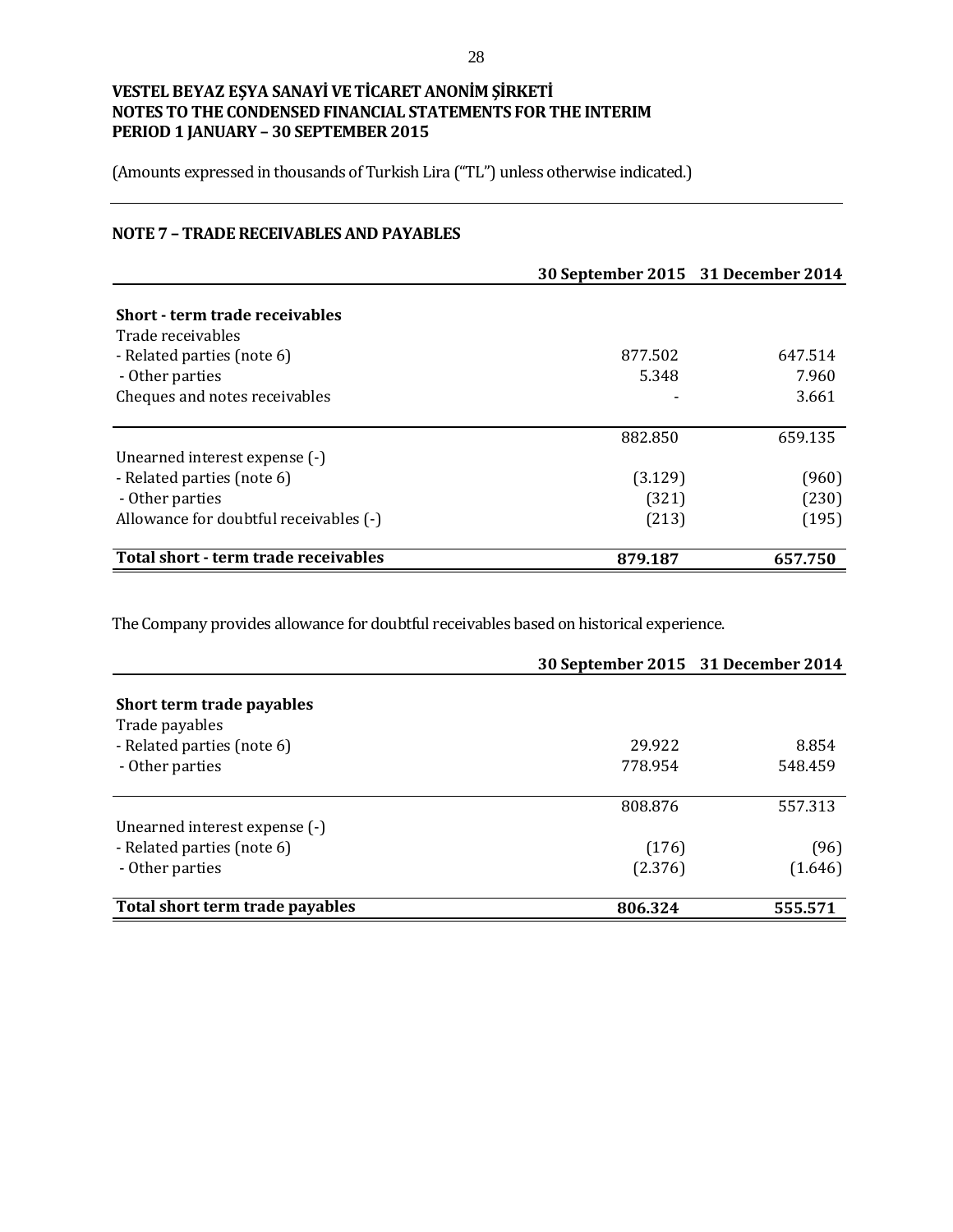(Amounts expressed in thousands of Turkish Lira ("TL") unless otherwise indicated.)

#### **NOTE 8 –OTHER RECEIVABLES**

|                                           |         | 30 September 2015 31 December 2014 |
|-------------------------------------------|---------|------------------------------------|
| <b>Short - term other receivables</b>     |         |                                    |
| Receivables from related parties (note 6) | 133.618 |                                    |
|                                           |         |                                    |
| VAT receivable                            | 77.846  | 43.948                             |
| Deposits and guarantees given             | 5.374   | 5.461                              |
| <b>Other</b>                              | 830     | 1.148                              |
|                                           | 217.668 | 50.557                             |
| <b>NOTE 9 - INVENTORIES</b>               |         |                                    |
|                                           |         | 30 September 2015 31 December 2014 |

|                                             | 309.469          | 229.782            |
|---------------------------------------------|------------------|--------------------|
| Provision for impairment on inventories (-) | 310.114<br>(645) | 230.853<br>(1.071) |
|                                             |                  |                    |
| Merchandise                                 | 16               | 207                |
| Finished goods                              | 102.804          | 90.540             |
| Work in process                             | 9.450            | 4.607              |
| Raw materials                               | 197.844          | 135.499            |
|                                             |                  |                    |

As of 30 September 2015 the Company does not have inventories pledged as security for liabilities (31 December 2014: None).

Cost of the inventory included in the cost of sales for the period 1 January – 30 September 2015 amounts to 1.298.073TL (1 January - 30 September 2014: 1.292.227 TL).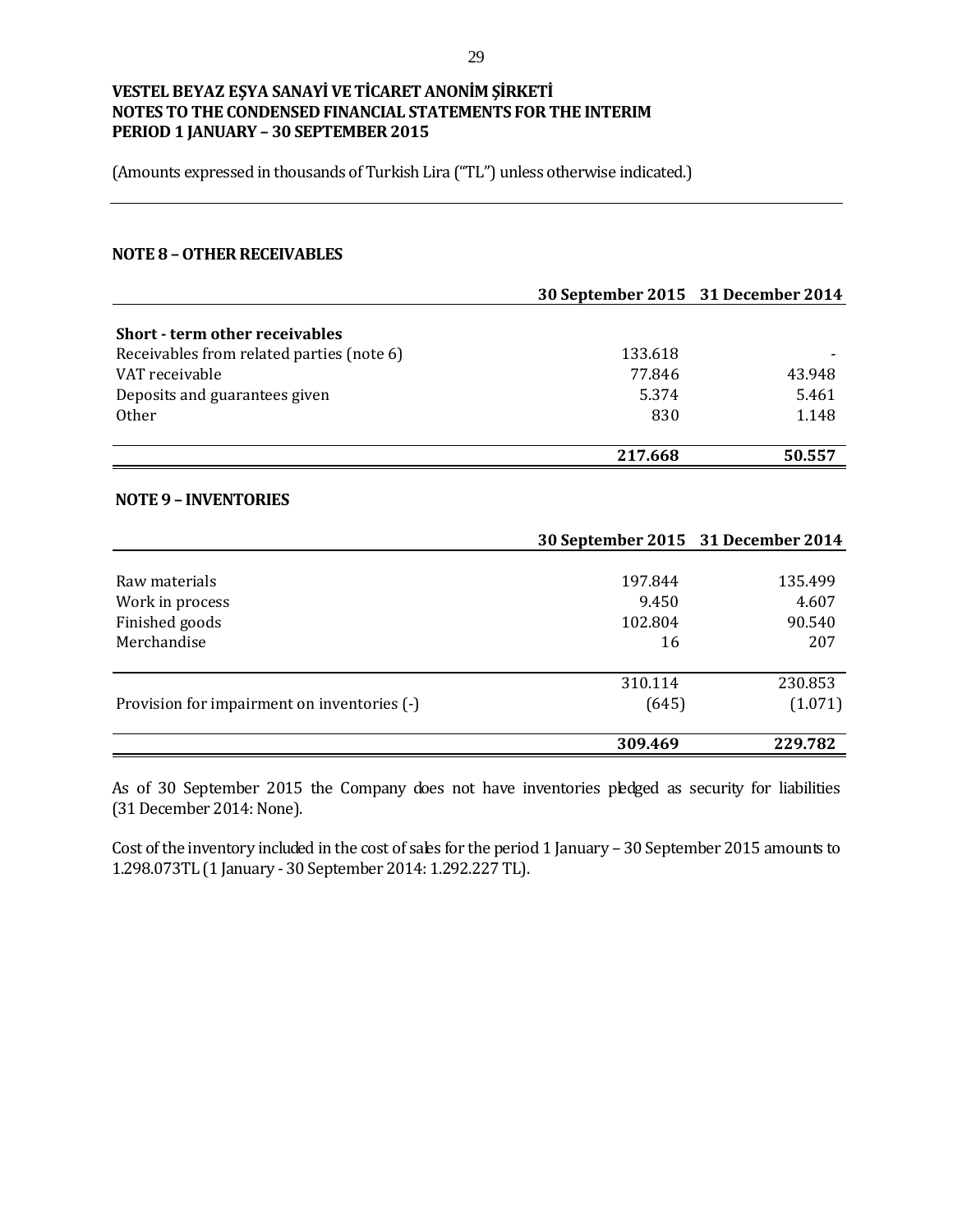(Amounts expressed in thousands of Turkish Lira ("TL") unless otherwise indicated.)

# **NOTE 9 – INVENTORIES (Cont'd)**

Allocation of provision for impairment on inventories in terms of inventory type is as follows:

|                                | 30 September 2015 31 December 2014 |      |
|--------------------------------|------------------------------------|------|
| Raw materials                  | 93                                 | 392  |
| Finished goods and merchandise | 552                                | 679  |
|                                | 645                                | .071 |

Movement of provision for diminution in value of inventories is as follows:

|                                   | 1 January -<br>30 September 2015 30 September 2014 | 1 January - |
|-----------------------------------|----------------------------------------------------|-------------|
| Opening balance, 1 January        | 1.071                                              | 2.065       |
| Current year additions            | 645                                                | 1.656       |
| Realised due to sale of inventory | (1.071)                                            | (2.065)     |
| <b>Balance at 30 September</b>    | 645                                                | 1.656       |

#### **NOTE 10 – PREPAID EXPENSES**

|                                          | 30 September 2015 31 December 2014 |        |
|------------------------------------------|------------------------------------|--------|
|                                          |                                    |        |
| Prepaid expenses in current assets       |                                    |        |
| Order advances given                     | 2.579                              | 7.531  |
| Prepaid expenses                         | 7.804                              | 5.779  |
| Business advances given                  | 9                                  | 15     |
|                                          | 10.392                             | 13.325 |
|                                          |                                    |        |
| Prepaid expenses in non-current assets   |                                    |        |
| Advances given for fixed asset purchases | 2.130                              | 4.718  |
| Prepaid expenses                         | 797                                | 976    |
|                                          | 2.927                              | 5.694  |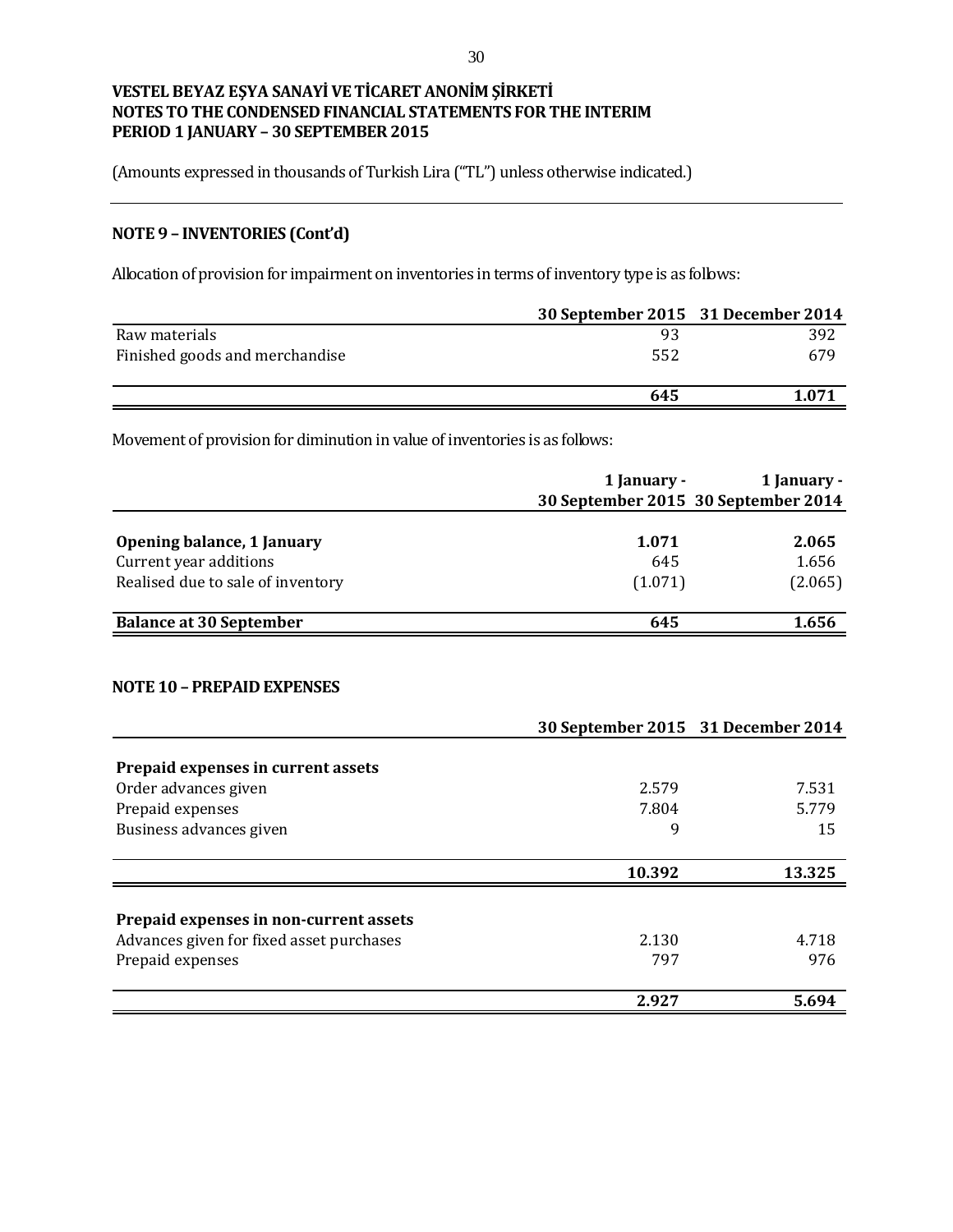(Amounts expressed in thousands of Turkish Lira ("TL") unless otherwise indicated.)

# **NOTE 11 – PROPERTY, PLANT AND EQUIPMENT**

|                                 | 1 January |                  |                  |                  | 30 September |
|---------------------------------|-----------|------------------|------------------|------------------|--------------|
|                                 | 2015      | <b>Additions</b> | <b>Disposals</b> | <b>Transfers</b> | 2015         |
| Cost                            |           |                  |                  |                  |              |
| Land                            | 6.547     |                  |                  |                  | 6.547        |
| Land improvements               | 3.112     | 60               |                  | 32               | 3.204        |
| <b>Buildings</b>                | 66.233    | 604              |                  | 234              | 67.071       |
| Leasehold improvements          | 4.726     | 605              |                  | 105              | 5.436        |
| Plant and machinery             | 744.670   | 29.619           | (4.008)          | 4.654            | 774.935      |
| Motor vehicles                  | 396       |                  |                  |                  | 396          |
| Furniture and fixtures          | 37.578    | 3.146            | (96)             | 1.741            | 42.369       |
| Construction in progress        | 2.272     | 7.761            |                  | (6.766)          | 3.267        |
|                                 | 865.534   | 41.795           | (4.104)          |                  | 903.225      |
| <b>Accumulated depreciation</b> |           |                  |                  |                  |              |
| Land improvements               | 2.268     | 38               |                  |                  | 2.306        |
| <b>Buildings</b>                | 26.927    | 831              |                  |                  | 27.758       |
| Leasehold improvements          | 1.996     | 277              |                  |                  | 2.273        |
| Plant and machinery             | 479.632   | 52.414           | (3.623)          |                  | 528.423      |
| Motor vehicles                  | 172       | 45               |                  |                  | 217          |
| <b>Furniture and fixtures</b>   | 24.309    | 2.865            | (86)             |                  | 27.088       |
|                                 | 535.304   | 56.470           | (3.709)          |                  | 588.065      |
|                                 |           |                  |                  |                  |              |
| Net book value                  | 330.230   |                  |                  |                  | 315.160      |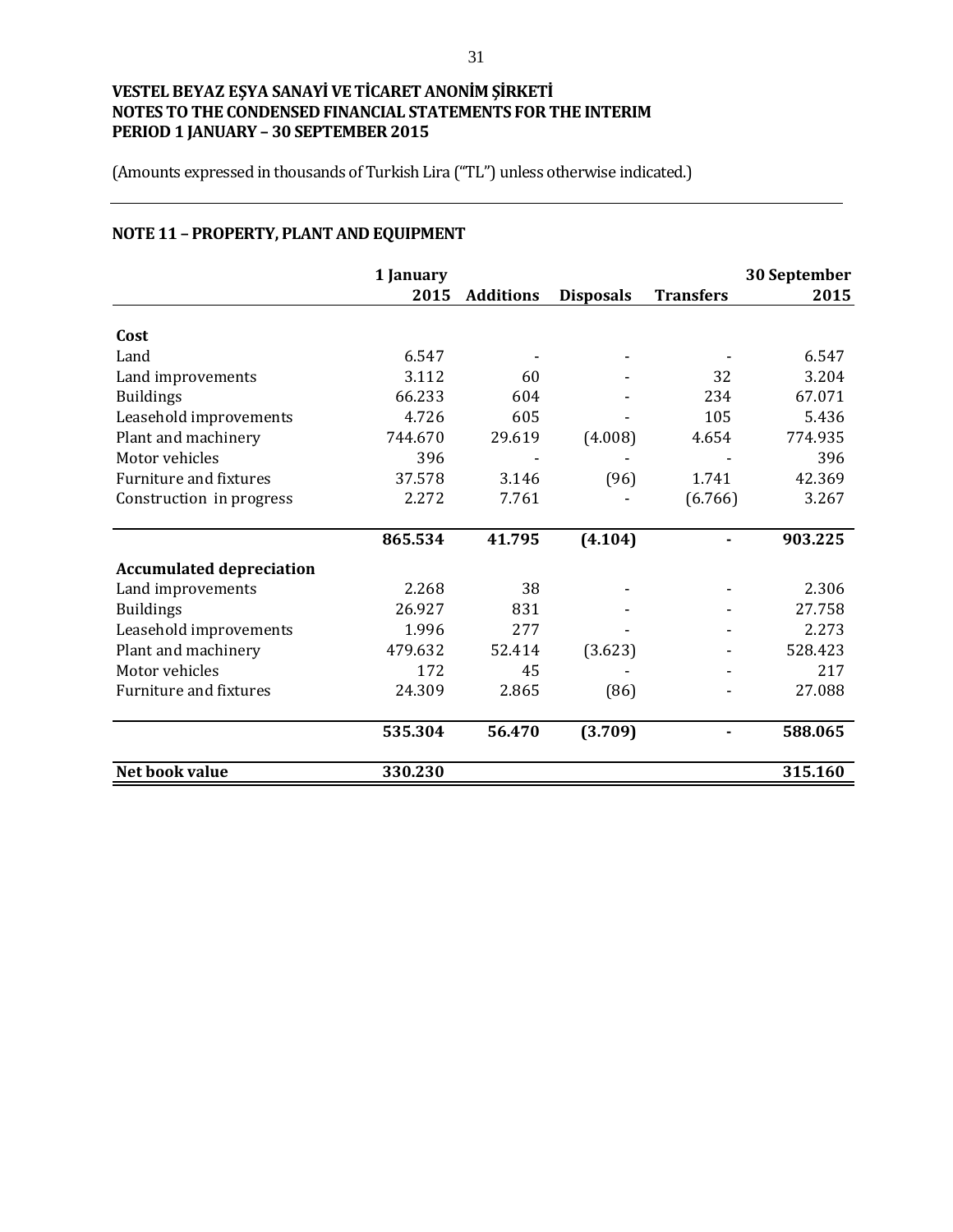(Amounts expressed in thousands of Turkish Lira ("TL") unless otherwise indicated.)

# **NOTE 11 – PROPERTY, PLANT AND EQUIPMENT (Cont'd)**

|                                 | 1 January |                  |                  |                  | 30 September |
|---------------------------------|-----------|------------------|------------------|------------------|--------------|
|                                 | 2014      | <b>Additions</b> | <b>Disposals</b> | <b>Transfers</b> | 2014         |
| Cost                            |           |                  |                  |                  |              |
| Land                            | 6.547     |                  |                  |                  | 6.547        |
| Land improvements               | 2.792     | 90               | (4)              | 177              | 3.055        |
| <b>Buildings</b>                | 65.506    | 335              | (2)              | 70               | 65.909       |
| Leasehold improvements          | 3.099     | 574              |                  |                  | 3.673        |
| Plant and machinery             | 661.011   | 27.370           | (6.299)          | 27.037           | 709.119      |
| Motor vehicles                  | 396       |                  |                  |                  | 396          |
| Furniture and fixtures          | 32.588    | 3.326            | (36)             | 14               | 35.892       |
| Construction in progress        | 25.081    | 12.631           |                  | (27.298)         | 10.414       |
|                                 | 797.020   | 44.326           | (6.341)          |                  | 835.005      |
| <b>Accumulated depreciation</b> |           |                  |                  |                  |              |
| Land improvements               | 2.063     | 154              | (2)              |                  | 2.215        |
| <b>Buildings</b>                | 25.893    | 771              | (1)              |                  | 26.663       |
| Leasehold improvements          | 1.784     | 142              |                  |                  | 1.926        |
| Plant and machinery             | 416.648   | 51.207           | (5.891)          |                  | 461.964      |
| Motor vehicles                  | 113       | 45               |                  |                  | 158          |
| <b>Furniture and fixtures</b>   | 21.007    | 2.476            | (34)             |                  | 23.449       |
|                                 | 467.508   | 54.795           | (5.928)          |                  | 516.375      |
|                                 |           |                  |                  |                  |              |
| Net book value                  | 329.512   |                  |                  |                  | 318.630      |

Additions to property, plant and equipment in the period 1 January – 30 September 2015 and 2014 mainly consist of machinery and equipment investments made to first and second refrigerator, washing machine, cooker, dishwasher and air conditioner factories.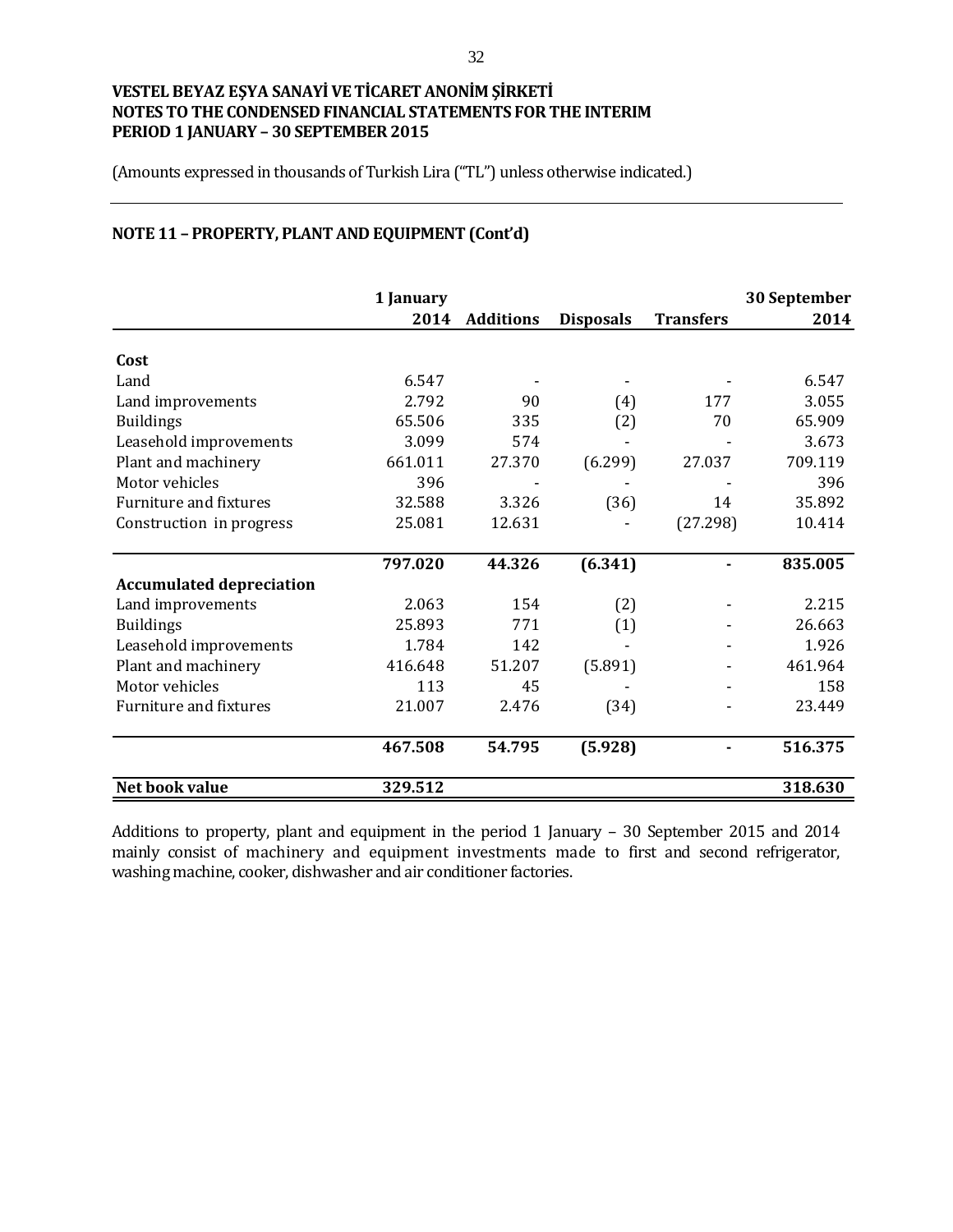(Amounts expressed in thousands of Turkish Lira ("TL") unless otherwise indicated.)

# **NOTE 11 – PROPERTY, PLANT AND EQUIPMENT (Cont'd)**

Useful lives of property, plant and equipment is as follows:

|                        | Useful life    |
|------------------------|----------------|
| Land improvements      | 8 - 35 years   |
| <b>Buildings</b>       | 25 - 50 years  |
| Leasehold improvements | 5 years        |
| Plant and machinery    | 5 - 20 years   |
| Motor vehicles         | 5 years        |
| Furniture and fixtures | $5 - 10$ years |

Allocation of current period depreciation and amortization expenses is as follows:

|                                              | 1 January - | 1 January -               |
|----------------------------------------------|-------------|---------------------------|
|                                              |             | 30 September 30 September |
|                                              | 2015        | 2014                      |
|                                              |             |                           |
| Cost of sales                                | 54.291      | 52.926                    |
| Research and development expenses            | 10.944      | 8.903                     |
| Marketing, selling and distribution expenses | 217         | 214                       |
| General administrative expenses              | 365         | 288                       |
|                                              | 65.817      | 62.331                    |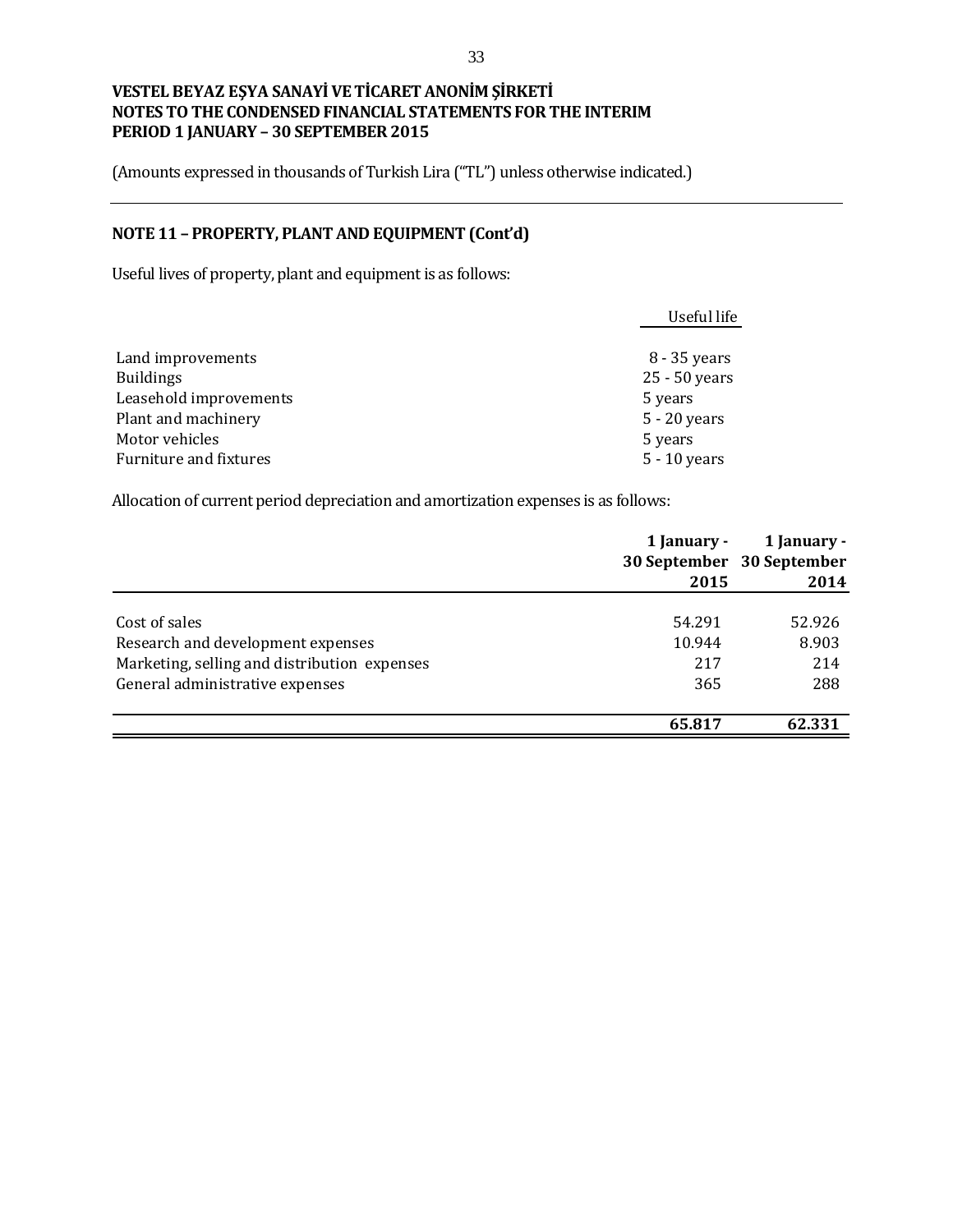(Amounts expressed in thousands of Turkish Lira ("TL") unless otherwise indicated.)

#### **NOTE 12 – INTANGIBLE ASSETS**

|                                 | 1 January |                  |                  | 30 September |
|---------------------------------|-----------|------------------|------------------|--------------|
|                                 | 2015      | <b>Additions</b> | <b>Disposals</b> | 2015         |
| Cost                            |           |                  |                  |              |
| Rights                          | 6.376     |                  |                  | 6.376        |
| Development cost                | 105.380   | 18.491           | (311)            | 123.560      |
| Other intangible assets         | 8.166     | 1.429            |                  | 9.595        |
|                                 | 119.922   | 19.920           | (311)            | 139.531      |
| <b>Accumulated amortization</b> |           |                  |                  |              |
| Rights                          | 6.348     | 3                |                  | 6.351        |
| Development cost                | 42.597    | 8.878            |                  | 51.475       |
| Other intangible assets         | 3.001     | 466              |                  | 3.467        |
|                                 | 51.946    | 9.347            | $\blacksquare$   | 61.293       |
| Net book value                  | 67.976    |                  |                  | 78.238       |

|                                 | 1 January |                  |                  | 30 September |
|---------------------------------|-----------|------------------|------------------|--------------|
|                                 | 2014      | <b>Additions</b> | <b>Disposals</b> | 2014         |
| Cost                            |           |                  |                  |              |
| Rights                          | 6.376     |                  |                  | 6.376        |
| Development cost                | 87.011    | 14.514           | (1.359)          | 100.166      |
| Other intangible assets         | 6.596     | 1.193            |                  | 7.789        |
|                                 | 99.983    | 15.707           | (1.359)          | 114.331      |
| <b>Accumulated amortization</b> |           |                  |                  |              |
| Rights                          | 6.345     | 3                |                  | 6.348        |
| Development cost                | 32.791    | 7.173            |                  | 39.964       |
| Other intangible assets         | 2.505     | 360              |                  | 2.865        |
|                                 | 41.641    | 7.536            |                  | 49.177       |
| Net book value                  | 58.342    |                  |                  | 65.154       |

Development costs, incurred by the Company on development projects relating to refrigerators, split air conditioners, washing machines, cookers and dish washers are capitalized as intangible assets when it is probable that costs will be recovered through future commercial activity and only if the cost can be measured reliably.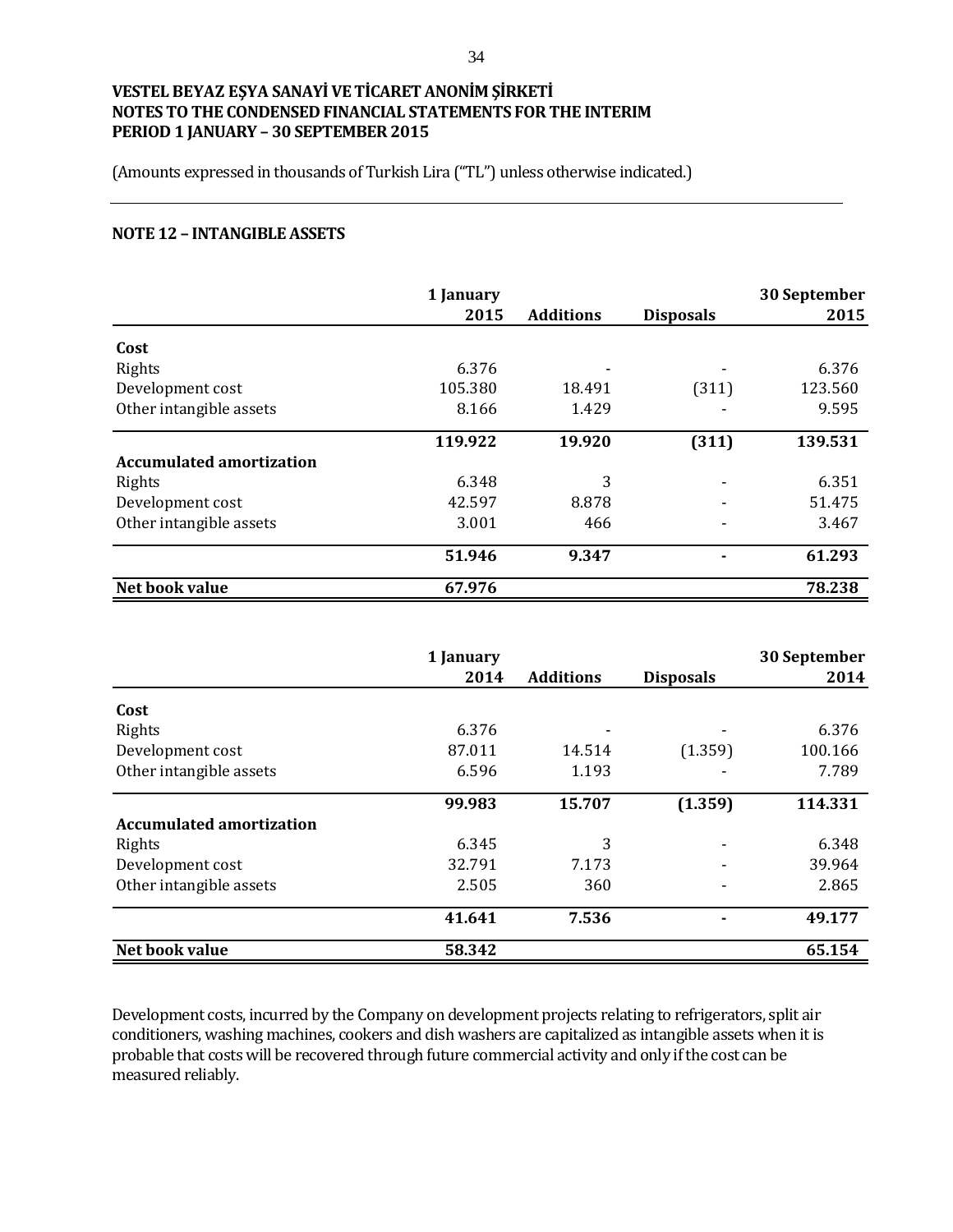(Amounts expressed in thousands of Turkish Lira ("TL") unless otherwise indicated.)

### **NOTE 12 – INTANGIBLE ASSETS (Cont'd)**

Useful lives of intangible assets is as follows:

| Useful life  |
|--------------|
|              |
| 3-15 years   |
| $2-10$ years |
| $2-15$ years |
|              |

### **NOTE 13 – PROVISIONS, CONTINGENT ASSETS AND LIABILITIES**

### **a) Guarantees received by the Company**

#### **Guarantee letters, collaterals, cheques and notes received**

|                         | 30 September 2015 31 December 2014 |           |
|-------------------------|------------------------------------|-----------|
| Guarantee letters       | 5.587                              | 4.949     |
| Cheques and notes       | 7.587                              | 7.393     |
| Collaterals and pledges | 3.060.514                          | 2.637.433 |
|                         | 3.073.688                          | 2.649.775 |

Vestel Elektronik Sanayi ve Ticaret A.Ş. and Vestel Ticaret A.Ş. has given guarantees to various banks on behalf of the Company for its forward contracts and bank borrowings.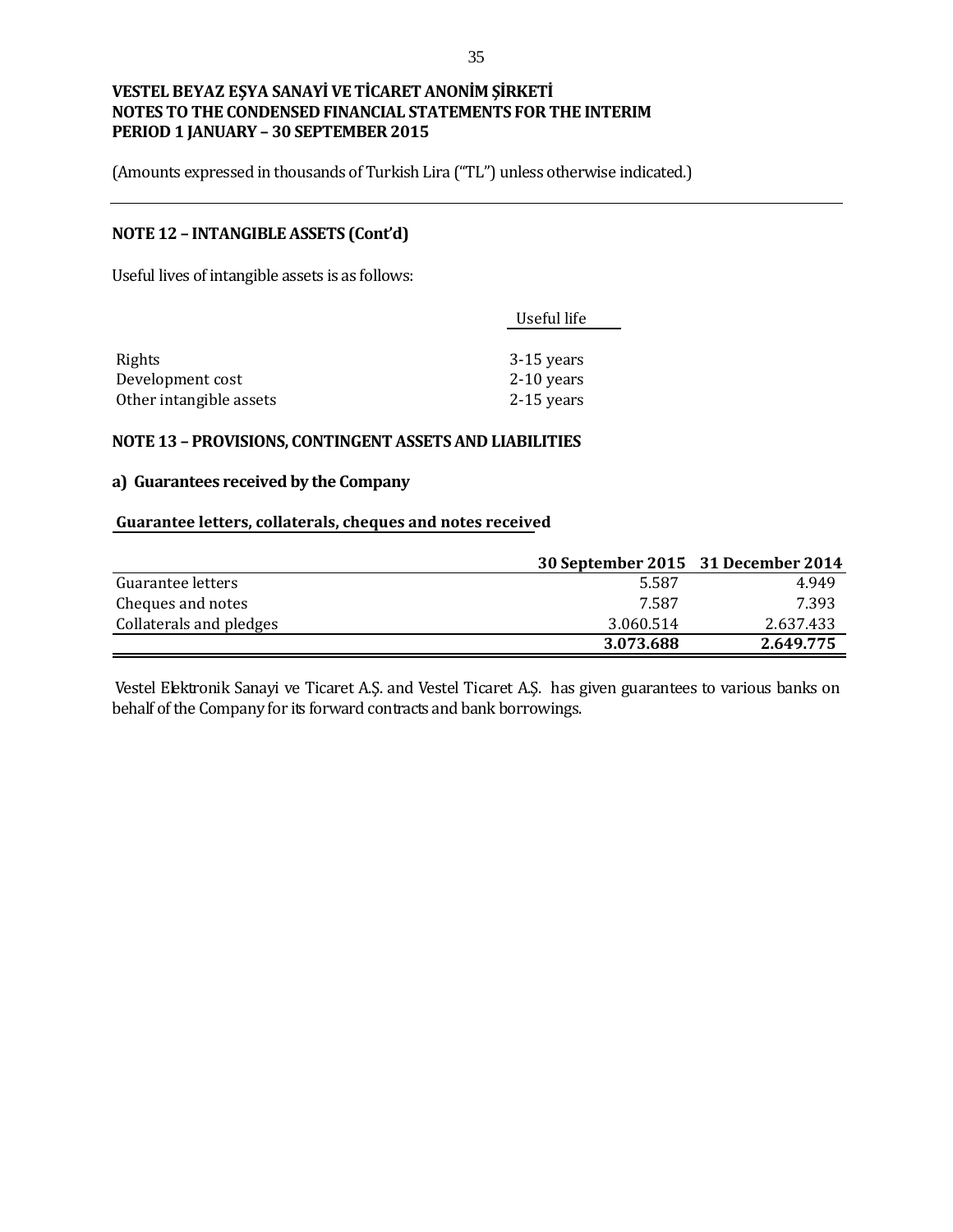(Amounts expressed in thousands of Turkish Lira ("TL") unless otherwise indicated.)

# **NOTE 13 – PROVISIONS, CONTINGENT ASSETS AND LIABILITIES (Cont'd)**

# **b) Collaterals, pledges and mortgages ("CPM's") given by the Company are as follows:**

|                                                                                                       | <b>USD</b> | <b>EUR</b> |           | TL         |
|-------------------------------------------------------------------------------------------------------|------------|------------|-----------|------------|
| <b>CPM's given by the Group</b>                                                                       | (000)      | ('000)     | TL        | Equivalent |
| 30 September 2015                                                                                     |            |            |           |            |
| A. CPM's given on behalf of its own legal entity                                                      |            | 2.000      | 5.937     | 12.779     |
| B. CPM's given on behalf of fully consolidated<br>subsidiaries                                        |            |            |           |            |
| C. CPM's given on behalf of third parties for<br>ordinary course of business                          |            |            |           |            |
| D. Total amount of other CPM's given                                                                  | 1.702.320  | 89.000     | 1.934.579 | 7.419.736  |
| i. Total amount of CPM's given on behalf of the<br>parent company                                     | 1.231.350  | 35.000     | 1.268.698 | 5.135.807  |
| ii. Total amount of CPM's given to on behalf of<br>other group companies which are not in scope of B  |            |            |           |            |
| and C.<br>iii. Total amount of CPM's given on behalf of third<br>parties which are not in scope of C. | 470.970    | 54.000     | 665.881   | 2.283.929  |
| <b>Total</b>                                                                                          | 1.702.320  | 91.000     | 1.940.516 | 7.432.515  |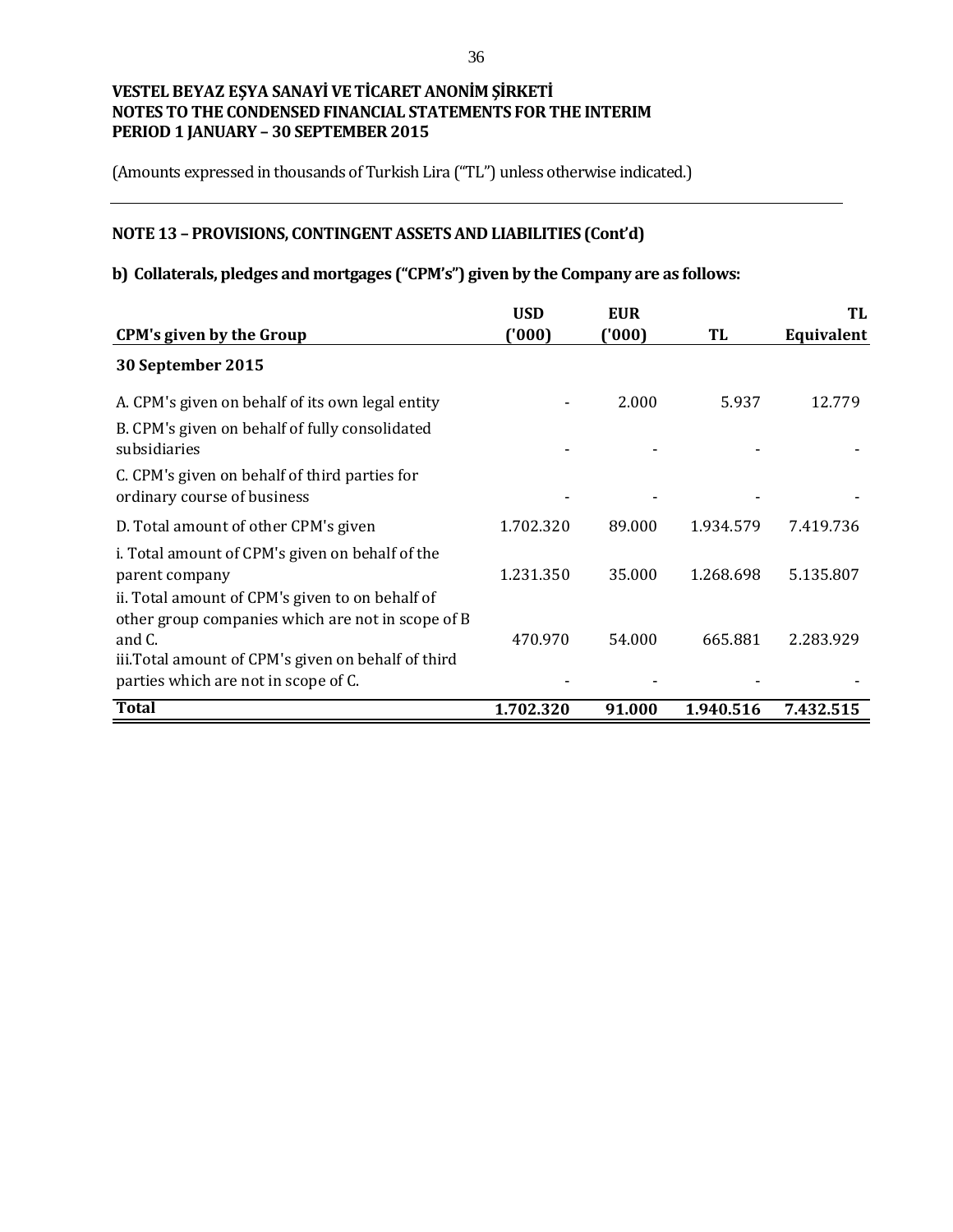(Amounts expressed in thousands of Turkish Lira ("TL") unless otherwise indicated.)

### **NOTE 13 – PROVISIONS, CONTINGENT ASSETS AND LIABILITIES (Cont'd)**

| <b>CPM's given by the Group</b>                                                                                                                                           | <b>USD</b><br>(000) | <b>EUR</b><br>(000) | TL        | TL<br><b>Equivalent</b> |
|---------------------------------------------------------------------------------------------------------------------------------------------------------------------------|---------------------|---------------------|-----------|-------------------------|
| 31 December 2014                                                                                                                                                          |                     |                     |           |                         |
| A. CPM's given on behalf of its own legal entity                                                                                                                          |                     | 2.000               | 6.267     | 11.908                  |
| B. CPM's given on behalf of fully consolidated<br>subsidiaries                                                                                                            |                     |                     |           |                         |
| C. CPM's given on behalf of third parties for<br>ordinary<br>course of business                                                                                           |                     |                     |           |                         |
| D. Total amount of other CPM's given                                                                                                                                      | 1.513.267           | 150.424             | 2.387.445 | 6.320.861               |
| i. Total amount of CPM's given on behalf of the<br>parent company<br>ii. Total amount of CPM's given to on behalf of<br>other group companies which are not in scope of B | 1.106.806           | 67.381              | 1.633.286 | 4.389.920               |
| and C.<br>iii. Total amount of CPM's given on behalf of third<br>parties which are not in scope of C.                                                                     | 406.461             | 83.043              | 754.159   | 1.930.941               |
| <b>Total</b>                                                                                                                                                              | 1.513.267           | 152.424             | 2.393.712 | 6.332.769               |

The Company has given collaterals to various banks on behalf of Vestel Elektronik Sanayi and Ticaret A.Ş. Vestel Ticaret A.Ş. Vestel Germany GmbH and Vestel Holland BV for their forward contracts and bank loans obtained.

Proportion of other CPM's given by the Company to its equity is 1.182% as of 30 September 2015 (31 December 2014: 954 %)

### **NOTE 14 – COMMITMENTS**

Due to the export and investment incentive certificates obtained, as of 30 September 2015 the Company has committed to realize exports amounting to USD 422.982 thousand (31 December 2014: USD 316.070 thousand).

As of 30 September 2015 the Company has forward foreign currency purchase contract that amounts to 291.049 thousand USD, 20.311 thousand EUR, 427.782 thousand TL against forward foreign currency sales contract that amounts to 22.490 thousand USD, 328.615 thousand EUR, 532.417 thousand RUB and 225.072 thousand TL. (31 December 2014: 237.623 thousand USD, 78.268 thousand EUR, 804 thousand RUB and 39.880 thousand TL purchase contract against 77.639 thousand USD, 199.400 thousand EUR, 804 thousand RUB and 44.281 thousand TL sales contract).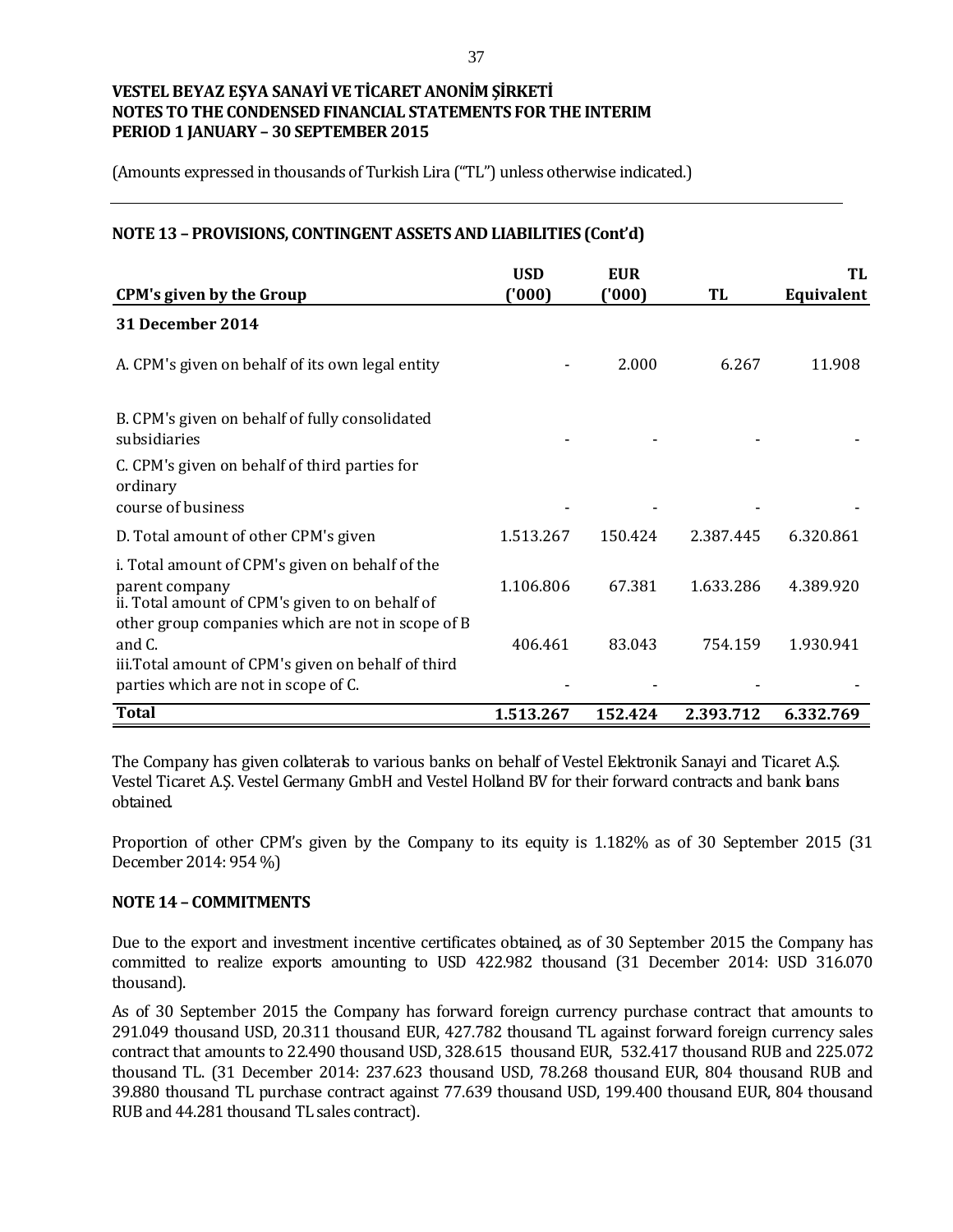(Amounts expressed in thousands of Turkish Lira ("TL") unless otherwise indicated.)

### **NOTE 15 – EMPLOYEE BENEFITS**

#### **Liabilities for employee benefits:**

|                                             | 30 September 2015 31 December 2014 |        |
|---------------------------------------------|------------------------------------|--------|
|                                             | 11.542                             |        |
| Due to personnel                            |                                    | 12.720 |
| Social security payables                    | 5.211                              | 4.940  |
|                                             | 16.753                             | 17.660 |
| Long term provisions for employee benefits: |                                    |        |
|                                             | 30 September 2015 31 December 2014 |        |

| Provision for employment termination benefits | 30.653 | 25.382 |
|-----------------------------------------------|--------|--------|

Under Turkish law, the Company is required to pay employment termination benefits to each employee whose employment is terminated without due caus. In addition, under the existing Social Security Law No.506, clause No. 60, amended by the Labor Laws dated 06 March 1981, No.2422 and 25 August 1999, No.4447, the Company is also required to pay termination benefits to each employee who has earned the right to retire by receiving termination indemnities.

The amount payable is the equivalent of one month's gross salary for each year of service and is limited to a maximum of TL 3.828,37/year as of 30 September 2015 (31 December 2014: TL 3.438,22/year).

The provision for employee termination benefits is not funded.

The provision is calculated by estimating the present value of the future obligation of the company arising from retirement of employees. Turkish Accounting Standards No: 19 ("Employee Benefits") requires actuarial valuation methods to be developed to estimate the enterprise's obligation under defined employee plans. Accordingly actuarial assumptions were used in the calculation of the total liability which is described below:

The principal assumption is that the maximum liability for each year of service will increase in line with inflation. Thus, the discount rate applied represents the expected real rate after adjusting for the anticipated effects of future inflation. An expected inflation rate and appropriate discount rate should both be determined, the net of these being real discount rate. Consequently in the accompanying financial statements as at 30 September 2015 the provision is calculated by estimating the present value of the future obligation of the company arising from retirement of employees. As of 30 September 2015 provision is calculated based on real discount rate of %2,26 (31 December 2014: 2,26%) assuming 6% annual inflation rate and 8,40% discount rate.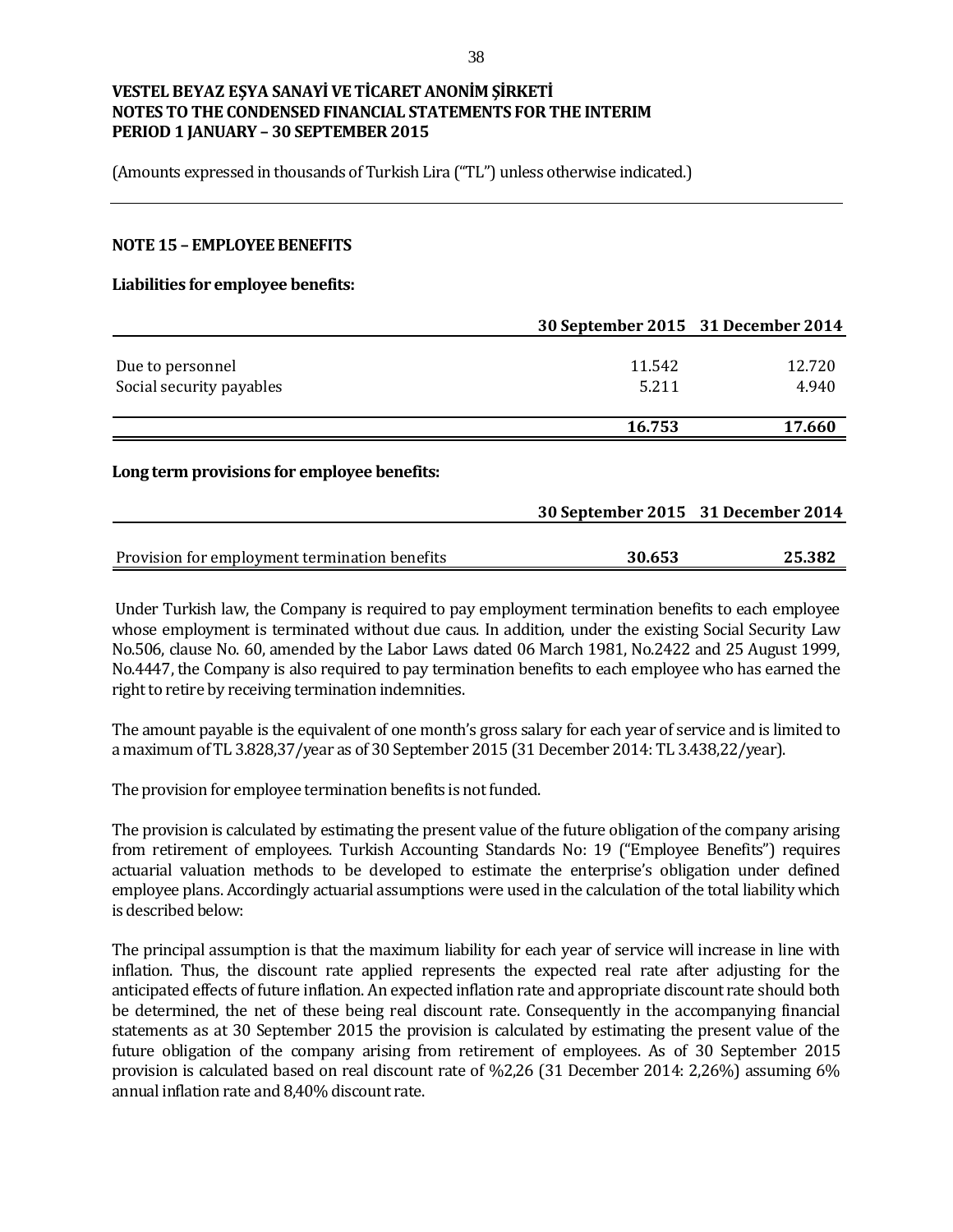(Amounts expressed in thousands of Turkish Lira ("TL") unless otherwise indicated.)

# **NOTE 15 – EMPLOYEE BENEFITS (Cont'd)**

The movements in the provision for employment termination benefit are as follows:

|                                | 1 January -<br>30 September 2015 30 September 2014 | 1 January - |
|--------------------------------|----------------------------------------------------|-------------|
| <b>Balance at 1 January</b>    | 25.382                                             | 12.434      |
| Increase during the year       | 6.532                                              | 2.554       |
| Payments during the year       | (3.669)                                            | (2.349)     |
| Actuarial loss                 | 836                                                | 705         |
| Interest expense               | 1.572                                              | 1.046       |
| <b>Balance at 30 September</b> | 30.653                                             | 14.390      |

### **NOTE 16 –NATURE OF EXPENSES**

|                                                                                          | 1 January -<br>2015 | 1 January -<br>30 September 30 September 30 September 30 September<br>2014 | $1$ July -<br>2015 | $1$ July -<br>2014 |
|------------------------------------------------------------------------------------------|---------------------|----------------------------------------------------------------------------|--------------------|--------------------|
| Raw materials, supplies and finished goods<br>Changes in finished goods, work in process | 1.315.180           | 1.308.524                                                                  | 495.925            | 458.548            |
| and trade goods                                                                          | (17.107)            | (16.297)                                                                   | 20.028             |                    |
| Personnel expenses                                                                       | 148.324             | 126.729                                                                    | 56.413             | 45.659             |
| Depreciation and amortization                                                            | 65.817              | 62.331                                                                     | 21.518             | 21.143             |
| <b>Other</b>                                                                             | 99.886              | 95.782                                                                     | 33.597             | 33.764             |
|                                                                                          | 1.612.100           | 1.577.069                                                                  | 627.481            | 559.114            |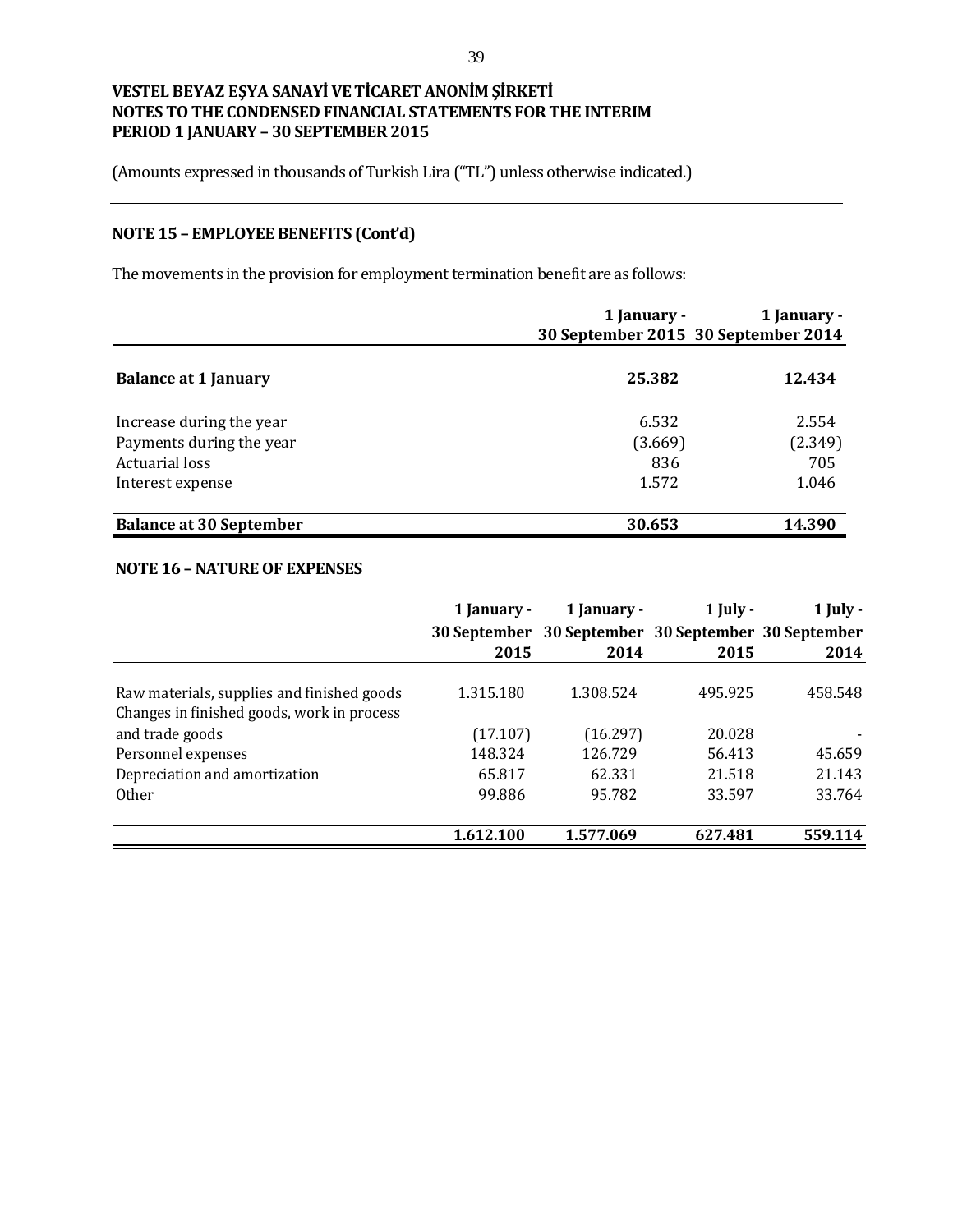(Amounts expressed in thousands of Turkish Lira ("TL") unless otherwise indicated.)

# **NOTE 17 – CAPITAL, RESERVES AND OTHER EQUITY ITEMS**

### **a) Paid in capital**

|                               | 30 September 2015 31 December 2014 |         |
|-------------------------------|------------------------------------|---------|
|                               |                                    |         |
| Shares of par value TL 1 each |                                    |         |
| Issued share capital          | 190.000                            | 190.000 |

As of 30 September 2015 and 31 December 2014 the shareholding structure is as follows:

|                                                                               |        | Shareholding % |                                                   | Amount  |
|-------------------------------------------------------------------------------|--------|----------------|---------------------------------------------------|---------|
|                                                                               |        |                | 30 September 31 December 30 September 31 December |         |
|                                                                               | 2015   | 2014           | 2015                                              | 2014    |
|                                                                               |        |                |                                                   |         |
| Vestel Elektronik Sanayi ve Ticaret A.S.<br>(with board of Directors Members) | 94,62% | 94.54%         | 179.780                                           | 179.618 |
| Shares held by public                                                         | 5,38%  | 5.46%          | 10.220                                            | 10.382  |
|                                                                               | 100%   | 100%           | 190.000                                           | 190.000 |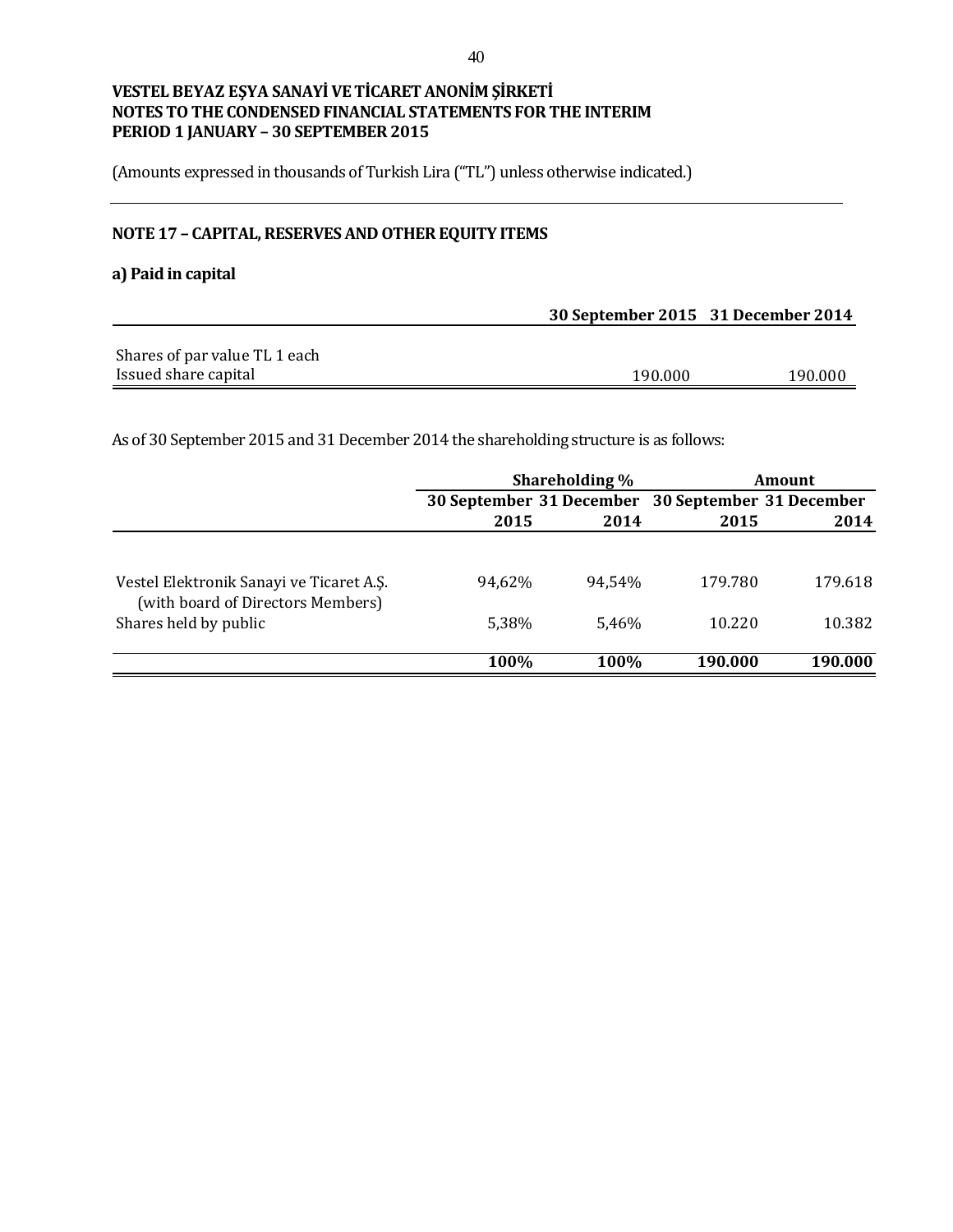(Amounts expressed in thousands of Turkish Lira ("TL") unless otherwise indicated.)

### **NOTE 17 – CAPITAL, RESERVES AND OTHER EQUITY ITEMS (Cont'd)**

### **b) Adjustments to share capital**

Adjustment to share capital (restated to 31 December 2004 purchasing power of money) is the difference between restated share capital and historical share capital.

|                             | 30 September 2015 31 December 2014 |       |
|-----------------------------|------------------------------------|-------|
| Adjustment to share capital | 9.734                              | 9.734 |

### **c) Share premium**

Share premium account refers the difference between par value of the company's shares and the amount the company received for newly issued shares. The share premium account is disclosed under equity as a separate line item and may not be distributed. It may be used in capital increase.

| $\sim$<br>emium<br>share<br>- 11 | 0.0.09<br>7.VJ 1 | $\mathbf{a}$<br>VJ 1 |
|----------------------------------|------------------|----------------------|
|                                  |                  |                      |

### **d) Restricted reserves ("Legal reserves")**

The legal reserves consist of first and second legal reserves appropriated in accordance with the Turkish Commercial Code ("TCC"). The first legal reserve is appropriated out of the statutory profits at the rate of 5%, until the total reserve reaches a maximum of 20% of the Company's share capital. The second legal reserve is appropriated at the rate of 10% of all distributions in excess of 5% of the Company's share capital. Under TCC, the legal reserves can only be used to offset losses and are not available for any other usage unless they exceed 50% of paid in share capital.

| Legal reserves                | 57.354  | 41.803  |
|-------------------------------|---------|---------|
| e) Accumulated income         |         |         |
| <b>Extraordinary reserves</b> | 133.233 | 122.432 |
| Previous year's loss          | 47.083  | 47.083  |
|                               | 180.316 | 169.515 |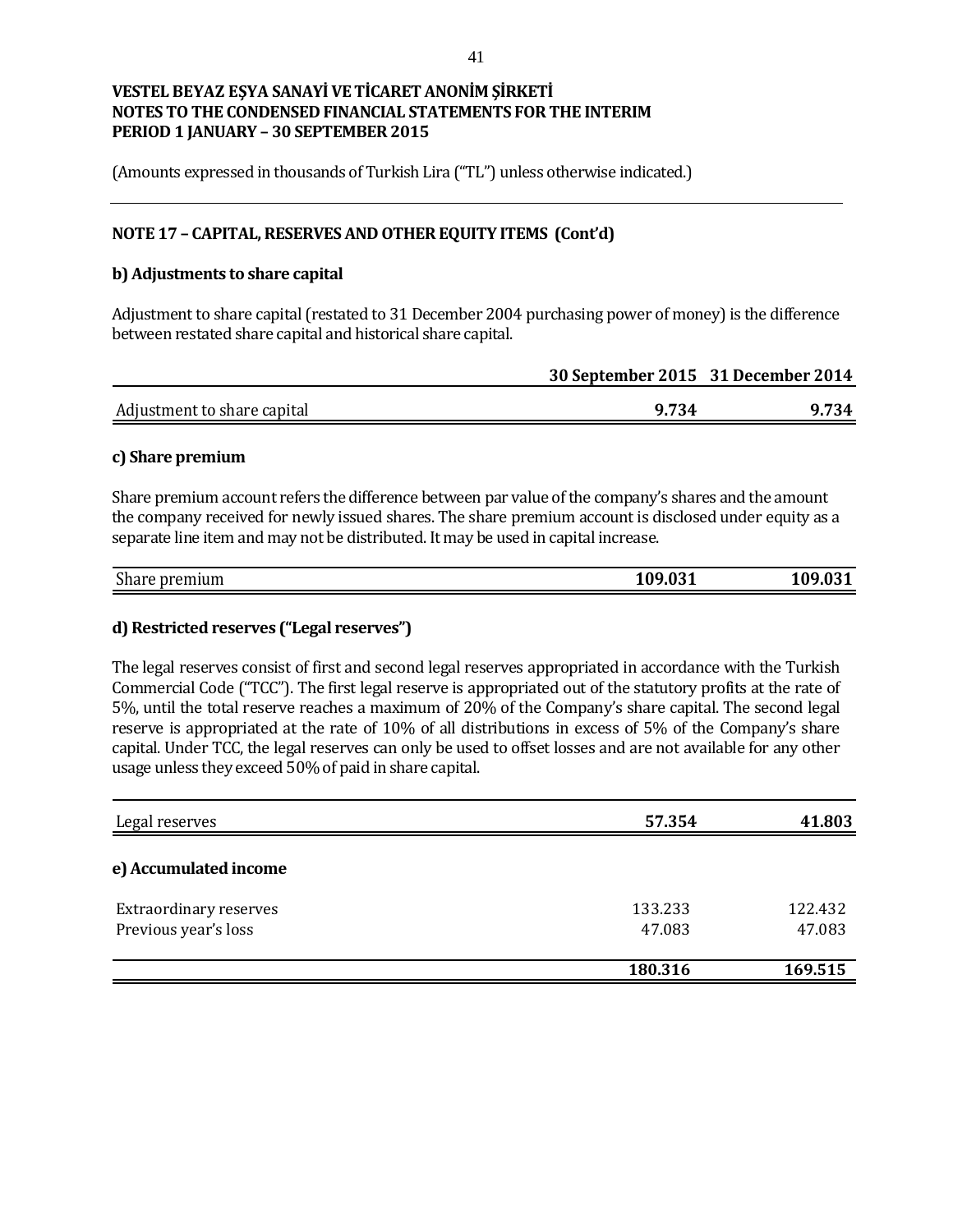(Amounts expressed in thousands of Turkish Lira ("TL") unless otherwise indicated.)

### **NOTE 17 – CAPITAL, RESERVES AND OTHER EQUITY ITEMS (Cont'd)**

### **f) Dividend distribution**

For quoted companies dividends are distributed in accordance with the Communiqué Serial II:-19.1 on "Principals Regarding Distribution of Interim Dividends" issued by the CMB effective from 1 February 2014.

Companies distribute dividends in accordance with their dividend payment policies settled and dividend payment decision taken in general assembly and in conformity with relevant legislations. The communiqué does not state a minimum dividend rate. Companies distribute dividends in accordance with the method defined in their dividend policy or articles of association. Additionally, dividend can be distributed in fixed or variable installments and dividend advances can be paid over the profit on interim financial statements.

Unless the general reserves that has to be appropriated in accordance with TCC or the dividend to shareholders as determined in the articles of association or dividend policy are set aside; no decision can be taken to set aside other reserves, to transfer reserves to the subsequent year or to distribute dividends to holders of usufruct right certificates, to board of directors members or to employees; and no dividend can be distributed to those unless the determined dividend to shareholders is paid in cash.

On the other hand, in accordance with the Articles of Association of the Company, up to 5% of retained earnings after dividend distribution could be allocated to the Board of Directors or used for certain reasons designated by the Board of Directors when necessary.

- Based on the approval of the General Assembly, up to %3 of retained earnings after dividend distribution could be allocated to plant investments designated in accordance with article of 468 in TCC,
- Up to %5 of retained earnings after dividend distribution could be allocated to the Board of Directors as necessary,
- Up to %5 of retained earnings after dividend distribution could be allocated to donations, bonuses etc.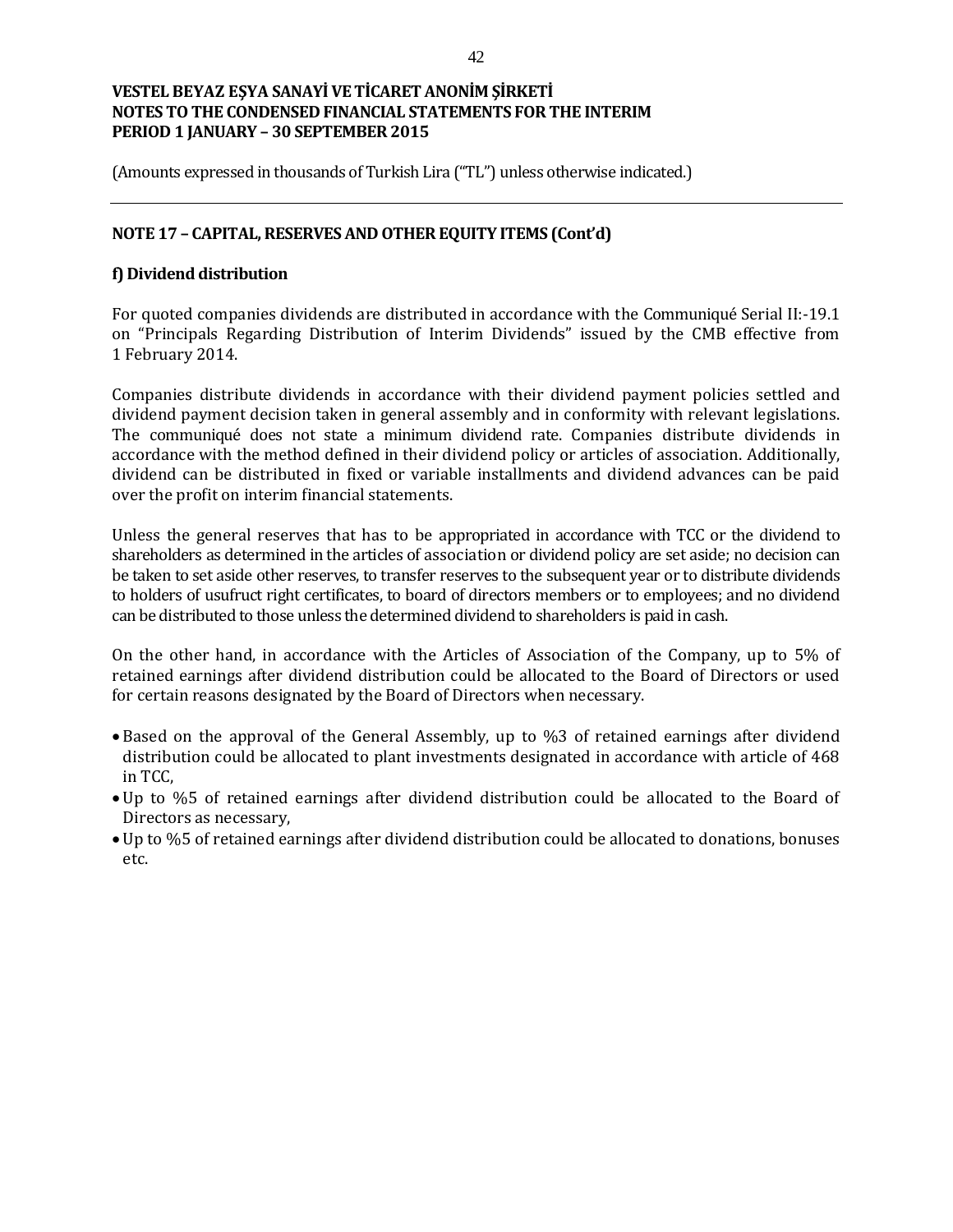(Amounts expressed in thousands of Turkish Lira ("TL") unless otherwise indicated.)

#### **NOTE 18 – SALES**

|                           | 1 January - | 1 January -                                         | $1$ July - | $1$ July - |
|---------------------------|-------------|-----------------------------------------------------|------------|------------|
|                           |             | 30 September 30 September 30 September 30 September |            |            |
|                           | 2015        | 2014                                                | 2015       | 2014       |
|                           |             |                                                     |            |            |
| Domestic sales            | 430.121     | 451.286                                             | 167.525    | 157.892    |
| Overseas sales            | 1.369.829   | 1.289.275                                           | 532.611    | 458.543    |
|                           |             |                                                     |            |            |
| Gross sales               | 1.799.950   | 1.740.561                                           | 700.136    | 616.435    |
| Less: Sales discounts (-) | (1.636)     | (5.496)                                             | (175)      | (722)      |
| <b>Net sales</b>          | 1.798.314   | 1.735.065                                           | 699.961    | 615.713    |
| Cost of sales             | (1.532.540) | (1.501.038)                                         | (600.964)  | (534.024)  |
| Gross profit              | 265.774     | 234.027                                             | 98.997     | 81.689     |

### **NOTE 19 –OTHER INCOME AND EXPENSE FROM OPERATING ACTIVITIES**

# **a) Other income from operating activities:**

|                                                           | 1 January - | 1 January -<br>30 September 30 September 30 September 30 September | $1$ July - | $1$ July - |
|-----------------------------------------------------------|-------------|--------------------------------------------------------------------|------------|------------|
|                                                           | 2015        | 2014                                                               | 2015       | 2014       |
| Credit finance gains arising from trading                 |             |                                                                    |            |            |
| activities<br>Foreign exchange gains arising from trading | 19.111      | 13.858                                                             | 7.846      | 6.045      |
| activities                                                | 136.458     | 43.003                                                             | 80.186     | 1.694      |
| Other income                                              | 2.953       | 3.481                                                              | 1.137      | 1.252      |
|                                                           | 158.522     | 60.342                                                             | 89.169     | 8.991      |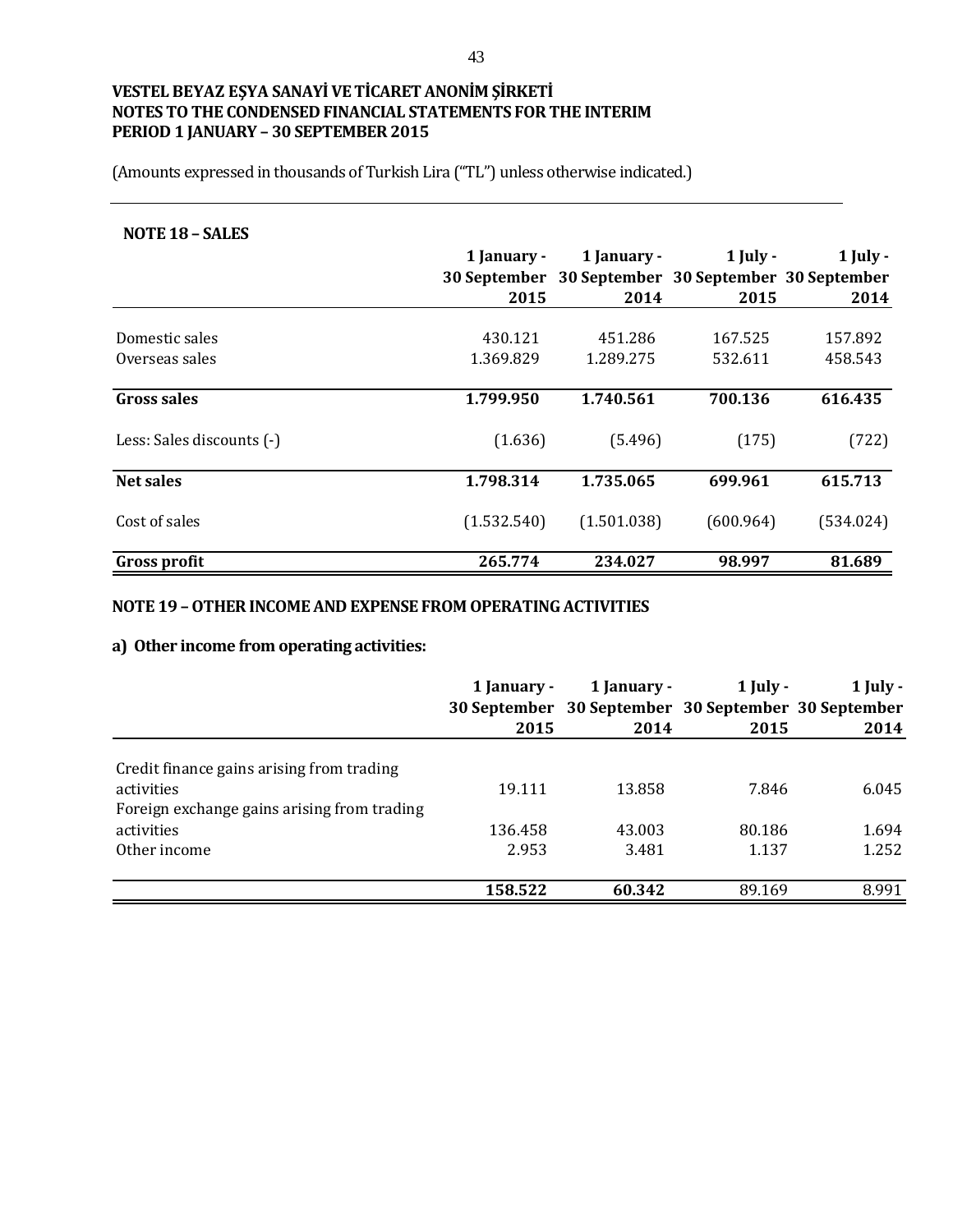(Amounts expressed in thousands of Turkish Lira ("TL") unless otherwise indicated.)

# **NOTE 19 –OTHER OPERATING INCOME AND EXPENSE (Cont'd)**

# **Other expense from operating activities**

|                                            | 1 January - | 1 January -                                         | $1$ July - | $1$ July - |
|--------------------------------------------|-------------|-----------------------------------------------------|------------|------------|
|                                            |             | 30 September 30 September 30 September 30 September |            |            |
|                                            | 2015        | 2014                                                | 2015       | 2014       |
|                                            |             |                                                     |            |            |
| Debit finance charges arising from trading |             |                                                     |            |            |
| activities                                 | 16.652      | 14.800                                              | 6.903      | 6.142      |
| Foreign exchange expenses arising from     |             |                                                     |            |            |
| trading activities                         | 119.019     | 67.763                                              | 60.219     | 17.582     |
| Other expenses                             | 4.040       | 2.368                                               | 659        | 573        |
|                                            | 139.711     | 84.931                                              | 67.781     | 24.297     |

### **NOTE 20 – FINANCIAL INCOME AND FINANCIAL EXPENSE**

#### **a) Financial income:**

|                                            | 1 January -                 | 1 January - | $1$ July -                                     | $1$ July - |
|--------------------------------------------|-----------------------------|-------------|------------------------------------------------|------------|
|                                            | <b>30 September</b><br>2015 | 2014        | 30 September 30 September 30 September<br>2015 | 2014       |
| Foreign exchange gains                     | 8.923                       | 9.921       | 3.886                                          | $-423$     |
| Gains on derivative financial instruments  | 162.968                     | 26.553      | 38.180                                         | 14.844     |
| Interest income                            | 1.025                       | 51          | 330                                            | 5          |
|                                            | 172.916                     | 36.525      | 42.396                                         | 14.426     |
|                                            |                             |             |                                                |            |
| b) Financial expense:                      |                             |             |                                                |            |
| Foreign exchange losses                    | 46.631                      | 6.832       | 30617                                          | 3401       |
| Losses on derivative financial instruments | 219.502                     | 28.254      | 62453                                          | 23297      |
| Interest expense                           | 13.870                      | 13.356      | 6873                                           | 4237       |
| Other finance expnses                      | 58                          | 177         | 17                                             | 79         |
|                                            | 280.061                     | 48.619      | 99.960                                         | 31.014     |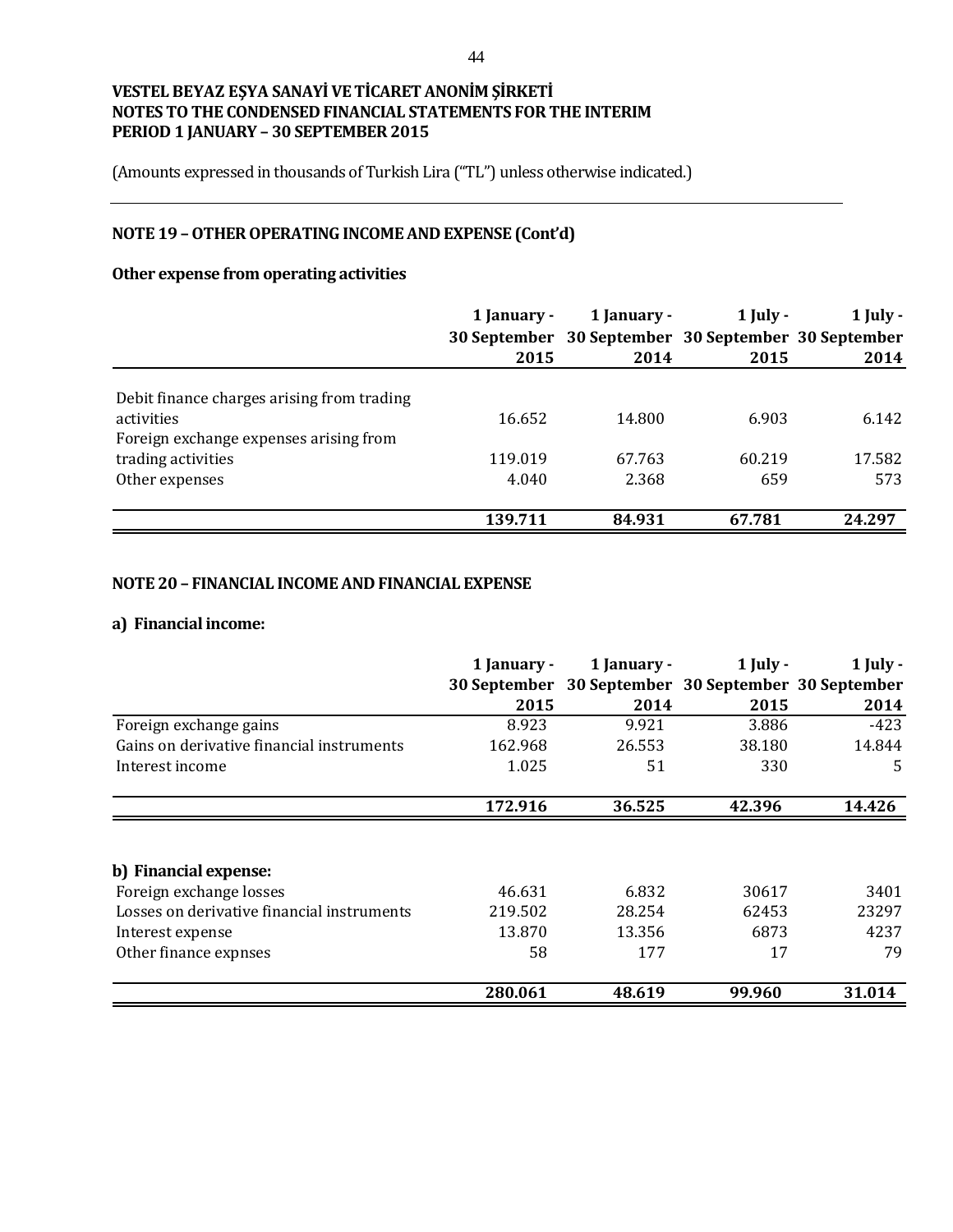(Amounts expressed in thousands of Turkish Lira ("TL") unless otherwise indicated.)

### **NOTE 21 –TAXES ON INCOME (INCLUDING DEFERRED TAX ASSETS AND LIABILITIES)**

|                                      | 30 September 2015 31 December 2014 |          |
|--------------------------------------|------------------------------------|----------|
|                                      |                                    |          |
| Corporation and income taxes         | 25.900                             | 20.767   |
| Prepaid taxes (-)                    | (12.499)                           | (18.166) |
| Current income tax liabilities - net | 13.401                             | 2.601    |
|                                      |                                    |          |
| Deffered tax assets / (liabilities)  | 16.539                             | (5.898)  |

In Turkey, beginning from 1 January 2006, the corporate tax rate is 20%.

Corporate tax is applied on taxable corporate income, which is calculated from the statutory accounting profit by adding back non-deductible expenses and by deducting other exempt income. In addition to corporate taxes, companies should also calculate income withholding taxes on any dividends distributed at the rate of % 15, except for companies receiving dividends who are resident companies in Turkey. Undistributed dividends incorporated in share capital are not subject to income withholding taxes.

In Turkey, advance tax returns are filed on a quarterly basis at the rate of %20, until the 14th day of the following month and paid until the 17th day. Advance tax returns files within the year are offset against corporate income tax calculated over the annual taxable corporate income.

According to the Corporate Tax Law, 75% of the capital gains arising from the sale of tangible assets and investments in equity shares owned for at least two years are exempted from corporate tax on the condition that such gains are reflected in the equity.

Under the Turkish taxation system, tax losses can be carried forward to be offset against future taxable income for up to five years. Tax losses cannot be carried back.

There is no procedure for a final and definitive agreement on tax assessments. Tax returns are filed between 1-25 April following the close of the accounting year to which they relate. Tax authorities may however examine such returns and the underlying accounting records and may revise assessment within five years.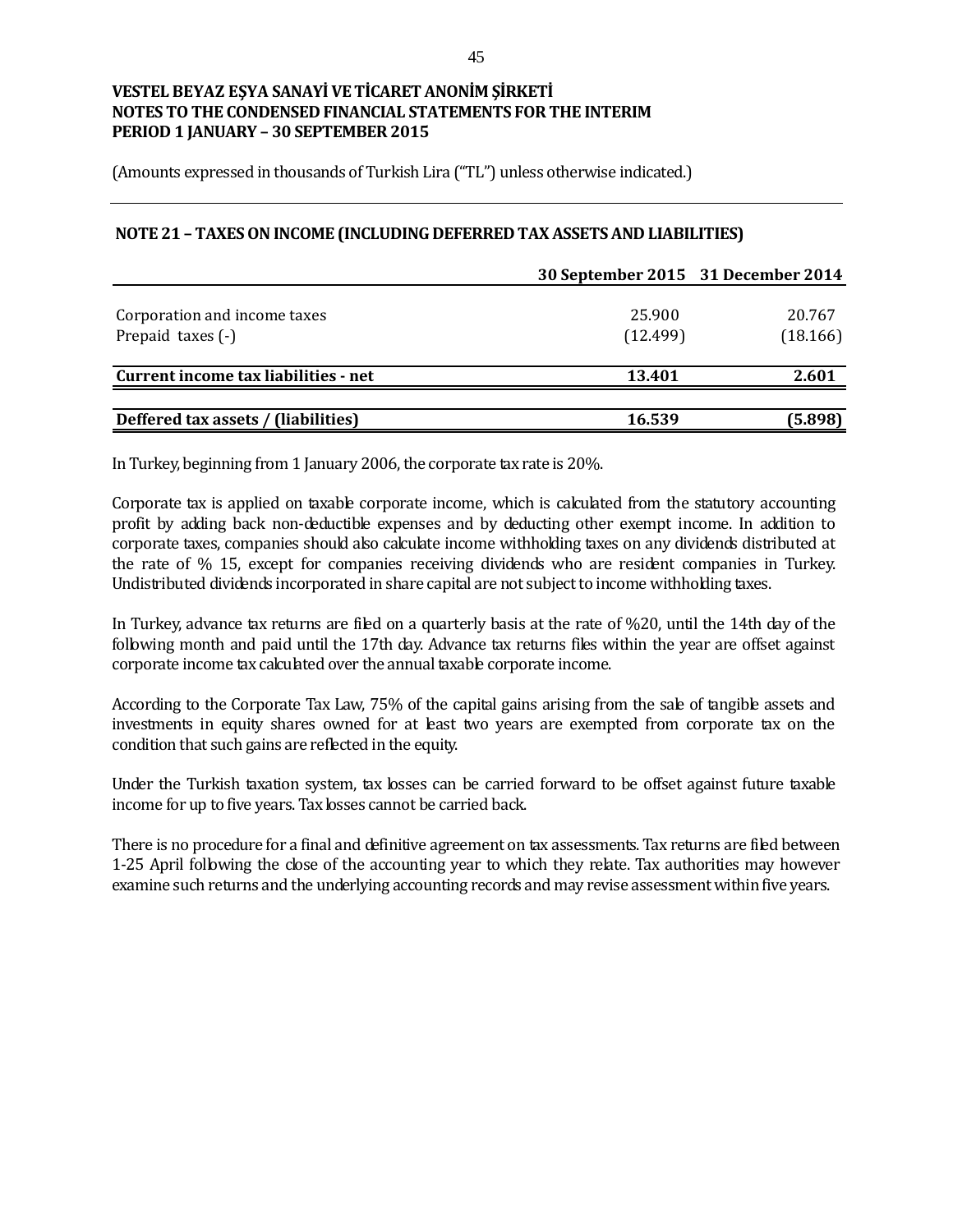(Amounts expressed in thousands of Turkish Lira ("TL") unless otherwise indicated.)

### **NOTE 21 – TAXES ON INCOME (INCLUDING DEFERRED TAX ASSETS AND LIABILITIES) (Cont'd)**

As of 1 January - 30 September 2015 and 2014 tax benefit in the statement of income is as follows:

|                                                    |                    | 30 September 2015 30 September 2014 |
|----------------------------------------------------|--------------------|-------------------------------------|
| Current period tax expense<br>Deferred tax benefit | (25.900)<br>17.557 | (18.148)<br>1.076                   |
| Total tax benefit / (expense)                      | (8.343)            | (17.072)                            |

#### **Deferred tax assets and liabilities**

The Company recognizes deferred tax assets and liabilities based upon temporary differences arising between their financial statements prepared in accordance with CMB Communiqué II, No. 14.1 and their statutory financial statements. These temporary differences usually result from the recognition of revenue and expenses in different reporting periods for CMB Financial Reporting Standards and tax purposes.

Tax rate used in the calculation of deferred tax assets and liabilities based on the liability method is 20% as of 30 September 2015. (31 December 2014:%20).

The breakdown of cumulative temporary differences and the resulting deferred tax assets and liabilities provided using principal tax rate as of the balance sheet dates is as follows:

|                                                                       | <b>Cumulative temporary</b> |                          |                          |              |  |
|-----------------------------------------------------------------------|-----------------------------|--------------------------|--------------------------|--------------|--|
|                                                                       | differences                 |                          |                          | Deferred tax |  |
|                                                                       |                             | 30 September 31 December | 30 September 31 December |              |  |
|                                                                       | 2015                        | 2014                     | 2015                     | 2014         |  |
| <b>Deferred tax assets</b>                                            |                             |                          |                          |              |  |
| <b>Employment termination benefits</b><br>Provision for impairment on | (30.653)                    | (25.382)                 | 6.131                    | 4.886        |  |
| inventories                                                           | (645)                       | (1.070)                  | 129                      | 214          |  |
| Derivative financial instruments                                      | (79.262)                    |                          | 15.852                   |              |  |
| 0 <sub>ther</sub>                                                     | (6.940)                     | (7.235)                  | 1.388                    | 1.447        |  |
|                                                                       |                             |                          | 23.500                   | 6.547        |  |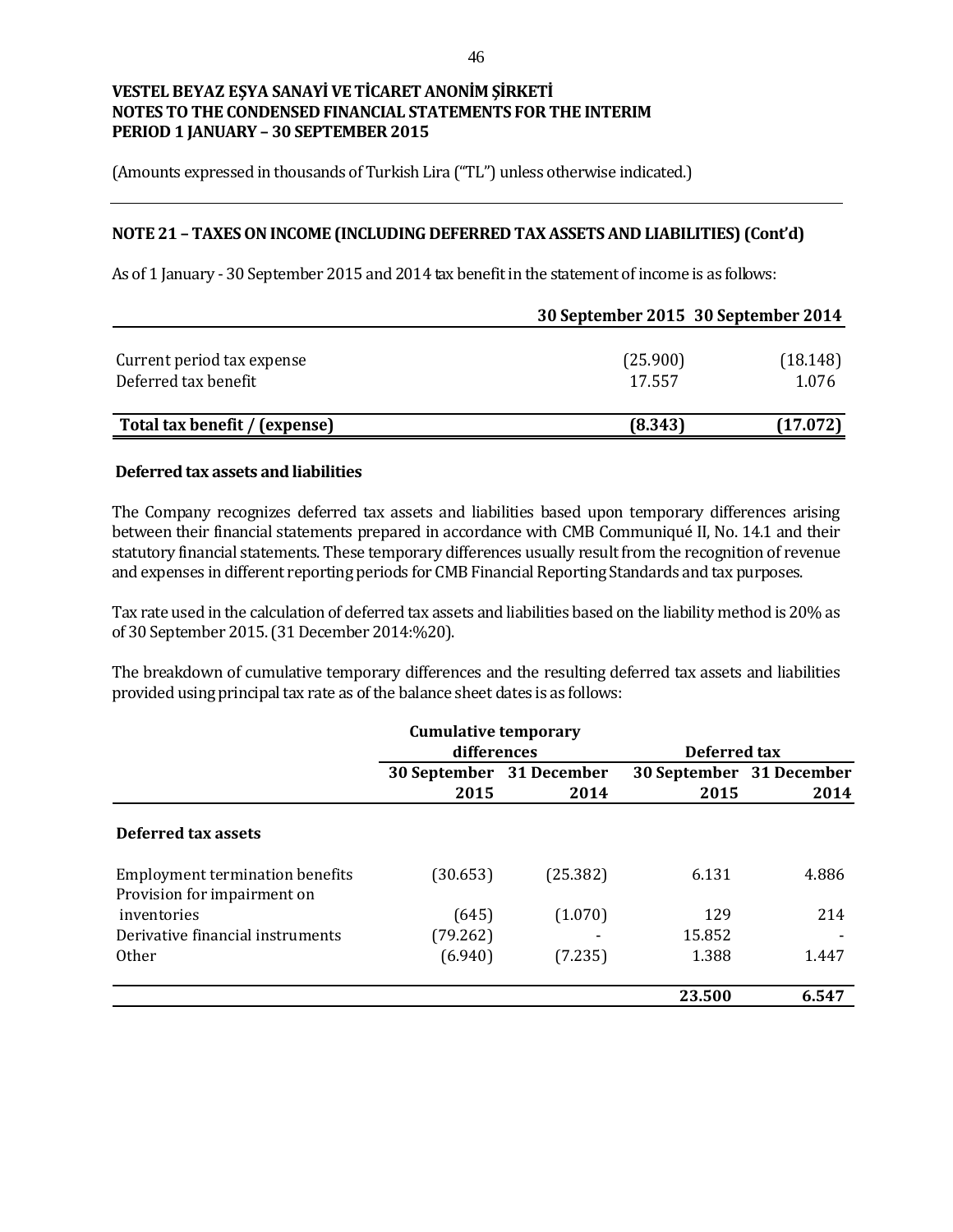(Amounts expressed in thousands of Turkish Lira ("TL") unless otherwise indicated.)

# **NOTE 21 – TAXES ON INCOME (INCLUDING DEFERRED TAX ASSETS AND LIABILITIES) (Cont'd)**

|                                       | <b>Cumulative temporary</b> |        |                          |              |  |
|---------------------------------------|-----------------------------|--------|--------------------------|--------------|--|
|                                       | differences                 |        |                          | Deferred tax |  |
|                                       | 30 September 31 December    |        | 30 September 31 December |              |  |
|                                       | 2015                        | 2014   | 2015                     | 2014         |  |
| <b>Deferred tax liabilites</b>        |                             |        |                          |              |  |
| Useful life and valuation differences |                             |        |                          |              |  |
| on property, plant and equipment      |                             |        |                          |              |  |
| and intangible assets                 | 33.745                      | 42.905 | (6.749)                  | (8.581)      |  |
|                                       |                             |        |                          |              |  |
| Revaluation of tangible fixed asseets |                             | 18.566 |                          | (3.713)      |  |
| 0ther                                 | 1.060                       | 755    | (212)                    | (151)        |  |
|                                       |                             |        |                          |              |  |
|                                       |                             |        | (6.961)                  | (12.445)     |  |
|                                       |                             |        |                          |              |  |
| Deferred tax liabilites - net         |                             |        | 16.539                   | (5.898)      |  |

The movement of net deferred tax assets and liabilities is as follows:

|                                                                           | 1 January -       | 1 January -<br>30 September 2015 30 September 2014 |
|---------------------------------------------------------------------------|-------------------|----------------------------------------------------|
| Opening balance, 01 January<br>Tax expense recognized in income statement | (5.898)<br>17.557 | (1.835)<br>1.076                                   |
| Recognized in shareholders' equity                                        | 4.880             | (6.956)                                            |
| Deferred tax (liabilities) / assets                                       |                   |                                                    |
| at the end of the period, net                                             | 16.539            | (7.715)                                            |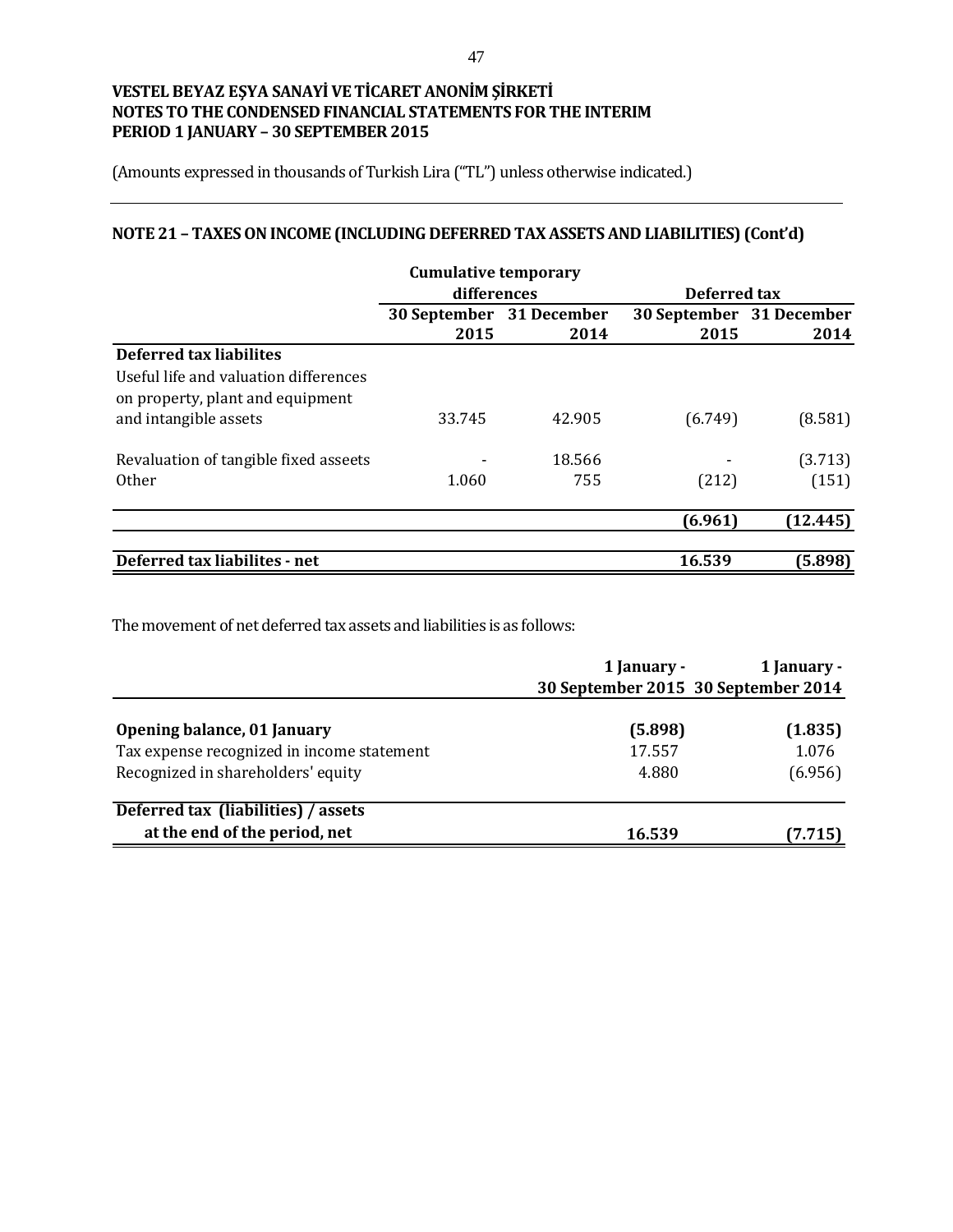(Amounts expressed in thousands of Turkish Lira ("TL") unless otherwise indicated.)

#### **NOTE 22 – EARNINGS PER SHARE**

|                                                                                   | 1 January -<br>2015 | 1 January -<br>30 September 30 September 30 September 30 September<br>2014 | $1$ July -<br>2015 | $1$ July -<br>2014 |
|-----------------------------------------------------------------------------------|---------------------|----------------------------------------------------------------------------|--------------------|--------------------|
| Net income attributable to equity holders of<br>the parent                        | 89.537              | 104.241                                                                    | 34.297             | 21.763             |
| Weighted number of ordinary shares with a<br>TL 1 of face value (thousand shares) | 190.000             | 190.000                                                                    | 190.000            | 190.000            |
|                                                                                   | 0.47                | 0.55                                                                       | 0.18               | 0,11               |

### **NOTE 23 – DERIVATIVE INSTRUMENTS**

|                                                                                                     |                           | 30 September 2015                              |                           | 31 December 2014                               |  |
|-----------------------------------------------------------------------------------------------------|---------------------------|------------------------------------------------|---------------------------|------------------------------------------------|--|
|                                                                                                     | <b>Contract</b><br>amount | <b>Fair Value</b><br>Assets /<br>(Liabilities) | <b>Contract</b><br>amount | <b>Fair Value</b><br>Assets /<br>(Liabilities) |  |
| <b>Held for trading</b><br>Forward foreign currency transactions<br>Foreign currency swap contracts | 901.926<br>50.000         | (67.444)<br>(13.898)                           | 489.833<br>50.000         | (1.274)<br>(5.800)                             |  |
| <b>Cash flow hedge</b><br>Forward foreign currency transactions                                     | 481.096                   | 2.080                                          | 321.874                   | 25.640                                         |  |
|                                                                                                     | 1.433.022                 | (79.262)                                       | 861.707                   | 18.566                                         |  |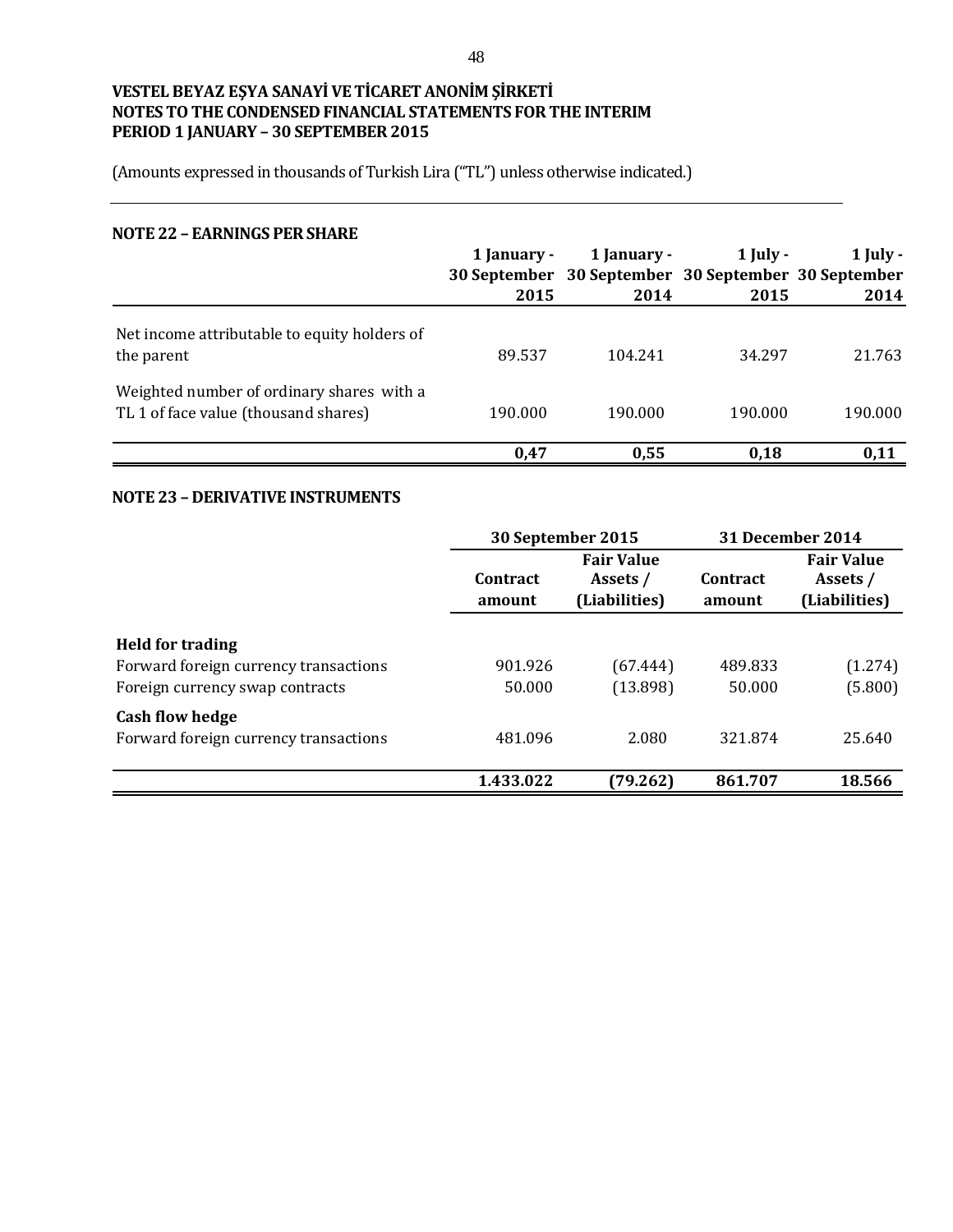(Amounts expressed in thousands of Turkish Lira ("TL") unless otherwise indicated.)

### **NOTE 24 – FINANCIAL INSTRUMENTS AND FINANCIAL RISK MANAGEMENT**

| 30 September 2015                             | <b>USD</b> | <b>EUR</b> | Equivalent) | <b>TL Equivalent</b> |
|-----------------------------------------------|------------|------------|-------------|----------------------|
| 1. Trade receivables                          | 8.566      | 186.476    | 26.402      | 690.443              |
| 2a. Monetary financial assets (including      |            |            |             |                      |
| cash and cash equivalents)                    | 29.389     | 101        | 72          | 89.857               |
| 2b. Non-monetary financial assets             |            |            |             |                      |
| 3. Other                                      | 88         |            |             | 268                  |
| 4. Current assets (1+2+3)                     | 38.043     | 186.577    | 26.474      | 780.567              |
| 5. Trade receivables                          |            |            |             |                      |
| 6a. Monetary financial assets                 |            |            |             |                      |
| 6b. Non-monetary financial assets             |            |            |             |                      |
| 7. Other                                      |            |            |             |                      |
| 8. Non-current assets (5+6+7)                 |            |            |             |                      |
| 9. Total assets $(4+8)$                       | 38.043     | 186.577    | 26.474      | 780.567              |
| 10. Trade payables                            | 118.348    | 64.108     | 108         | 579.603              |
| 11. Financial liabilities                     |            | 2.260      |             | 7.731                |
| 12a. Other monetary liabilities               |            |            |             |                      |
| 12b. Other non-monetary liabilities           |            |            |             |                      |
| 13. Current liabilities (10+11+12)            | 118.348    | 66.368     | 108         | 587.334              |
| 14. Trade payables                            |            |            |             |                      |
| 15. Financial liabilities                     |            | 1.604      |             | 5.487                |
| 16a. Other monetary liabilities               |            | 50.076     |             | 171.320              |
| 16b. Other non-monetary liabilities           |            |            |             |                      |
| 17. Non-current liabilities (14+15+16)        |            | 51.680     |             | 176.807              |
| 18. Total liabilities (13+17)                 | 118.348    | 118.048    | 108         | 764.141              |
| 19. Off-balance sheet derivative instruments/ |            |            |             |                      |
| net asset (liability) position (19a+19b)      | 268.560    | (308.304)  | (24.358)    | (261.819)            |
| 19a. Hedged total assets                      | 291.050    | 20.311     |             | 955.240              |
| 19b. Hedged total liabilities                 | (22.490)   | (328.615)  | (24.358)    | (1.217.059)          |
| 20. Net foreign currency asset/ (liability)   |            |            |             |                      |
| position (9-18+19)                            | 188.255    | (239.775)  | 2.008       | (245.393)            |
| 21. Net foreign currency monetary asset/      |            |            |             |                      |
| (liability) position                          |            |            |             |                      |
| $(=1+2a+5+6a-10-11-12a-14-15-16a)$            | (80.393)   | 68.529     | 26.366      | 16.159               |
| 22. Fair value of financial instruments used  |            |            |             |                      |
| in foreign currency hedging                   |            |            |             | (79.262)             |
| 23. Export                                    | 14.333     | 443.912    | 428         | 1.369.829            |
| 24. Import                                    | 133.009    | 133.397    | 796         | 747.176              |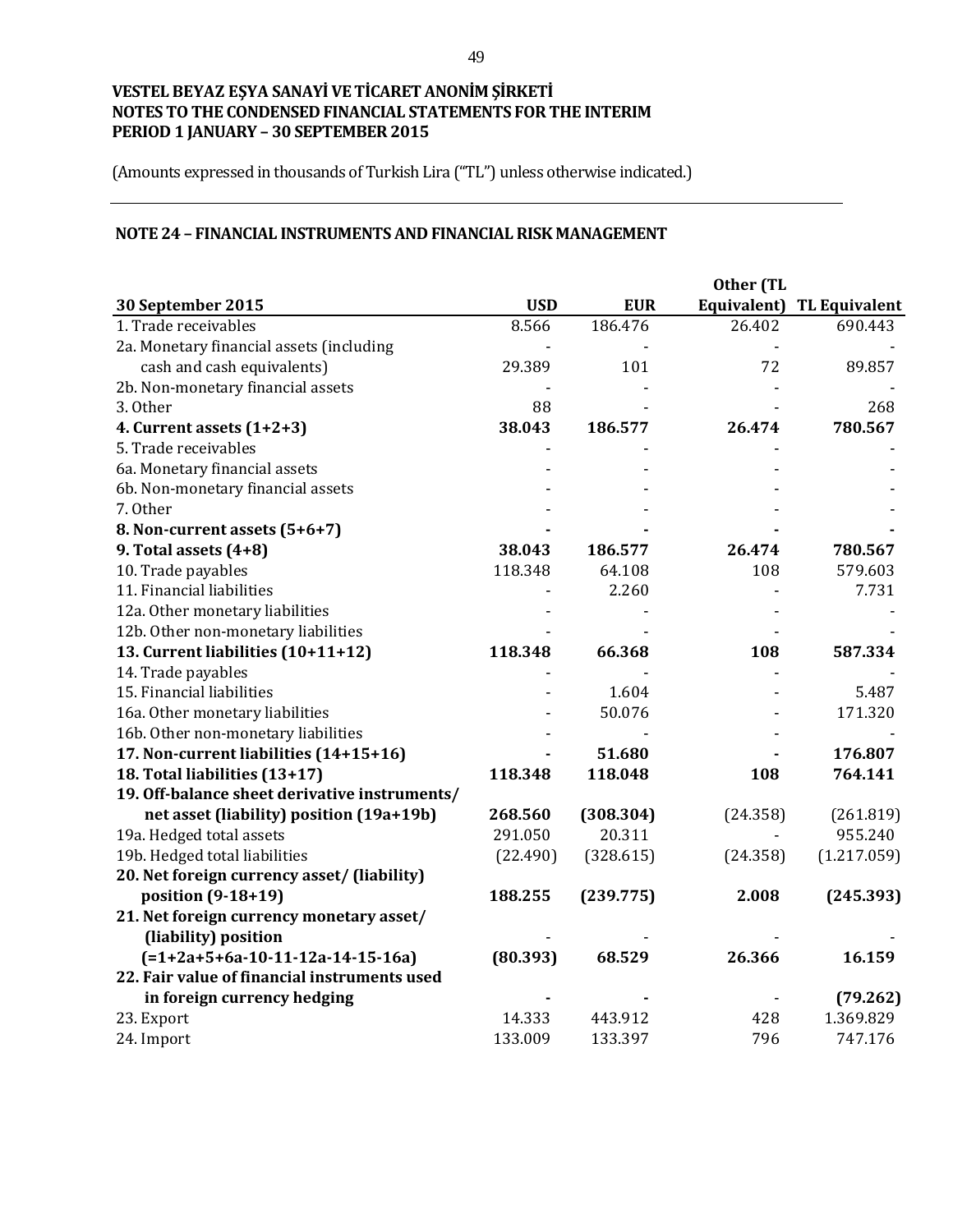(Amounts expressed in thousands of Turkish Lira ("TL") unless otherwise indicated.)

# **NOTE 24 – FINANCIAL INSTRUMENTS AND FINANCIAL RISK MANAGEMENT (Cont'd)**

|                                               |            | Other (TL  |             |                      |
|-----------------------------------------------|------------|------------|-------------|----------------------|
| <b>31 December 2014</b>                       | <b>USD</b> | <b>EUR</b> | Equivalent) | <b>TL Equivalent</b> |
| 1. Trade receivables                          | 10.086     | 178.250    | 19.603      | 545.781              |
| 2a. Monetary financial assets (including      |            |            |             |                      |
| cash and cash equivalents)                    | 19.457     | 490        |             | 46.501               |
| 2b. Non-monetary financial assets             |            |            |             |                      |
| 3. Other                                      | 44         |            |             | 102                  |
| 4. Current assets (1+2+3)                     | 29.587     | 178.740    | 19.603      | 592.384              |
| 5. Trade receivables                          |            |            |             |                      |
| 6a. Monetary financial assets                 |            |            |             |                      |
| 6b. Non-monetary financial assets             |            |            |             |                      |
| 7. Other                                      |            |            |             |                      |
| 8. Non-current assets (5+6+7)                 |            |            |             |                      |
| 9. Total assets $(4+8)$                       | 29.587     | 178.740    | 19.603      | 592.384              |
| 10. Trade payables                            | 105.845    | 50.702     |             | 388.459              |
| 11. Financial liabilities                     |            | 20.085     |             | 56.654               |
| 12a. Other monetary liabilities               |            |            |             |                      |
| 12b. Other non-monetary liabilities           |            |            |             |                      |
| 13. Current liabilities (10+11+12)            | 105.845    | 70.787     |             | 445.113              |
| 14. Trade payables                            |            |            |             |                      |
| 15. Financial liabilities                     |            | 3.320      |             | 9.365                |
| 16a. Other monetary liabilities               |            | 50.474     |             | 142.372              |
| 16b. Other non-monetary liabilities           |            |            |             |                      |
| 17. Non-current liabilities (14+15+16)        |            | 53.794     |             | 151.737              |
| 18. Total liabilities (13+17)                 | 105.845    | 124.581    |             | 596.850              |
| 19. Off-balance sheet derivative instruments/ |            |            |             |                      |
| net asset (liability) position (19a+19b)      | 159.984    | (121.132)  |             | 29.310               |
| 19a. Hedged total assets                      | 237.623    | 78.268     | 32          | 771.827              |
| 19b. Hedged total liabilities                 | (77.639)   | (199.400)  | (32)        | (742.517)            |
| 20. Net foreign currency asset/ (liability)   |            |            |             |                      |
| position (9-18+19)                            | 83.726     | (66.973)   | 19.603      | 24.844               |
| 21. Net foreign currency monetary asset/      |            |            |             |                      |
| (liability) position                          |            |            |             |                      |
| $(=1+2a+5+6a-10-11-12a-14-15-16a)$            | (76.302)   | 54.159     | 19.603      | (4.568)              |
| 22. Fair value of financial instruments used  |            |            |             |                      |
| in foreign currency hedging                   |            |            |             | 18.566               |
| 23. Export                                    | 30.157     | 574.602    | 8.584       | 1.754.140            |
| 24. Import                                    | 186.884    | 182.094    | 880         | 935.394              |
|                                               |            |            |             |                      |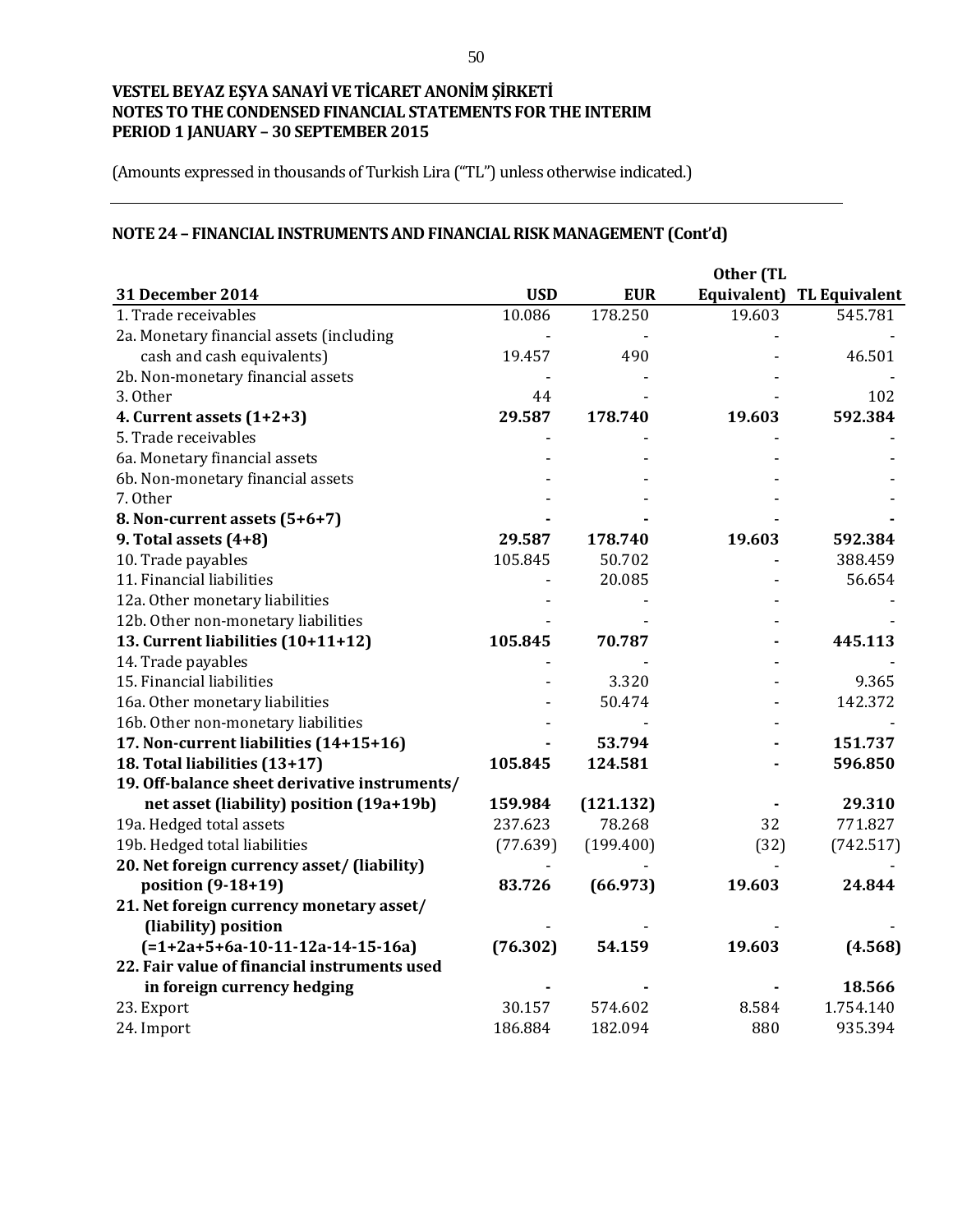(Amounts expressed in thousands of Turkish Lira ("TL") unless otherwise indicated.)

# **NOTE 24 – FINANCIAL INSTRUMENTS AND FINANCIAL RISK MANAGEMENT (Cont'd)**

As of 30 September 2015 and 31 December 2014, sensitivity analysis of foreign exchange rate tables is presented below, secured portions include impact of derivative instruments.

|                                                | Gain / Loss         |                     | <b>Equity</b>                                                              |                     |
|------------------------------------------------|---------------------|---------------------|----------------------------------------------------------------------------|---------------------|
| 30 September 2015                              | Foreign<br>exchange | Foreign<br>exchange | Foreign<br>exchange<br>appreciation depreciation appreciation depreciation | Foreign<br>exchange |
|                                                |                     |                     |                                                                            |                     |
| +/-10% fluctuation of USD rate:                |                     |                     |                                                                            |                     |
| USD net asset / liability                      | (24.466)            | 24.466              | (24.466)                                                                   | 24.466              |
| Secured portion from USD risk (-)              | 33.616              | (33.616)            | 81.668                                                                     | (81.668)            |
| <b>USD</b> net effect                          | 9.150               | (9.150)             | 57.202                                                                     | (57.202)            |
|                                                |                     |                     |                                                                            |                     |
| +/-10% fluctuation of EUR rate:                |                     |                     |                                                                            |                     |
| EUR net asset / liability                      | 23.445              | (23.445)            | 23.445                                                                     | (23.445)            |
| Secured portion from EUR risk (-)              | (57.595)            | 57.595              | (105.439)                                                                  | 105.439             |
| <b>EUR</b> net effect                          | (34.150)            | 34.150              | (81.994)                                                                   | 81.994              |
| +/-10% fluctuation of other currency<br>rates: |                     |                     |                                                                            |                     |
| Other currencies net asset / liability         | 2.637               | (2.637)             | 2.637                                                                      | (2.637)             |
| $risk(-)$                                      | (2.436)             | 2.436               | (2.436)                                                                    | 2.436               |
| Other currency net effect                      | 201                 | (201)               | 201                                                                        | (201)               |